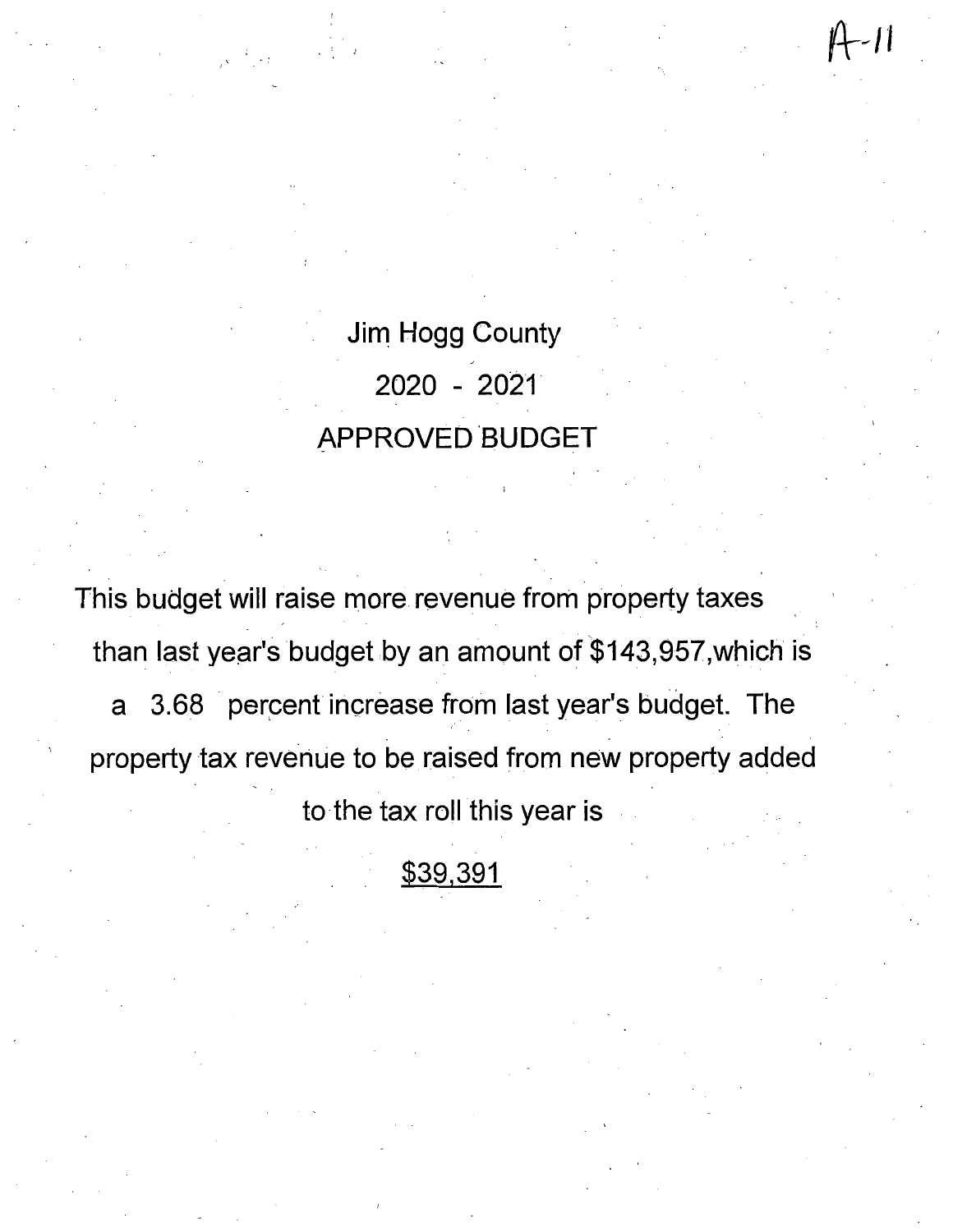# **INDEX TO JIM HOGG COUNTY BUDGET**

| CURRENT TAX COLLECTION HISTORY-COUNTY WIDE LEVY -------------------------------- |
|----------------------------------------------------------------------------------|
|                                                                                  |
|                                                                                  |
|                                                                                  |
|                                                                                  |
|                                                                                  |
|                                                                                  |
|                                                                                  |
|                                                                                  |
|                                                                                  |
|                                                                                  |
|                                                                                  |
| LEGAL (COUNTY ATTORNEY) ---------------                                          |
|                                                                                  |
|                                                                                  |
|                                                                                  |
| PUBLIC BUILDINGS -----------------------------                                   |
|                                                                                  |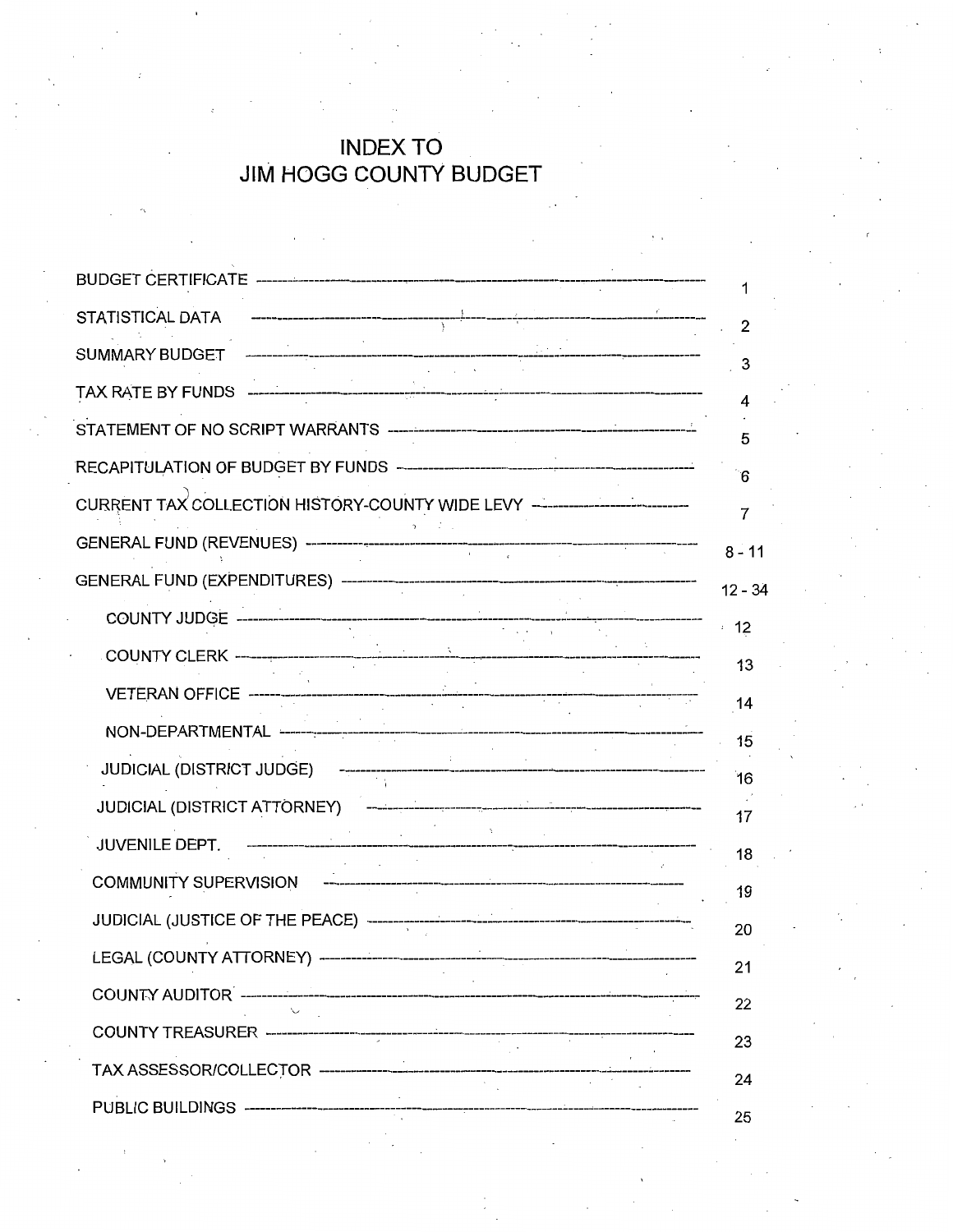| $27 - 30$                                                |
|----------------------------------------------------------|
|                                                          |
|                                                          |
|                                                          |
|                                                          |
|                                                          |
|                                                          |
| $35 - 36$                                                |
| $37 - 38$                                                |
|                                                          |
|                                                          |
|                                                          |
| $42 - 43$                                                |
| $44 - 53$                                                |
|                                                          |
|                                                          |
|                                                          |
| $46 - 48$<br>- 49                                        |
| PUBLIC PARKS & BUILDINGS ------------------------------- |
|                                                          |
|                                                          |
|                                                          |

 $\label{eq:2.1} \frac{1}{2} \sum_{i=1}^n \frac{1}{2} \sum_{j=1}^n \frac{1}{2} \sum_{j=1}^n \frac{1}{2} \sum_{j=1}^n \frac{1}{2} \sum_{j=1}^n \frac{1}{2} \sum_{j=1}^n \frac{1}{2} \sum_{j=1}^n \frac{1}{2} \sum_{j=1}^n \frac{1}{2} \sum_{j=1}^n \frac{1}{2} \sum_{j=1}^n \frac{1}{2} \sum_{j=1}^n \frac{1}{2} \sum_{j=1}^n \frac{1}{2} \sum_{j=1}^n \frac{$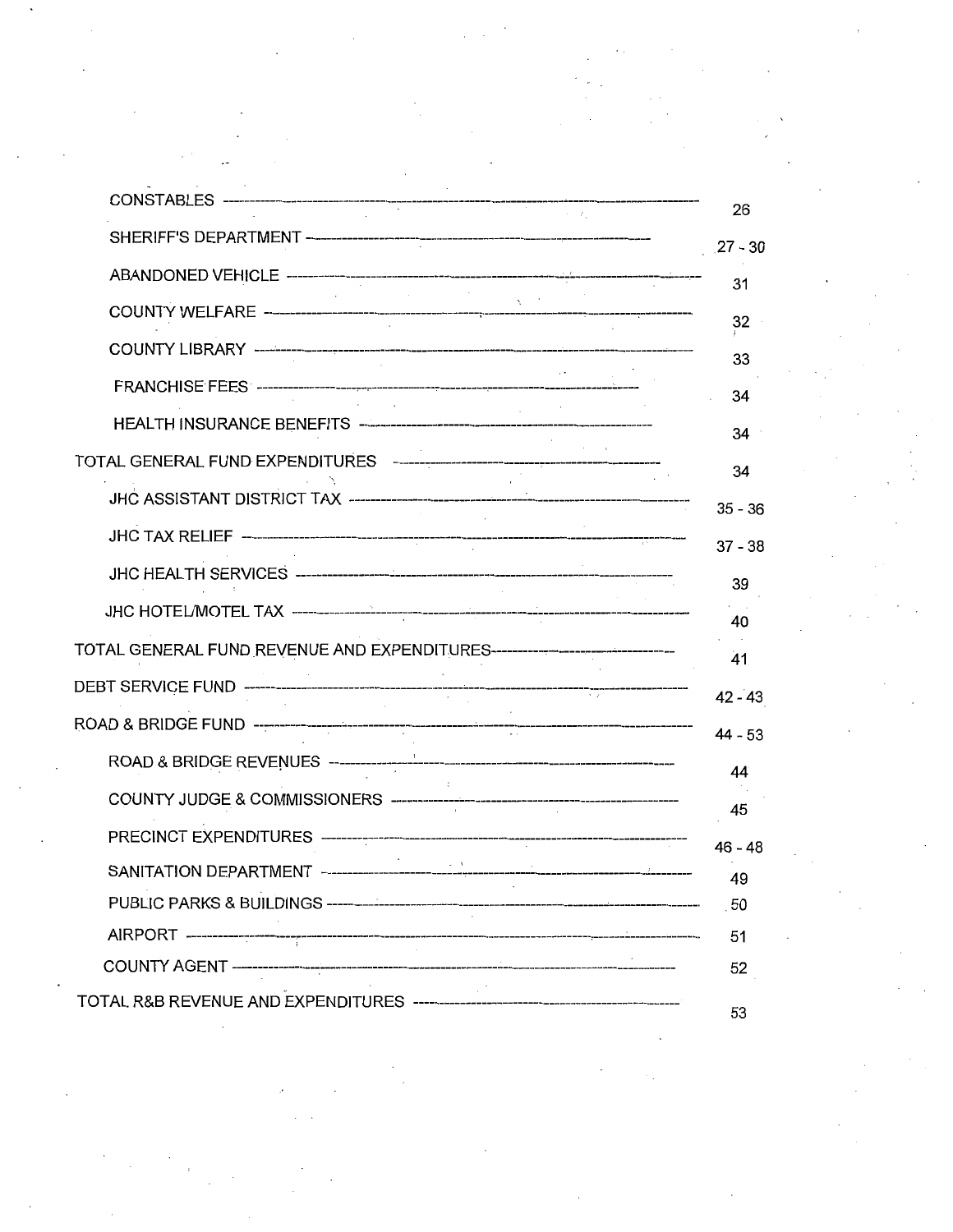## **BUDGET CERTIFICATE**

# BUDGET OF JIM HOGG COUNTY, TEXAS BUDGET YEAR FROM OCTOBER 1, 2020 TO SEPTEMBER 30, 2021

#### **HEBBRONVILLE, TEXAS** SEPTEMBER 70  $,2020$

# THE STATE OF TEXAS

### COUNTY OF JIM HOGG

We, JUAN CARLOS GUERRA County Judge, HUMBERTO D. MARTINEZ Commissioner Pct.1, ABELARDO ALANIZ Commissioner Pct 2, SANDALIO RUIZ Commissioner Pct 3, and CYNTHIA E. BETANCOURT Commissioner Pct 4, of Jim Hogg County Texas, do hereby certify that the attached budget is a true and correct copy of the budget of. Jim Hogg County, Texas AS PREPARED AND APPROVED BY THE Commissioners' Court of said County on the 28th DAY OF September 2020 as the same appears on the filed in the office of the county Clerk of said County.

**COUNTY JUDGE** 

HUMBERTO D. MARTIMEZ, COMMISSIONER PCT 1

ABELARDO ALANIZ, COMMISSIONER PCT 2

SANDALIO RUIZ, COMMISSIONER PCT 3 A E. BETANCOURT, COMMISSIONER PCT 4

SUBSCRIBED AND SWORN TO BEFORE ME, the undersigned authority, this ጋዮዚ day of **Septenber** 2020.

**JIM HOGG COUNTY, TEXAS**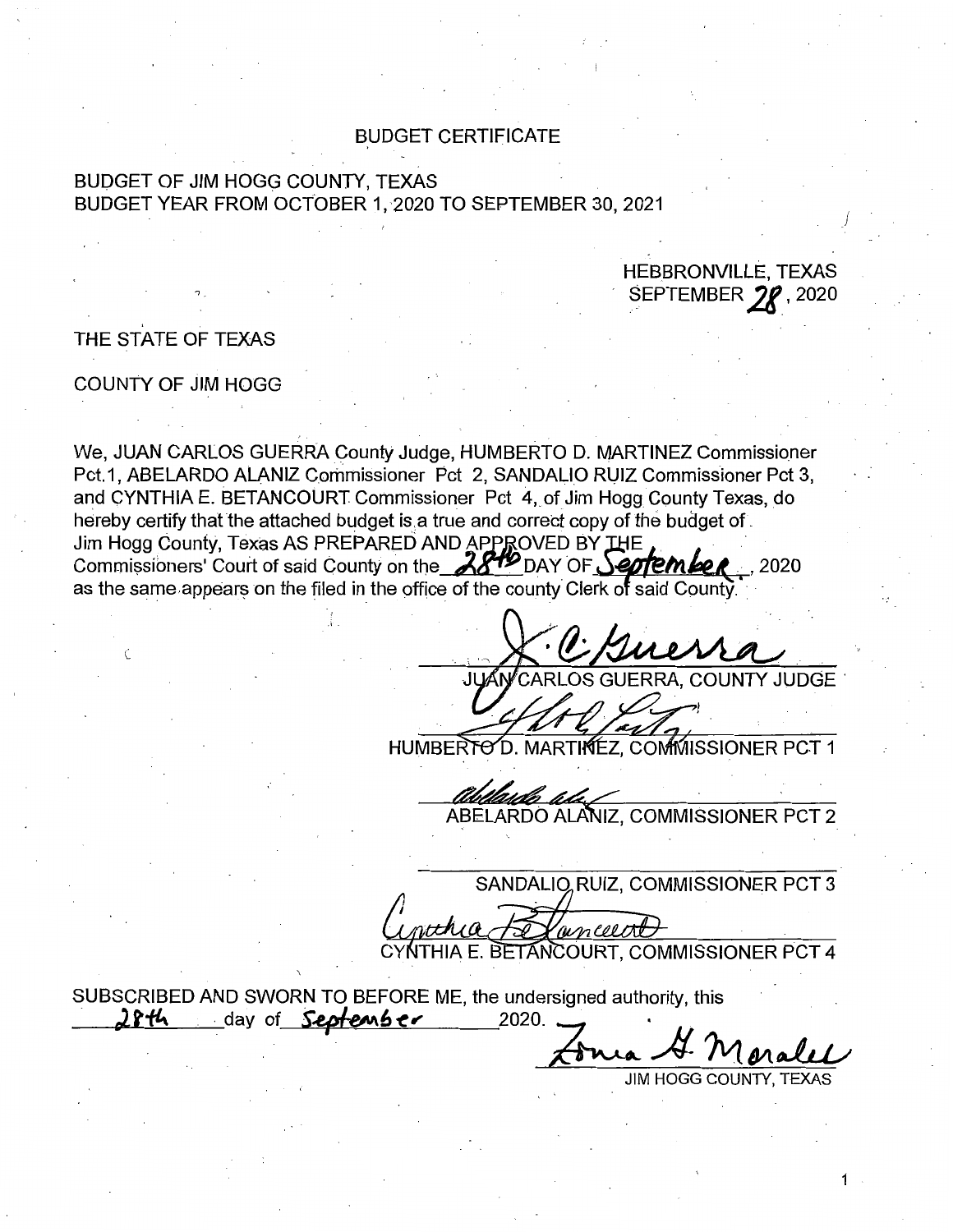# 2020-2021 . **STATISTICAL DATA**

In the presenting the Budget to the Commissioners Court and to the tax-payers of JIM HOGG County, the following statistics are set out:

ASSESSED VALUATION:

ACTUAL (if Complete) ESTIMATED (if incomplete) \$341,778,040 \$

The above assessed valuation shows an **increase**/decrease of  $$ 5,520,234$  of the preceding year. Total assessed valuation in JIM HOGG County for 2020 is based on approximately 100 % of the true or market value of property assessed.

THE PROPOSED COUNTY TAX LEVY contained in this Budget is \$ 1.18683 on each \$100.00 of assessed valuation. This tax levy is  $\qquad 0 \qquad$  cents from the levy now in effect, and such change is due to the following causes:

The total amount of the county taxes levied for this budget, based on the above assessed valuation and tax levy is \$4,056,324 of this amount it is estimated that 95 % or \$3,853,508 will be collected within the current tax year, and that approximately  $$202,816$  of said taxes will probably be delinquent on July 1, 2021, and that  $$30,422$  will be allowed for discounts and tax attorneys.

DELINQUENT COUNTY TAXES due \_\_\_\_\_ JIM HOGG \_\_\_\_ County on July 1, 2020, amounted to  $$ 282,566$  of this amount it is estimated that  $$ 100,000$  will be collected during the current tax year.

FROM COUNTY TAXES it is estimated that:

\$ 4,056,324 will be assessed.

\$ 3,853,508 will be' collected.

THE TOTAL NET OUTSTANDING BOND AND TIME WARRANT DEBT of Jim Hogg

County, on October 1, 2019, was\$ 1,621,044 . It is estimated that on October 1, 2020, (the beginning of the year covered by this Budget) said bond and time warrant debt will be  $$ 1,542,044$ , and that during the year covered by this Budget will be paid.

ON PRINCIPAL \$ 79.000

ON INTEREST \$ 34.322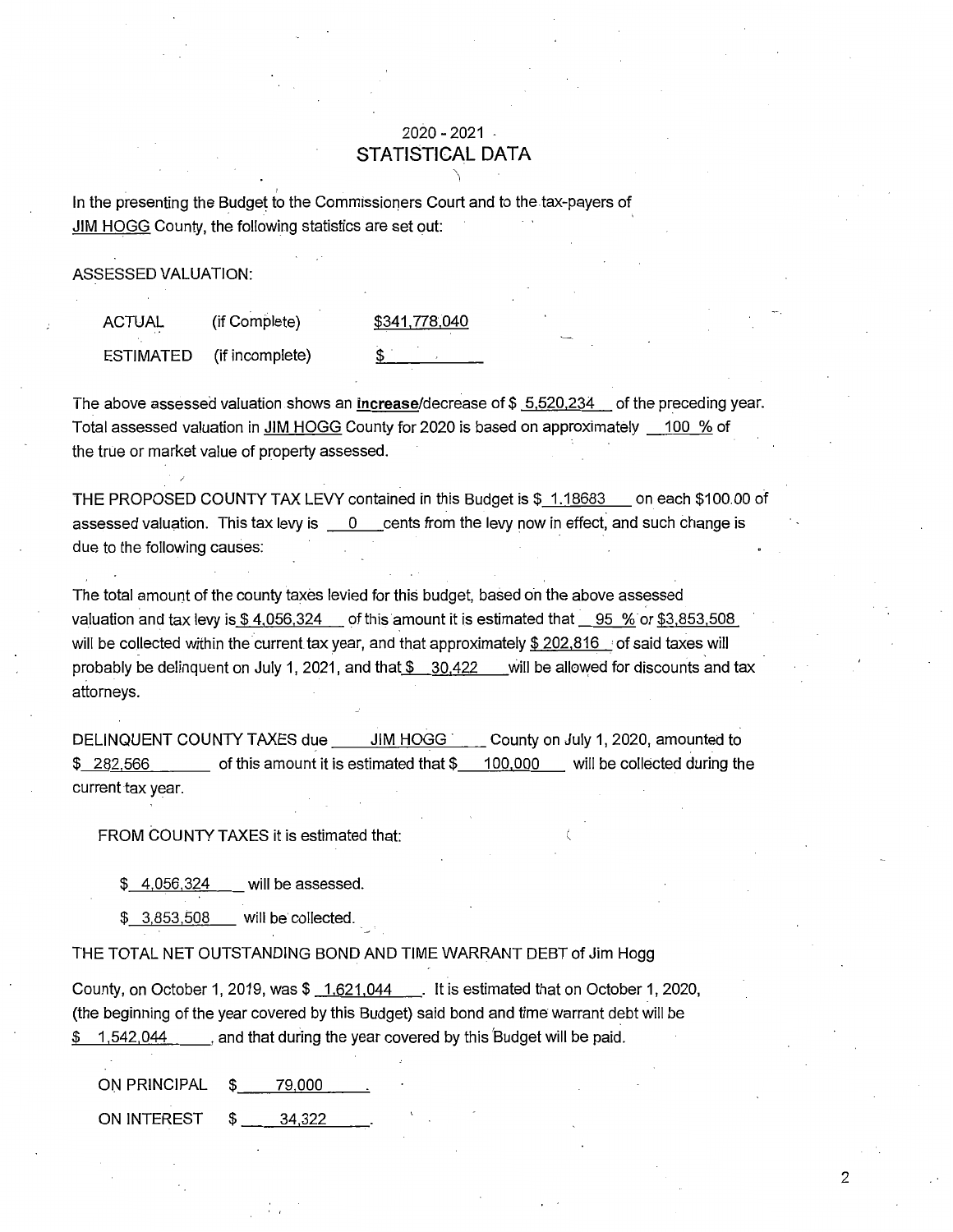# SUMMARY OF BUDGET AS ADOPTED FOR 2020-2021 AND COMPARISON WITH 2019 AND 2020 FIGURES (ALL FUNDS COMBINED)

| <b>ITEMS</b>                              | <b>BUDGET YEAR</b><br>2019-2020<br><b>ESTIMATED</b> | <b>BUDGET YEAR</b><br>2020-2021<br><b>PROPOSED</b> |                 | <b>COMPARISON OF CURRENT</b><br>YEAR AND BUDGET AS<br><b>PROPOSED</b> |
|-------------------------------------------|-----------------------------------------------------|----------------------------------------------------|-----------------|-----------------------------------------------------------------------|
|                                           |                                                     |                                                    | <b>INCREASE</b> | <b>DECREASE</b>                                                       |
| NET CURRENT AD<br><b>VALOREM TAXES</b>    | 3,778,910                                           | 3,855,546                                          | 76,636          |                                                                       |
| DELINQUENT<br><b>TAXES</b>                | 153,000                                             | 154,000                                            | 1,000           |                                                                       |
| OTHER<br><b>RECEIPTS:</b>                 | 2,124,212                                           | 2,202,812                                          | 78,600          |                                                                       |
| TRANSFER IN                               | $\mathbf{0}$                                        | 100,000                                            |                 |                                                                       |
| <b>TRANSFER OUT</b>                       | 0                                                   | $<$ 100,000>                                       |                 |                                                                       |
| <b>TOTAL</b><br><b>RECEIPTS</b>           | 6,056,122                                           | 6,212,358                                          | 156,236         |                                                                       |
| <b>BEGINNING BALANCES</b>                 | 2,535,069                                           | 2,927,599                                          | 392,530         |                                                                       |
| <b>TOTAL</b><br><b>RESOURCES</b>          | 8,591,191                                           | 9,139,957                                          | 548,766         |                                                                       |
| <b>TOTAL EXPENDITURES</b>                 | 5,881,212                                           | 6,121,004                                          | 239,792         |                                                                       |
| <b>ENDING</b><br><b>BALANCES</b>          | 2,709,979                                           | 3,018,953                                          | 308,974         |                                                                       |
| <b>TOTAL EXPENDITURES</b><br>AND BALANCES | 8,591,191                                           | 9,139,957                                          | 548,766         |                                                                       |

*/*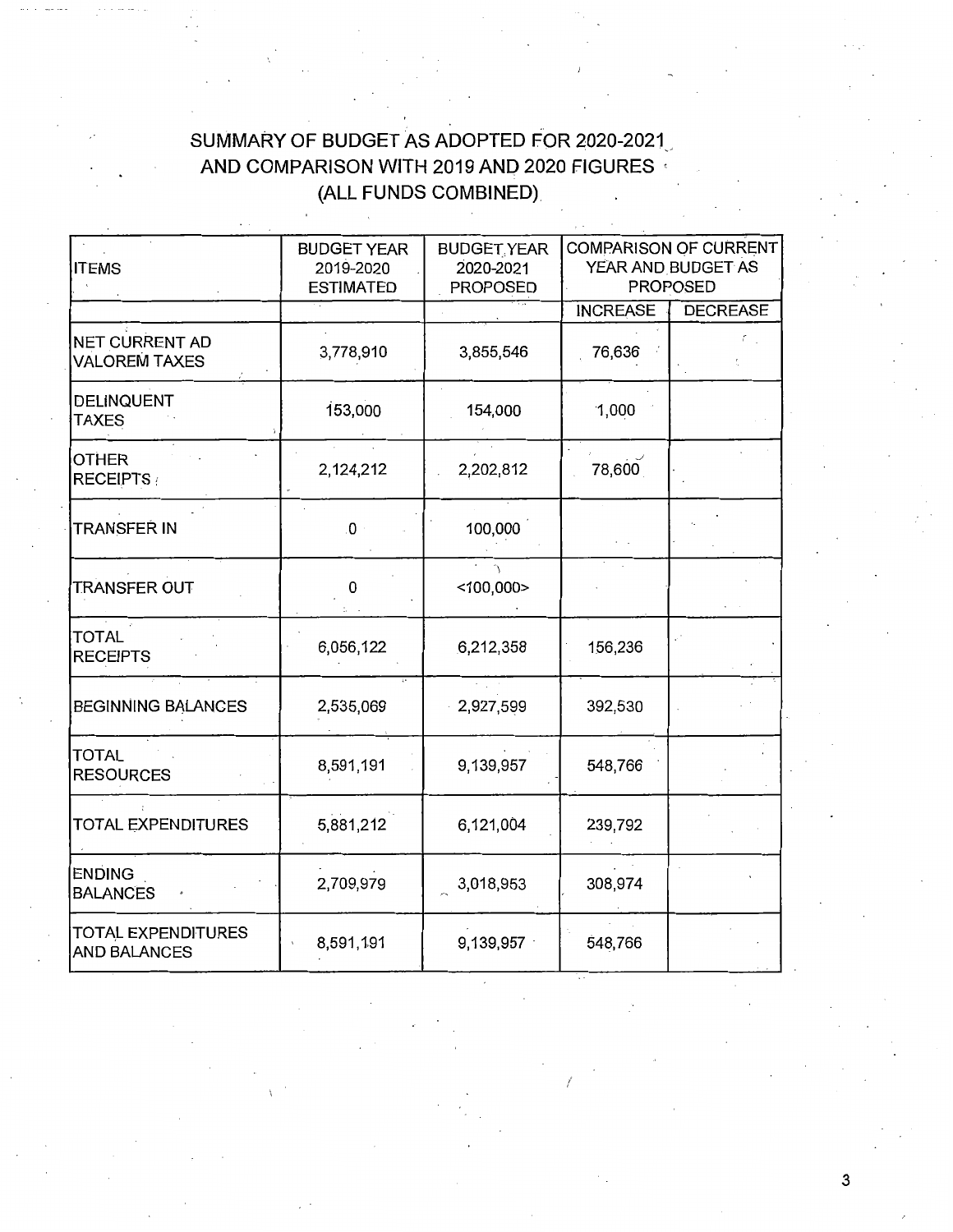| <b>RATES</b><br>BY FUNDS<br>COUNTY WIDE                | <b>ACTUAL RATES</b><br>2019-2020 | <b>ESTIMATED</b><br><b>RATES</b> | <b>BUDGET RATES</b> | ADOPTED BY<br>COMMISSIONERS'<br>COURT ·<br>$\mathbf{r}$ |
|--------------------------------------------------------|----------------------------------|----------------------------------|---------------------|---------------------------------------------------------|
| <b>OPERATING FUNDS</b><br>$\left\langle \right\rangle$ |                                  |                                  |                     |                                                         |
| <b>ROAD &amp; BRIDGE</b><br>SPECIAL                    | 0.138902                         | 0.14053                          |                     |                                                         |
| <b>GENERAL</b>                                         | 0.766044                         | 0.76693                          |                     |                                                         |
| FM & FC                                                | 0.243506                         | 0.2463                           |                     |                                                         |
| <b>TOTAL OPERATING</b><br><b>FUND RATES</b>            | 1.148452                         | 1.15376                          |                     |                                                         |
| <b>INTEREST AND</b><br><b>SINKING FUND</b>             | 0.033956                         | 0.03307                          |                     |                                                         |
| TOTAL COUNTY<br><b>WIDE TAX RATE</b>                   | 1.182408                         | 1.18683                          |                     |                                                         |
| <b>PROPERTY TAX RATE</b>                               | t.<br>1.182408                   | 1.18683                          |                     |                                                         |
| VOTER APPROVAL<br><b>TAX RATE</b>                      | 1.238439                         | 1.19731                          |                     | $\gamma$                                                |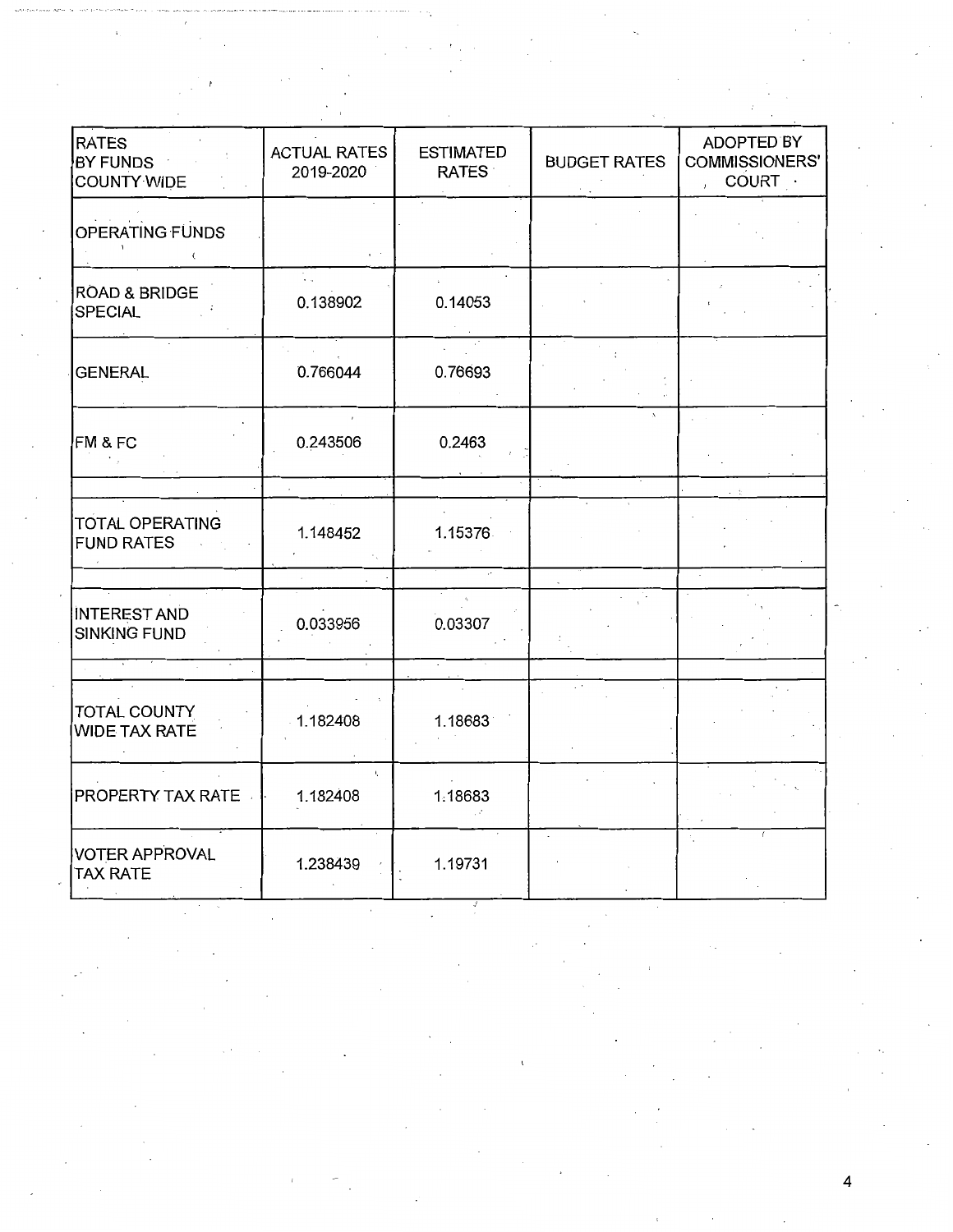AS SHOWN BY THIS BUDGET all County Funds are estimated to be on a cash basis at the beginnnig of the next budget year, with the following exceptions (showing funds and anticipated overdrawn balances on October 1, 20 Fig. if any):

### FUND. ANTICIPATED OVERDRAFT NONE

THE TOTAL AMOUNT OF REGISTERED SCRIP WARRANTS issued by JIM HOGG<br>unty and outstanding on January 1, 20 was \$ The total amount of County and outstanding on January 1, 20  $\ldots$ , was  $\frac{1}{2}$   $\ldots$  The total amount of such warrants estimated to be outstanding on January 1, 20 (The beginning of the year such warrants estimated to be outstanding on January 1, 20 issued against the following funds}:

#### FUND AMOUNT NONE

This Budget provides for the retiring of such registered scrip warrants during the coming Budget year against the following funds in the following amounts:

FUND RESERVE TO A RESERVE THE RESERVE TO A RESERVE THE RESERVE TO A RESERVE THE RESERVE TO A RESERVE THE RESERVE TO A RESERVE THE RESERVE THAT A RESERVE THE RESERVE THAT A RESERVE THAT A RESERVE THAT A RESERVE THAT A RESER NONE

Respectfully Submitted,

### JUAN CARLOS GUERRA; COUNTY JUDGE

HUMBERTO D. MARTINEZ, COMMISSIONER PCT 1

ABELARDO ALANIZ, COMMISSIONER PCT 2

SANDALIO RUIZ, COMMISSIONER PCT 3

## CYNTHIA E. BETANCOURT, COMMISSIONER PCT 4

 $\frac{1}{\sqrt{2}}$ , 20  $\frac{1}{\sqrt{2}}$ , 20  $\frac{1}{\sqrt{2}}$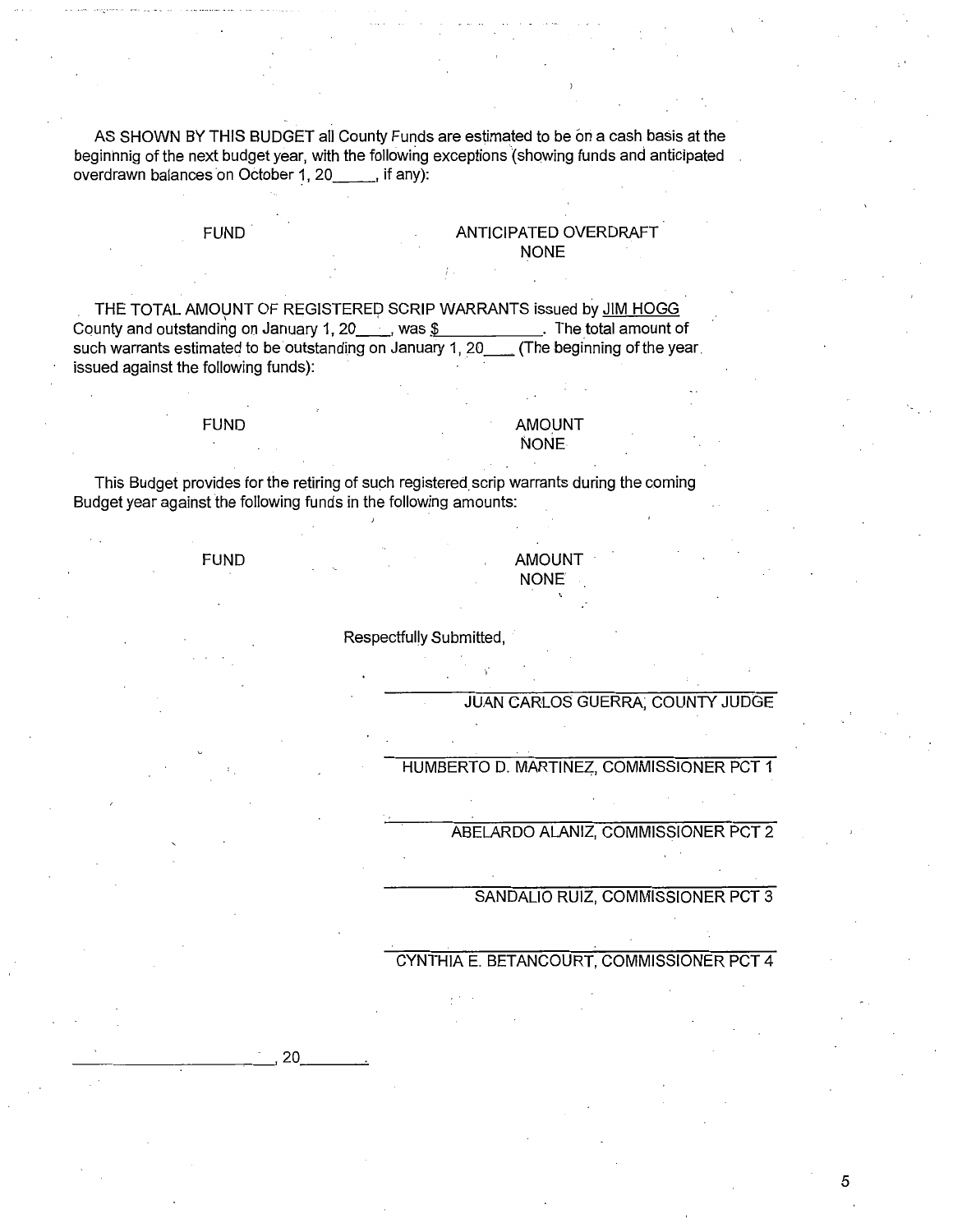# RECAPITULATION OF BUDGET BY FUNDS FOR YEAR 2020-2021

| <b>ITEMS</b>                                 | <b>GENERAL</b><br><b>FUND</b> | ROAD&<br><b>BRIDGE</b> | <b>INTEREST &amp;</b><br><b>SINKING</b> | <b>SALES TAX</b> | <b>TOTAL FUNDS</b> |
|----------------------------------------------|-------------------------------|------------------------|-----------------------------------------|------------------|--------------------|
| TOTAL RECEIPTS                               | 4,035,366                     | 2,057,670              | $-119,322$                              | 853,450          | 7,065,808          |
| <b>BEGINNING BALANCE</b>                     | 1,535,351                     | 1,327,248              | $-65,000$                               | 266,000          | 3,193,599          |
| <b>TOTAL RESOURCES</b>                       | 5,570,717                     | 3,384,918              | 184,322                                 | 1,119,450        | 10,259,407         |
| ADD TRANSFER IN                              |                               | 100,000                |                                         |                  | 100,000            |
| DEDUCT TRANSFER OUT                          | $-$ <100,000>                 |                        |                                         |                  | $<$ 100,000 $>$    |
| <b>AVAILABLE RESOURCES</b>                   | 5,470,717                     | 3,484,918              | 184,322                                 | 1,119,450        | 10,259,407         |
| APPROVED BUDGETED<br><b>EXPENDITURES</b>     | 3,863,017                     | 2,144,665              | 113,322                                 | 1,119,450        | 7,240,454          |
| <b>ENDING BALANCES</b>                       | 1,607,700                     | 1,340,253              | 71,000                                  | 0                | 3,018,953          |
| <b>EXPENDITURES &amp;</b><br><b>BALANCES</b> | $-5,470,717$                  | 3,484,918              | 184,322                                 | 1,119,450        | 10,259,407         |

INSTRUCTIONS: This recapitulation applies only to the year during which this budget will be in effect. The figures can be taken directly from the right hand column of each fund budget which has been prepared.

. .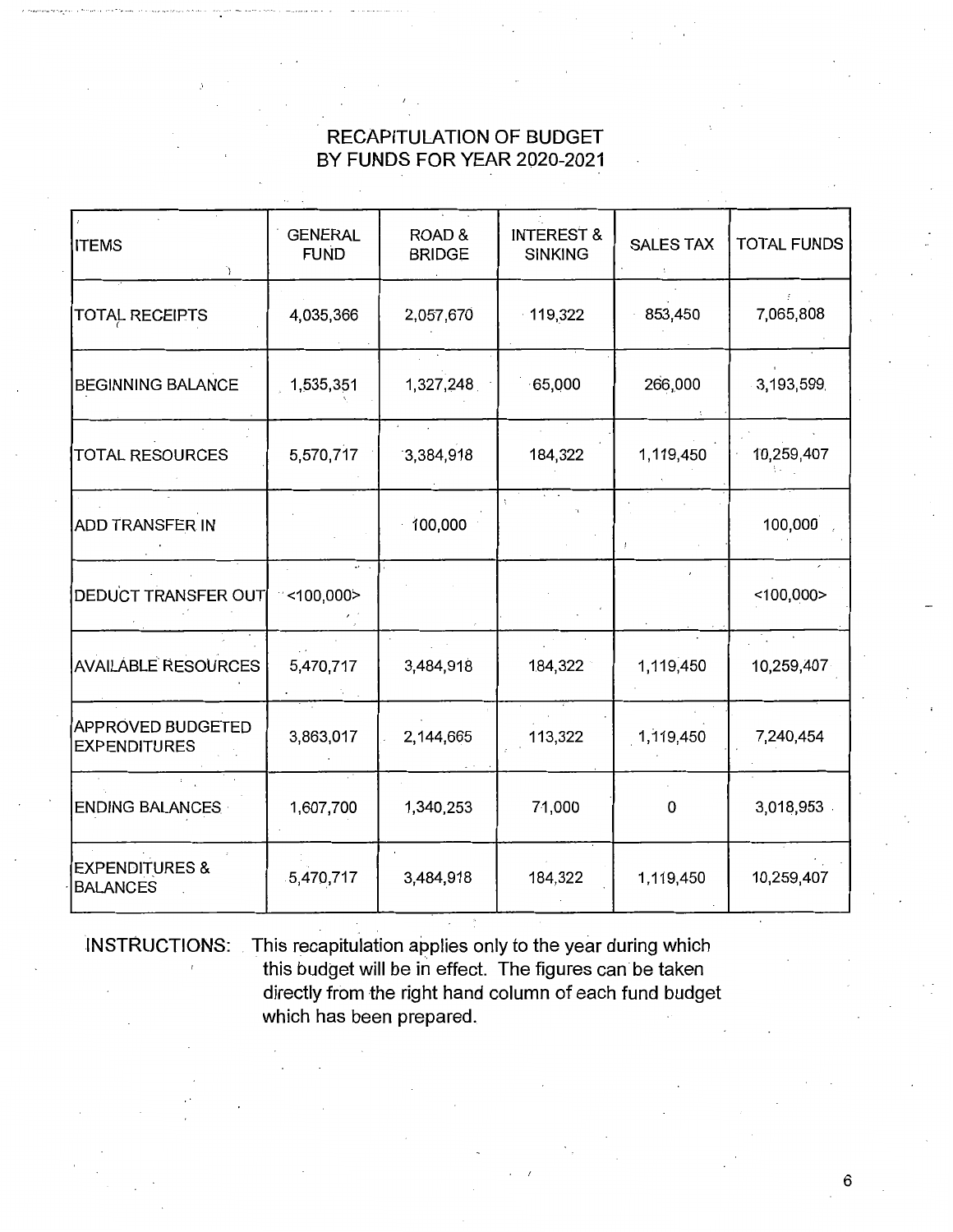# . CURRENT TAx COLLECTION HISTORY COUNTY WIDE LEVIES

| <b>YEAR</b> | <b>ASSESSED</b><br><b>VALUE</b> | <b>TOTAL TAX</b><br>RATE | <b>TOTAL TAXES</b><br><b>LEVIED</b> | DELINQUENT<br><b>END OF YEAR</b> | <b>COLLECTIONS</b><br><b>CURRENT YEAR</b> | <b>PERCENT</b><br><b>COLLECTED</b> |
|-------------|---------------------------------|--------------------------|-------------------------------------|----------------------------------|-------------------------------------------|------------------------------------|
| 2016        | 324,595,330                     | 1.19                     | 3,902,604                           | 247,592                          | 3,889,284                                 | 93%                                |
| 2017        | 337,221,562                     | 1.150639                 | 3,880,202                           | 274,720                          | 3,642,851                                 | 95%                                |
| 2018        | 326, 192, 314                   | 1.183009                 | 3,858,884                           | 243,778                          | 3,665,940                                 | 95%                                |
| 2019        | 336,257,806                     | 1.182408                 | 3,975,939                           | 282,566                          | 3,777,142                                 | 93%                                |

# INSTRUCTIONS:

1. Since the budget estimates for 2020-2021 are made up in July, 2020, the only valuation figure available is the rendered valuation reported to the assessor . collector. Budgeted tax rates and collections are based on this rendered valuation, but when the Appraisal Board finishes equalization hearings, the equalized or assessed valuation becomes available. The rates and collections can then be revised on the basis of the equalized valuation if desired.

/

7

2. The rendered valuation for 2020 is \$

The equalized valuation for 2020 is  $$341,778,040$ 

The tax rates and collections have/have not been revised on the basis of the equalized valuation.

3. The current tax collections budgeted for each fund are figured at 95 % percent of the taxes levied for each fund. (The levy equals the rate times the valuation used). The calculation is based on 5 % percent delinquency and the reduction of  $15\%$  percent of the collections as an allowance for the discounts and tax attorneys.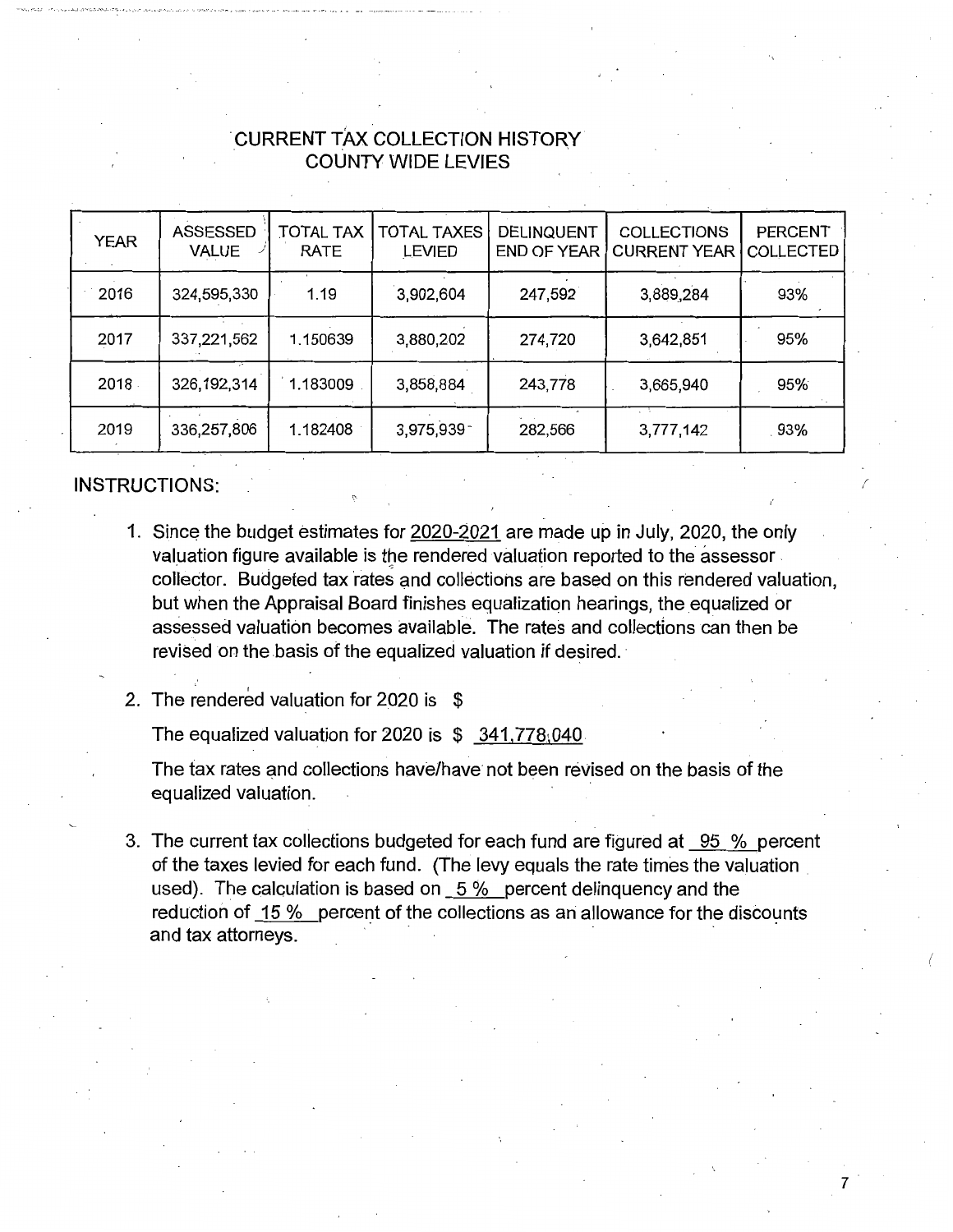| <b>REVENUE</b>                                                   | <b>BUDGET</b><br>2019-2020 | <b>BUDGET</b><br><b>ESTIMATE</b><br>2020-2021 | <b>ADOPTED BY</b><br><b>COMMISSIONERS'</b><br><b>COURT</b> | <b>RESERVED</b><br><b>FOR</b><br><b>AMENDMENTS</b> |
|------------------------------------------------------------------|----------------------------|-----------------------------------------------|------------------------------------------------------------|----------------------------------------------------|
| HOUSING INMATES-DUVAL<br>10-300-440                              | 60,000                     | 50,000                                        |                                                            |                                                    |
| <b>JURY REIMBURSEMENT</b><br>10-300-441                          | 500                        | 500                                           |                                                            |                                                    |
| <b>LIBRARY USE FEES</b><br>10-300-480                            | 1,500                      | 1,500                                         |                                                            |                                                    |
| <b>DONATION/REVENUE</b><br><b>LIBRARY</b><br>10-300-490          | 1,000                      | 1,000                                         |                                                            |                                                    |
| <b>INTEREST INCOME</b><br>10-300-500                             | 35,000                     | 35,000                                        |                                                            |                                                    |
| JUSTICE DETENTION FEES<br>10-300-535                             | 1,000                      | 1,000                                         |                                                            |                                                    |
| <b>JHC BUS DONATIONS</b><br>10-300-560                           | 200                        | 200                                           |                                                            |                                                    |
| <b>JHC NUTRITION PROGRAM</b><br><b>DONATIONS</b><br>10-300-583   | 200                        | 200                                           |                                                            |                                                    |
| CO ATTY STATE SALARY<br><b>SUPPLEMENT</b><br>10-300-599          | 25,733                     | 25,733                                        |                                                            |                                                    |
| COUNTY JUDGE SUPP STATE<br><b>SALARY</b><br>10-300-650           | 25,200                     | 25,200                                        |                                                            |                                                    |
| JUVENILE OVERPAYMENT<br>REIMB/H.GONZALEZ<br>10-300-652           | 3,600                      | 3,600                                         |                                                            |                                                    |
| <b>JUVENILE OVERPAYMENT</b><br>REIMB/R.GUTIERREZ-<br>10-300-653  | 3,600                      | 0                                             |                                                            |                                                    |
| JUVENILE OVERPAYMENT<br>REIMB/A. GARZA<br>10-300-654             | 2,500                      | 3,600                                         |                                                            |                                                    |
| <b>TABACCO SETTLEMENT</b><br>10-300-700                          | 5,500                      | 5,500                                         |                                                            |                                                    |
| <b>SENDERO WIND ENERGY</b><br>10-300-750                         | 132,600                    | 132,600                                       |                                                            |                                                    |
| <b>VAQUERO WIND FARM</b><br>10-300-751                           | 100,000                    | 100,000                                       |                                                            |                                                    |
| <b>TRANSFER ABANDONED</b><br>VEHICLE .<br>10-300-802             | 150,000                    | 150,000                                       |                                                            |                                                    |
| <b>TEXAS INDIGENT DEFENSE</b><br><b>COMMISSION</b><br>10-300-815 | 8,239.                     | 8,239                                         |                                                            |                                                    |
| UTILITY FRANCHISE FEES<br>10-300-820                             | 25,000                     | 25,000                                        |                                                            |                                                    |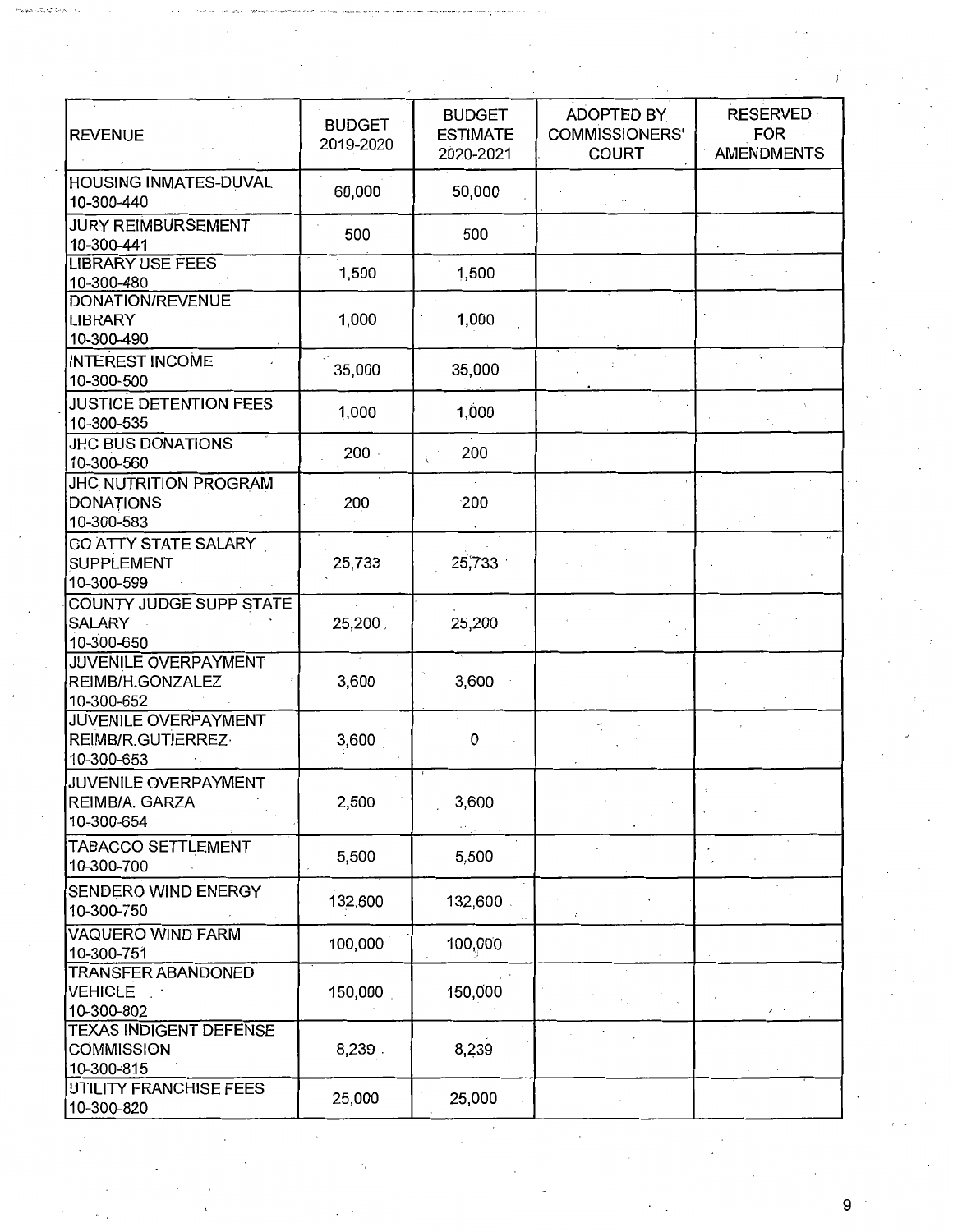| <b>REVENUE</b>                                                            | <b>BUDGET</b><br>2019-2020       | <b>BUDGET</b><br><b>ESTIMATE</b><br>2020-2021 | ADOPTED BY<br><b>COMMISSIONERS'</b><br>COURT | <b>RESERVED</b><br><b>FOR</b><br><b>AMENDMENTS</b> |
|---------------------------------------------------------------------------|----------------------------------|-----------------------------------------------|----------------------------------------------|----------------------------------------------------|
| <b>RIGHT OF WAY PERMIT FEES</b><br>10-300-822                             | 1,000                            | 1,000                                         |                                              |                                                    |
| <b>AT&amp;T PAYMENTS ON</b><br><b>TOWERS</b><br>10-300-823                | .750                             | 750                                           | t.                                           |                                                    |
| <b>WATER DISTRICT INTER-</b><br><b>LOCAL AGREEMENT FEES</b><br>10-300-824 | 1,000                            | 1,000                                         |                                              |                                                    |
| <b>TRANSPORTATION OF</b><br><b>VETERANS GRANT</b><br>10-300-825           | 5,000                            | 0                                             |                                              |                                                    |
| RENTAL PAYMENT FROM<br><b>SCAN</b><br>10-300-826                          | 5,400                            | $\sim$ $^{-1}$<br>5,400                       |                                              |                                                    |
| RENTAL PAYMENT FROM<br><b>WORKFORCE SOLUTION</b><br>10-300-827            | 5,400                            | 0                                             |                                              |                                                    |
| RENTAL PAYMENT FROM<br>BEHAVIORAL HEALTH CENTER<br>10-300-828             | 5,400                            | 3,600                                         |                                              |                                                    |
| <b>COUNTY ORDINANCE FEES</b><br>10-300-835                                | 1,000                            | 1,000                                         |                                              |                                                    |
| COVID 19 CARES ACT<br><b>REIMBURSEMENT</b><br>10-300-836                  | 0                                | 100,000                                       |                                              |                                                    |
| TOTAL GENERAL REVENUE                                                     | 3,912,016                        | 4,035,366                                     |                                              |                                                    |
| <b>CASH BALANCE</b><br><b>GENERAL FUND</b>                                | 1,287,729                        | 1,535,351                                     | $\tilde{\phantom{a}}$                        |                                                    |
| TRANSFER TO R&B FUND<br>10-401-999                                        | 0<br>$\mathcal{L}_{\mathcal{A}}$ | $<$ 100,000 $>$                               |                                              |                                                    |
| SUB TOTAL GENERAL FUND                                                    | 5,199,745                        | 5,470,717                                     |                                              |                                                    |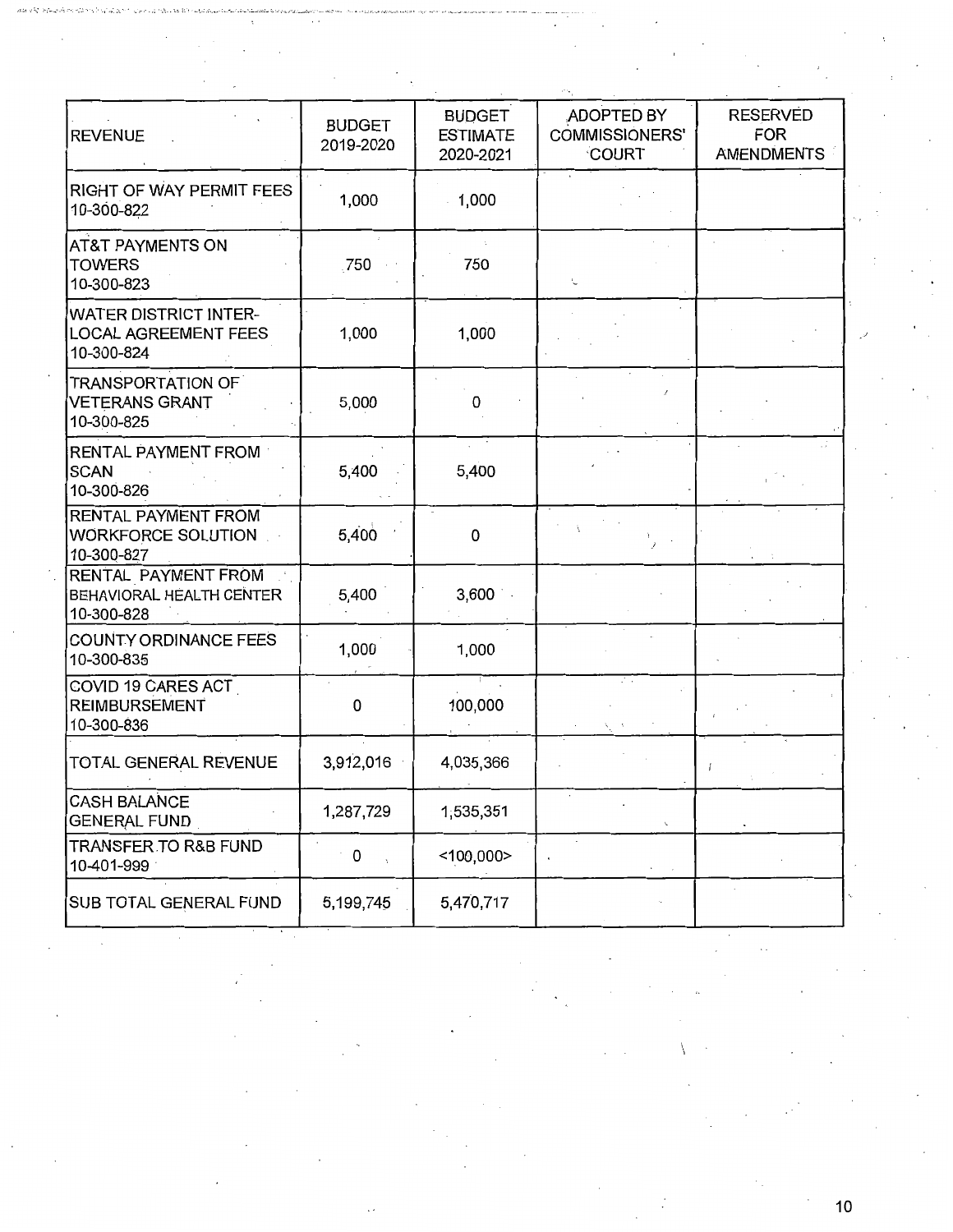| <b>REVENUE</b>                                     | <b>BUDGET</b><br>2019-2020 | <b>BUDGET</b><br><b>ESTIMATE</b><br>2020-2021 | <b>ADOPTED BY</b><br><b>COMMISSIONERS'</b><br><b>COURT-</b> | <b>RESERVED</b><br>FOR AMENDMENTS |
|----------------------------------------------------|----------------------------|-----------------------------------------------|-------------------------------------------------------------|-----------------------------------|
| TOTAL JHC ASSISTANT<br><b>DISTRICT TAX REVENUE</b> | 201,500                    | 201,000                                       |                                                             |                                   |
| <b>CASH BALANCE JHC</b><br>ASSISTANT DISTRICT TAX  | 117,737                    | 95,000                                        |                                                             |                                   |
| <b>SUB TOTAL ASSISTANT</b><br><b>DISTRICT TAX</b>  | 319,237                    | 296,000                                       |                                                             |                                   |
|                                                    |                            |                                               |                                                             |                                   |
| TOTAL JHC TAX RELIEF<br><b>REVENUE</b>             | 422,500                    | 411,500                                       |                                                             |                                   |
| <b>CASH BALANCE TAX</b><br><b>RELIEF</b>           | $-190,824$                 | 86,000                                        |                                                             |                                   |
| <b>SUB TOTAL TAX RELIEF</b>                        | 613,324                    | 497,500                                       |                                                             |                                   |
|                                                    |                            |                                               |                                                             |                                   |
| TOTAL JHC HEALTH<br>SERVICES TAX REVENUE           | 206,400                    | 195,350                                       |                                                             |                                   |
| CASH BALANCE JHC<br><b>HEALTH SERVICES TAX</b>     | 15,832                     | 44,500                                        |                                                             |                                   |
| SUB TOTAL JHC HEALTH<br><b>SERVICES TAX</b>        | 222,232                    | 239,850                                       |                                                             |                                   |
|                                                    |                            |                                               |                                                             |                                   |
| TOTAL JHC HOTEL/MOTEL<br><b>TAX REVENUE</b>        | 51,000                     | 45,600                                        |                                                             |                                   |
| <b>CASH BALANCE</b><br><b>HOTEL/MOTEL TAX</b>      | 52,889                     | 40,500                                        |                                                             |                                   |
| SUB TOTAL JHC<br>HOTEL/MOTEL TAX                   | 103,889                    | 86,100                                        |                                                             | $t\,$ :                           |
|                                                    |                            |                                               |                                                             | ÷,                                |
| SUB TOTAL.<br>SALES TAX REVENUE                    | 1,258,682                  | 1,119,450                                     | ЧĻ                                                          |                                   |
|                                                    |                            |                                               |                                                             |                                   |
| <b>TRANSFER TO R&amp;B</b>                         |                            |                                               |                                                             |                                   |
| <b>TOTAL RESOURCE</b>                              | 6,458,427                  | 6,590,167                                     |                                                             |                                   |

 $\frac{1}{2}$ 

 $\frac{1}{2}$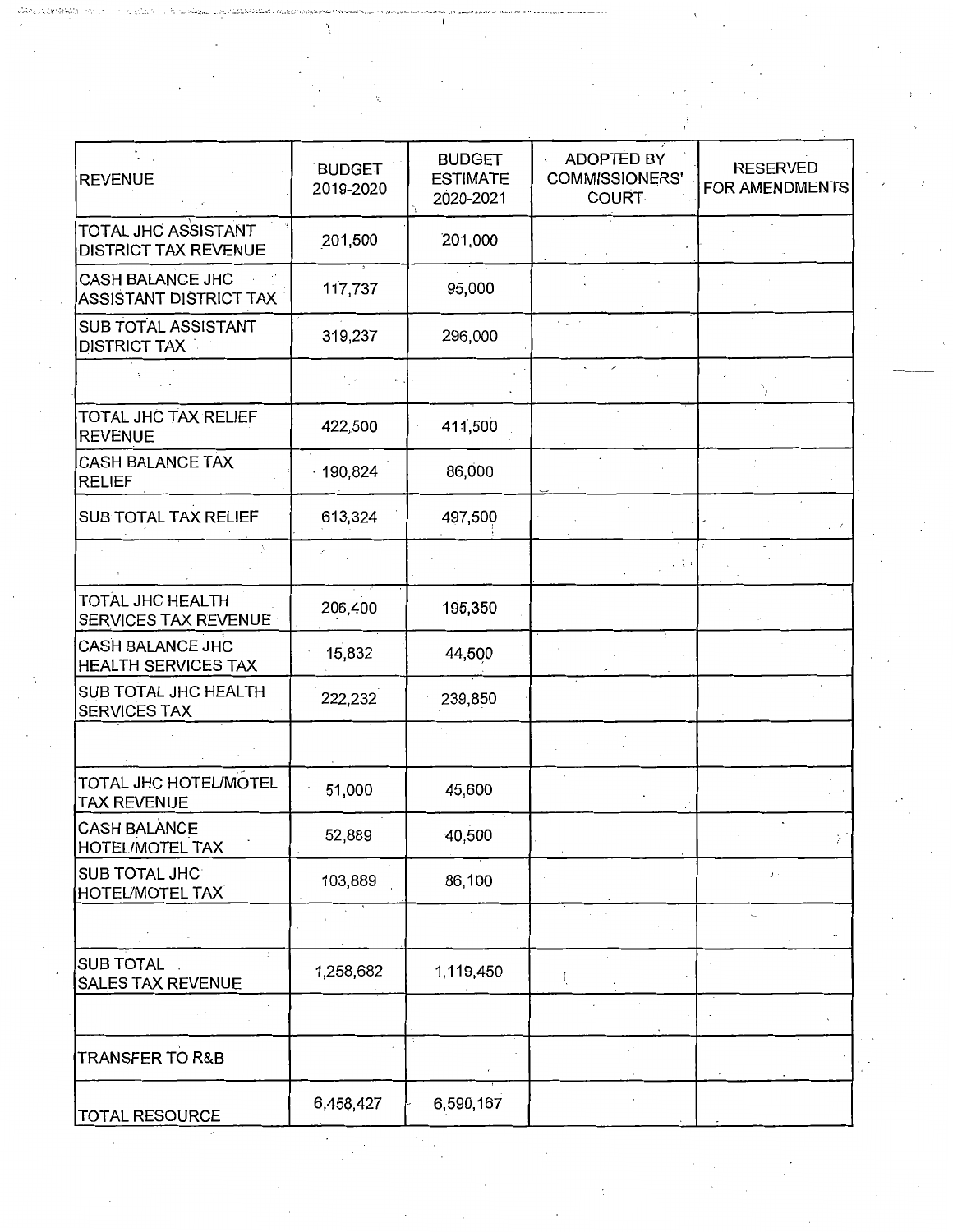| <b>EXPENDITURES</b>                                           | <b>BUDGET</b><br>2019-2020 | <b>BUDGET</b><br><b>ESTIMATE</b><br>2020-2021 | ADOPTED BY<br><b>COMMISSIONERS'</b><br><b>COURT</b> | <b>RESERVED FOR</b><br>AMENDMENTS |
|---------------------------------------------------------------|----------------------------|-----------------------------------------------|-----------------------------------------------------|-----------------------------------|
| COUNTY JUDGE                                                  |                            |                                               |                                                     |                                   |
| SALARY, OFFICIAL<br>10-400-100                                | 8,221                      | 8,221                                         |                                                     |                                   |
| SALARY, ADM.ASSISTANT<br>10-400-101                           | 22,922                     | 23,660                                        |                                                     |                                   |
| <b>STATE SALARY</b><br>10-400-102                             | 25,200                     | 25,200                                        |                                                     |                                   |
| SOCIAL SECURITY<br>10-400-200                                 | 4,310                      | $-4,367$                                      |                                                     |                                   |
| <b>RETIREMENT</b><br>10-400-210                               | 1,312                      | 1,387                                         | ÷.                                                  |                                   |
| <b>OFFICE SUPPLIES &amp;</b><br><b>COMPUTER</b><br>10-400-310 | 1,584                      | 1,584                                         |                                                     |                                   |
| <b>SECRETARY TRAVEL</b><br>10-400-325                         | 752                        | 752                                           |                                                     |                                   |
| TOTAL COUNTY JUDGE®                                           | 64,301                     | 65,171                                        |                                                     |                                   |

(

)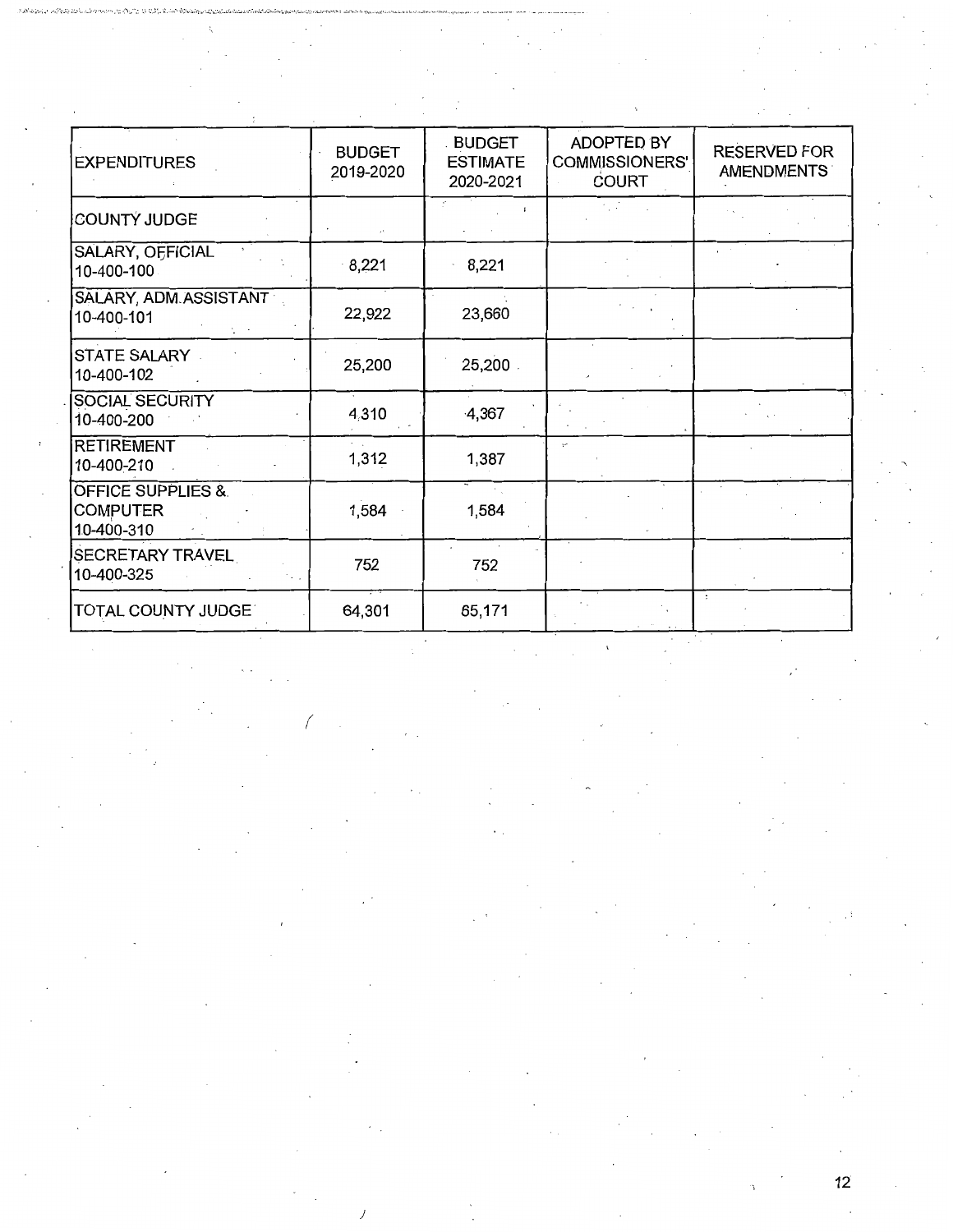| <b>EXPENDITURES</b>                                                               | <b>BUDGET</b><br>2019-2020 | <b>BUDGET</b><br><b>ESTIMATE</b><br>2020-2021 | ADOPTED BY<br><b>COMMISSIONERS'</b><br><b>COURT</b> | <b>RESERVED FOR</b><br><b>AMENDMENTS</b> |
|-----------------------------------------------------------------------------------|----------------------------|-----------------------------------------------|-----------------------------------------------------|------------------------------------------|
| <b>COUNTY CLERK</b>                                                               |                            |                                               |                                                     |                                          |
| <b>SALARY, CO. CLERK</b><br>10-410-100                                            | 30,534                     | 30,534                                        |                                                     |                                          |
| SALARY, ASST. CO & DIST CLK<br>10-410-102                                         | 24,460                     | 24,460                                        |                                                     |                                          |
| SALARY, CHIEF DEPUTY CLK<br>10-410-103                                            | 22,863                     | 22,863                                        |                                                     |                                          |
| SALARY, DEPUTY CLERK<br>10-410-104                                                | 19,863                     | 20,930                                        |                                                     |                                          |
| SALARY, DEPUTY CLERK<br>10-410-105                                                | 19,338                     | 20,475                                        |                                                     |                                          |
| SOCIAL SECURITY<br>10-410-200                                                     | 9,700                      | 9,124                                         |                                                     |                                          |
| <b>RETIREMENT</b><br>10-410-210                                                   | 2,769                      | 2,898                                         |                                                     |                                          |
| <b>OFFICE SUPPLIES</b><br>10-410-310                                              | 6,000                      | 6,000                                         |                                                     |                                          |
| KOFILE TECH/VANGUARD<br>10-410-320                                                | 22,900                     | 16,740                                        | $\sim$                                              |                                          |
| <b>CONFERENCE EXPENSE</b><br>10-410-325                                           | 2,500                      | 2,500                                         |                                                     |                                          |
| <b>JHC CLERK ARCHIVES</b><br>10-410-345                                           | 9,000                      | 9,000                                         |                                                     |                                          |
| <b>COPIER LEASE</b><br>10-410-371                                                 | 5,300                      | 5,300                                         |                                                     |                                          |
| LGS COMPUTER SOFTWARE<br>(LGS)<br>10-410-445                                      | 13,700                     | 12,120                                        |                                                     |                                          |
| LEASE / COMPUTER /<br><b>SCANNER</b><br>10-410-450                                | 300                        | 300                                           |                                                     |                                          |
| <b>PRESERVATION &amp;</b><br><b>RESTORATION OF RECORDS</b><br>10-410-451          | 16,000                     | 16,000                                        |                                                     |                                          |
| <b>DISTRICT PRESERVATION &amp;</b><br><b>RESTORATION OF RECORDS</b><br>10-410-453 | 4,000                      | 4,000                                         |                                                     |                                          |
| TOTAL COUNTY CLERK                                                                | 209,227                    | 203,244                                       |                                                     |                                          |

 $\bar{z}$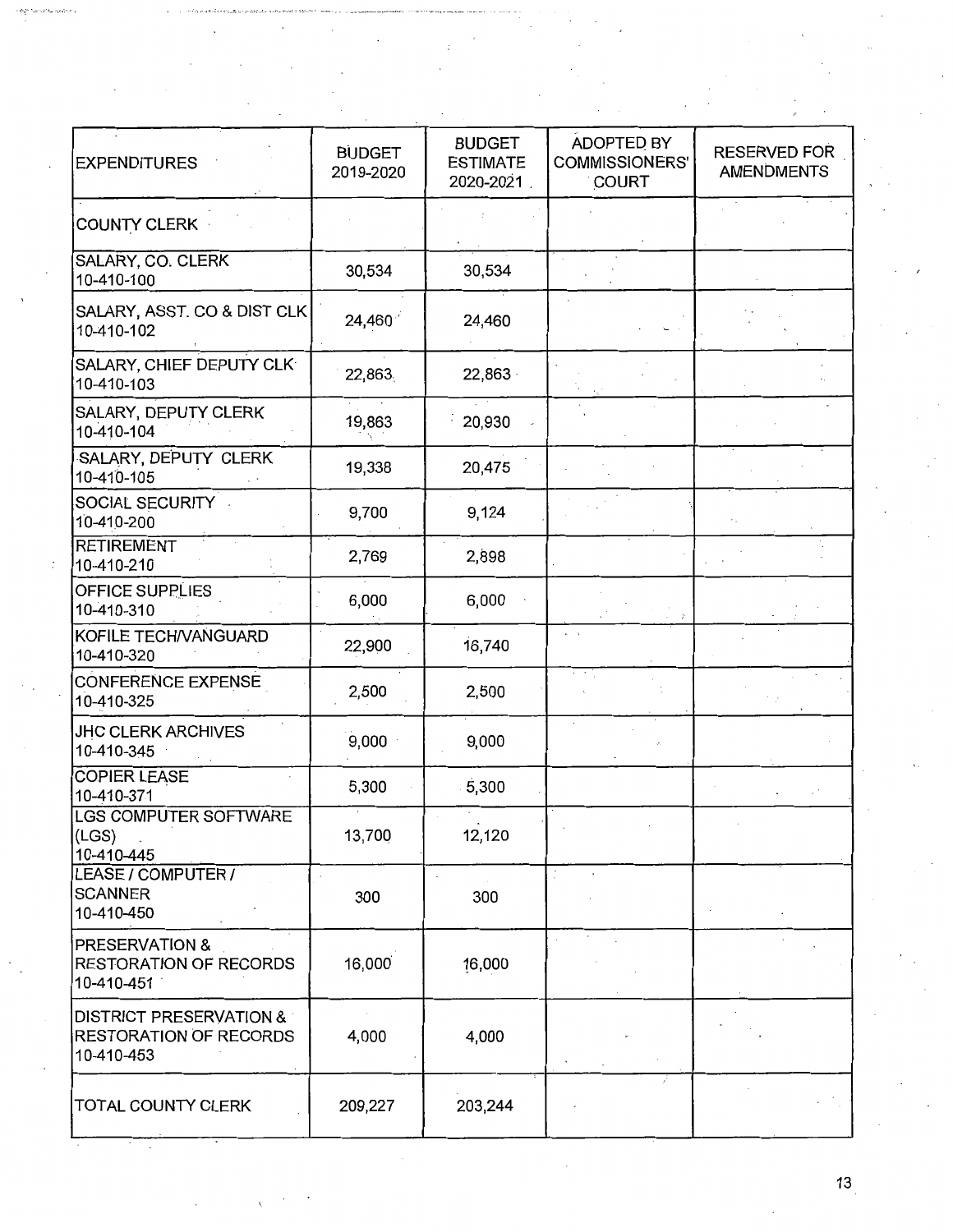| <b>EXPENDITURES</b>                    | <b>BUDGET</b><br>2019-2020 | <b>BUDGET</b><br><b>ESTIMATE</b><br>2020-2021 | <b>ADOPTED BY</b><br>COMMISSIONERS'<br><b>COURT</b> | <b>RESERVED FOR</b><br><b>AMENDMENTS</b> |
|----------------------------------------|----------------------------|-----------------------------------------------|-----------------------------------------------------|------------------------------------------|
| <b>VETERAN OFFICER</b>                 |                            |                                               |                                                     |                                          |
| <b>SALARY</b><br>10-420-100            | 10,165                     | 10,165                                        |                                                     |                                          |
| SOCIAL SECURITY<br>10-420-200          | 778                        | 778                                           |                                                     |                                          |
| <b>RETIREMENT</b><br>10-420-210        | 240                        | 240                                           |                                                     | $\sim$                                   |
| <b>VEHICLE INSURANCE</b><br>10-420-211 | 800                        | 800                                           |                                                     |                                          |
| <b>SUPPLIES</b><br>10-420-310          | 100                        | 100                                           |                                                     |                                          |
| CONFERENCE EXPENSE<br>10-420-325       | 1,130                      | 1,130                                         |                                                     |                                          |
| PARTS/REPAIRS/MAINT<br>10-420-330      | 1,000                      | 1,000                                         |                                                     |                                          |
| <b>FUEL</b><br>10-420-375              | 3,500                      | 3,500                                         |                                                     |                                          |
| <b>TOTAL VETERAN</b>                   | 17,713                     | $17,713$ .                                    |                                                     |                                          |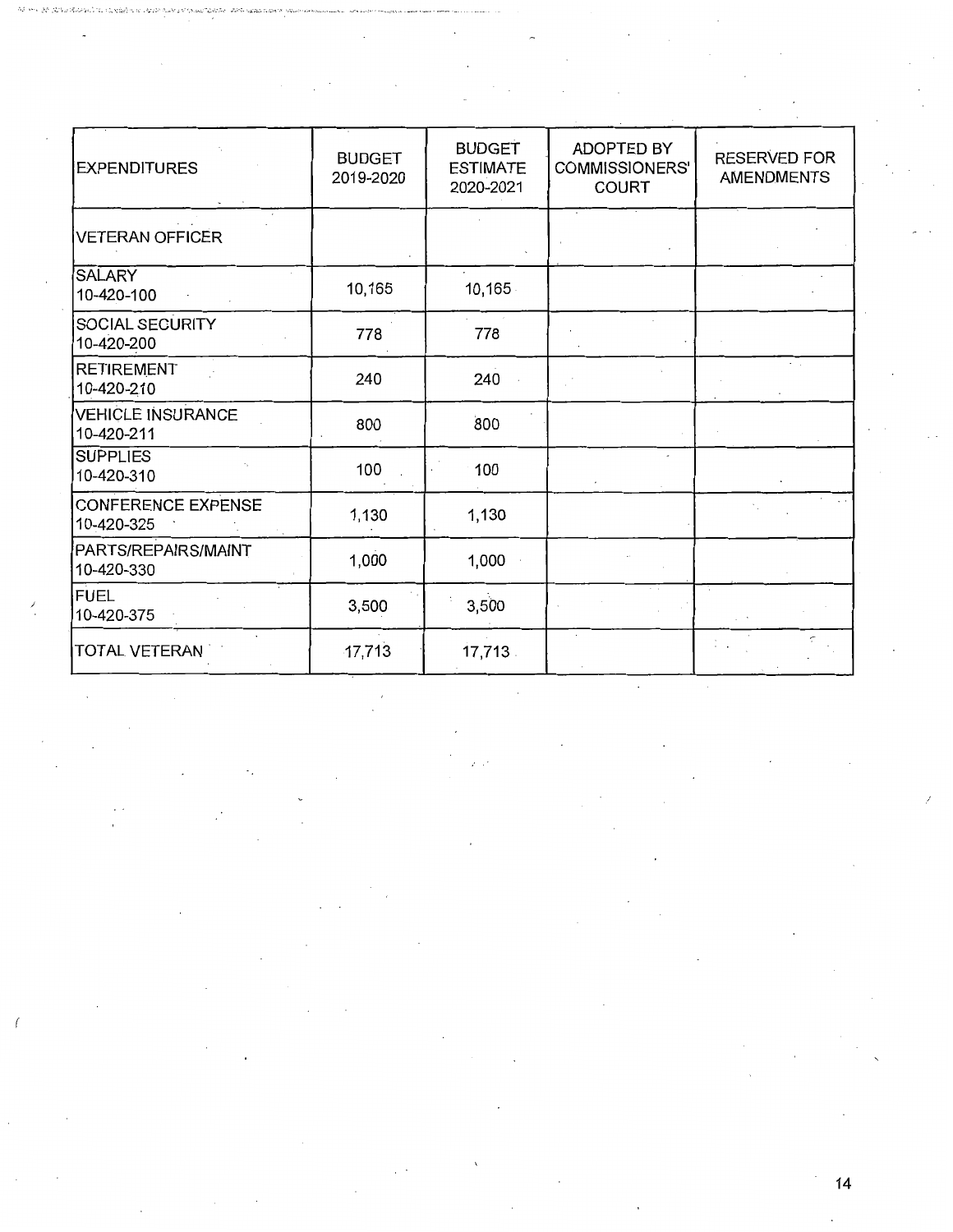| <b>EXPENDITURES</b>                                                          | <b>BUDGET</b><br>2019-2020 | <b>BUDGET</b><br><b>ESTIMATE</b><br>2020-2021 | <b>ADOPTED BY</b><br><b>COMMISSIONERS'</b><br><b>COURT</b> | <b>RESERVED FOR</b><br><b>AMENDMENTS</b> |
|------------------------------------------------------------------------------|----------------------------|-----------------------------------------------|------------------------------------------------------------|------------------------------------------|
| NON-DEPARTMENTAL                                                             |                            |                                               |                                                            |                                          |
| SOCIAL SECURITY<br>10-430-200                                                | 800                        | 800 <sub>1</sub>                              |                                                            |                                          |
| <b>RETIREMENT</b><br>10-430-210                                              | 150                        | 150                                           |                                                            |                                          |
| <b>COPY PAPER</b><br>10-430-225                                              | 3,290                      | 3,290                                         |                                                            |                                          |
| <b>EMERGENCY USE</b><br>10-430-407                                           | 25,000                     | 25,000                                        |                                                            |                                          |
| <b>COURT APPOINTED</b><br>ATTORNEYS INDIGENT<br><b>DEFENSE</b><br>10-430-488 | 25,000                     | 25,000                                        |                                                            |                                          |
| <b>ANNUAL AUDIT FEE</b><br>10-430-360                                        | 36,500                     | 36,500                                        |                                                            |                                          |
| WC/UNEMPLOYMENT<br>10-430-400                                                | 0                          | 0                                             |                                                            |                                          |
| UNEMPLOYMENT DEFICIT<br>10-430-401                                           | 5,000.                     | .5,000                                        |                                                            |                                          |
| INS SUPPLEMENT MEDICARE<br>10-430-402                                        | 17,000                     | 20,000                                        |                                                            |                                          |
| TOTAL NON DEPARTMENTAL                                                       | 112,740                    | 115,740                                       |                                                            |                                          |

 $\ddot{\phantom{a}}$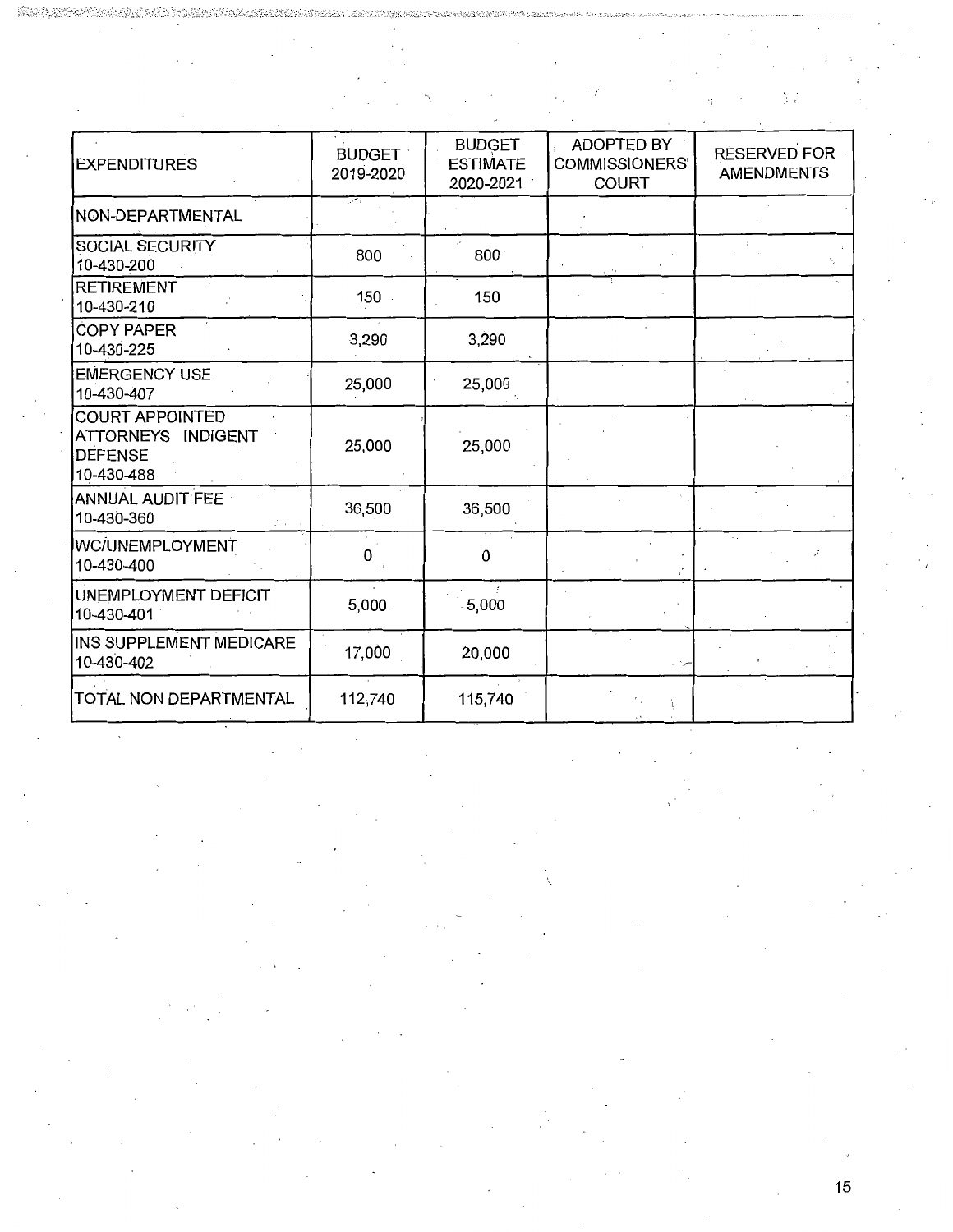| <b>EXPENDITURES</b>                                 | <b>BUDGET</b><br>2019-2020 | <b>BUDGET</b><br><b>ESTIMATE</b><br>2020-2021 | <b>ADOPTED BY</b><br><b>COMMISSIONERS'</b><br><b>COURT</b> | <b>RESERVED FOR V</b><br>AMENDMENTS |
|-----------------------------------------------------|----------------------------|-----------------------------------------------|------------------------------------------------------------|-------------------------------------|
| <b>DISTRICT COURT</b>                               |                            |                                               |                                                            |                                     |
| SALARY, DISTRICT JUDGE<br>10-440-100                | 0                          | $\cdot$ 0                                     |                                                            |                                     |
| SALARY, INTERPRETER<br>10-440-104                   | 5,757                      | 5,757                                         |                                                            |                                     |
| SALARY, CRT. REPORTER,<br>10-440-105                | 15,953                     | 15,953                                        |                                                            |                                     |
| SALARY, COURT<br><b>ADMINISTRATOR</b><br>10-440-107 | $\sqrt{2}$<br>21,800       | 21,800                                        |                                                            |                                     |
| SALARY, COURT MANAGER<br>10-440-108                 | 18,385                     | 18,385                                        |                                                            |                                     |
| ASST. COURT COORDINATIOR<br>10-440-111              | 18,685                     | 18,685                                        |                                                            |                                     |
| SOCIAL SECURITY<br>10-440-200                       | 6,682                      | 6,682                                         |                                                            |                                     |
| <b>RETIREMENT</b><br>10-440-210                     | 2,066                      | 2,066                                         |                                                            |                                     |
| OFFICE SUPPLIES<br>10-440-310                       | 2,300                      | 2,300                                         |                                                            |                                     |
| CAR ALLOWANCE<br>10-440-324                         | 6,767                      | 6,767                                         |                                                            |                                     |
| <b>TRAVEL/SEMINAR</b><br>10-440-325                 | 8,200                      | 8,200                                         |                                                            |                                     |
| <b>BALIFF EXPENSE</b><br>10-440-440                 | 470                        | 470                                           |                                                            |                                     |
| <b>JURORS' EXPENSE</b><br>10-440-445                | 500                        | 500                                           |                                                            |                                     |
| CRT. REPORTER EXPENSE<br>10-440-446                 | 1,222                      | 4,200                                         |                                                            |                                     |
| <b>JURY FEES</b><br>10-440-450                      | 5,000                      | 5,000                                         |                                                            |                                     |
| <b>EQUIPMENT</b><br>10-440-600                      | 800                        | 800                                           |                                                            |                                     |
| TOTAL DISTRICT JUDGE                                | 114,587                    | 117,565                                       |                                                            |                                     |

*/* 

*j'*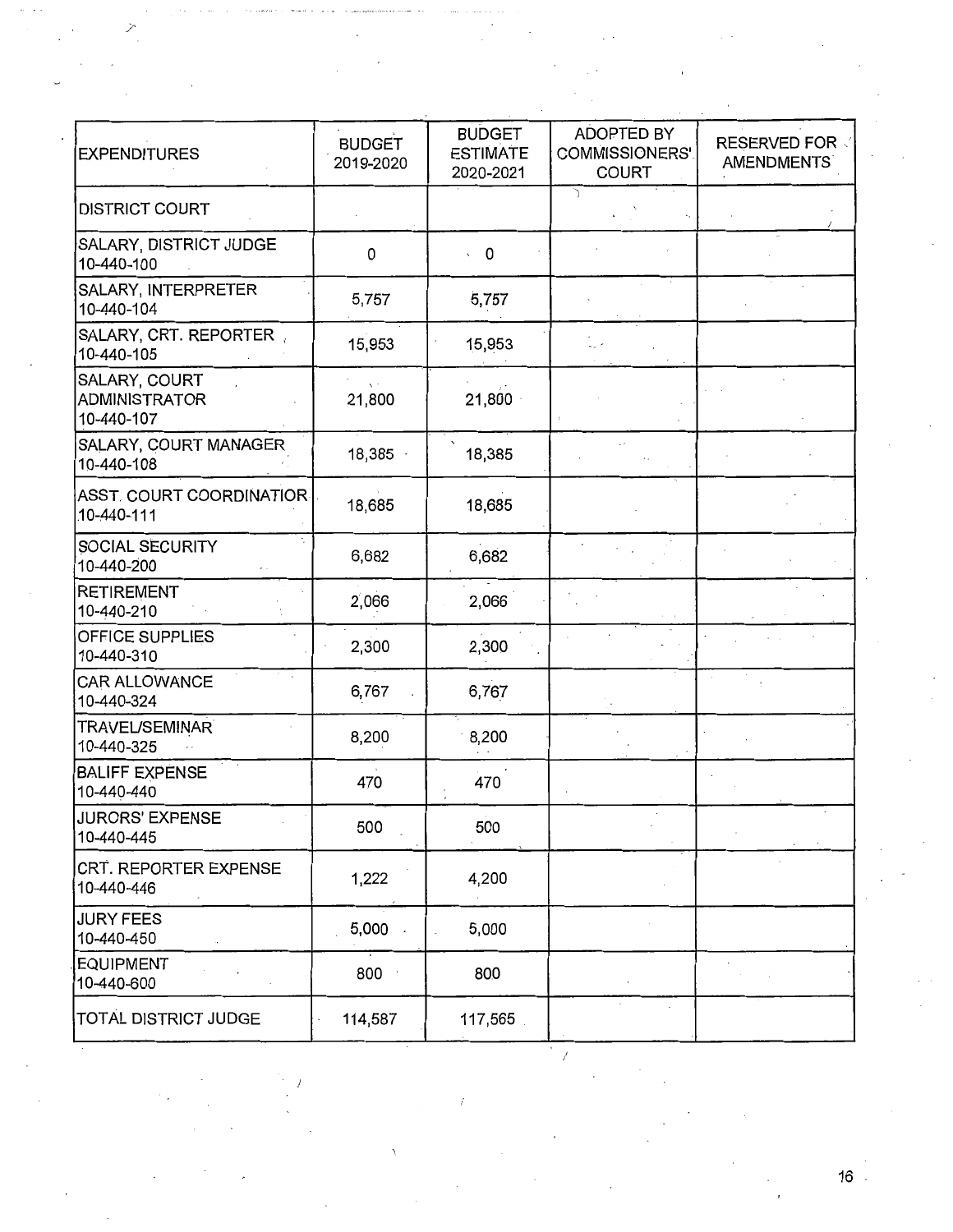| <b>EXPENDITURES</b>                                        | <b>BUDGET</b><br>2019-2020 | <b>BUDGET</b><br><b>ESTIMATE</b><br>2020-2021 | ADOPTED BY<br>COMMISSIONERS'<br><b>COURT</b> | <b>RESERVED FOR</b><br>AMENDMENTS |
|------------------------------------------------------------|----------------------------|-----------------------------------------------|----------------------------------------------|-----------------------------------|
| <b>DISTRICT ATTORNEY</b>                                   |                            |                                               |                                              |                                   |
| <b>SALARY, DISTRICT ATTORNEY</b><br>10-450-100             | 3,724                      | 3,724                                         |                                              |                                   |
| SALARY AST. D.A.<br>10-450-104                             | 4,054                      | 4,054                                         |                                              |                                   |
| HB 178-LONGEVITY PAY DA<br>ASST. PROSECUTOR<br>10-450-105  | $\mathbf{0}$ .             | 0                                             |                                              |                                   |
| <b>SALARY CRIMINALICIVIL</b><br><b>CLERK</b><br>10-450-106 | 8,025                      | 8,025                                         |                                              |                                   |
| SALARY LEGAL CLERK<br>10-450-108                           | 6,420                      | 6,420                                         |                                              |                                   |
| SALARY LEGAL CLERK<br>10-450-111                           | 28,500                     | 28,500                                        |                                              |                                   |
| <b>SALARY LEGAL ASSISTANT</b><br>10-450-114                | 22,123                     | 22,123                                        |                                              |                                   |
| SOCIAL SECURITY<br>10-450-200                              | 5,573                      | 5,573                                         |                                              |                                   |
| <b>RETIREMENT</b><br>10-450-210                            | 1,723                      | 1,723                                         |                                              |                                   |
| OFFICE SUPPLIES<br>10-450-310                              | 1,800                      | 1,800                                         |                                              |                                   |
| <b>XEROX COPIER</b><br>10-450-315                          | 500                        | 500                                           |                                              |                                   |
| LEGAL LIBRARY - D.A.<br>10-450-320                         | 4,000                      | 4,000                                         |                                              |                                   |
| TRAVEL EXPENSE - D.A.<br>10-450-340                        | 4,000                      | 4,000                                         |                                              |                                   |
| TRANSCRIPT/APPEALS<br>10-450-441                           | 1,005                      | 1,005                                         |                                              |                                   |
| TOTAL DISTRICT ATTORNEY                                    | 91,447                     | 91,447                                        |                                              |                                   |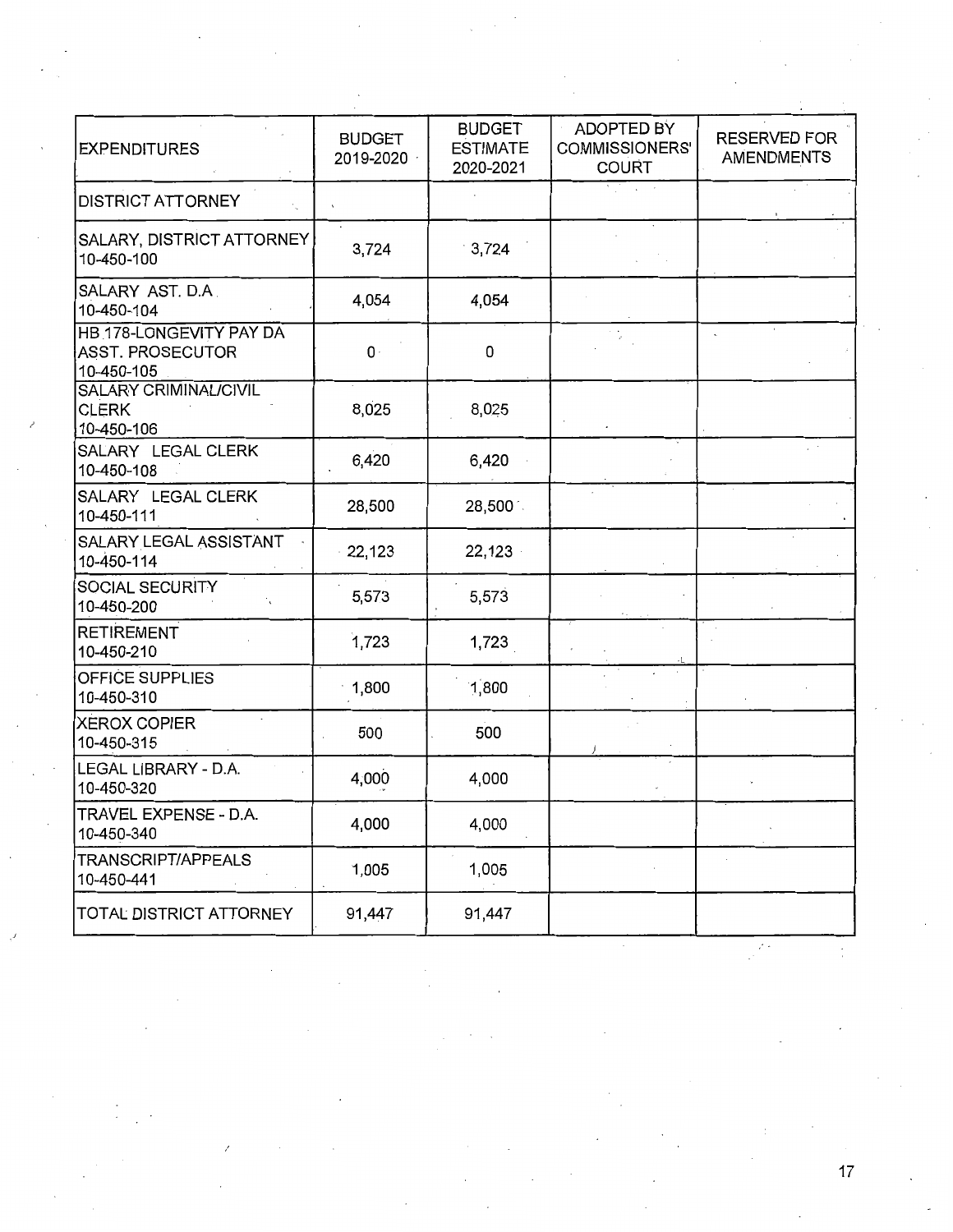| <b>EXPENDITURES</b>                                | <b>BUDGET</b><br>2019-2020 | <b>BUDGET</b><br><b>ESTIMATE</b><br>2020-2021 | <b>ADOPTED BY</b><br><b>COMMISSIONERS'</b><br><b>COURT</b> | <b>RESERVED FOR</b><br><b>AMENDMENTS</b> |
|----------------------------------------------------|----------------------------|-----------------------------------------------|------------------------------------------------------------|------------------------------------------|
| <b>JUVENILE PROBATION</b>                          |                            |                                               |                                                            |                                          |
| SALARY/FRINGE CHIEF<br>(DUVAL) 10-460-101          | 9,905                      | $0\,$ $^{\cdot}$                              |                                                            |                                          |
| JUVENILE BOARD<br>10-460-102                       | 3,600                      | 0                                             |                                                            |                                          |
| <b>JUVENILE BOARD</b><br>10-460-103                | 3,600                      | 0                                             |                                                            |                                          |
| <b>JUVENILE BOARD</b><br>10-460-104                | 3,600                      | 0                                             |                                                            |                                          |
| SOCIAL SECURITY<br>10-460-200                      | 891                        | 0                                             |                                                            |                                          |
| <b>RETIREMENT</b><br>10-460-210                    | 1,188                      | 0                                             |                                                            |                                          |
| <b>WORKERS'</b><br>COMP/UNEMPLOYMENT<br>10-460-215 | 317                        | . $\boldsymbol{0}$                            |                                                            |                                          |
| JUSTICE DETENTION FEES<br>10-460-335               | Ò                          | 0                                             |                                                            |                                          |
| <b>AUDIT</b><br>10-460-442                         | 1,900                      | $\alpha$                                      |                                                            |                                          |
| <b>TRAINING</b><br>10-460-308                      | 0                          | 0                                             |                                                            |                                          |
| <b>RESIDENTIAL</b><br>10-460-305                   | 0                          | 0                                             |                                                            |                                          |
| <b>JUVENILE PROBATION</b><br><b>EXPENSES</b>       | 0                          | 31,004                                        |                                                            |                                          |
| TOTAL JUVENILE DEPT.                               | 25,001                     | 31,004                                        |                                                            |                                          |

錝

 $\mathcal{A}$ 

 $\mathcal{L}_{\mathcal{A}}$ 

18

 $\overline{\phantom{a}}$ 

 $\cdot$  $\overline{\phantom{a}}$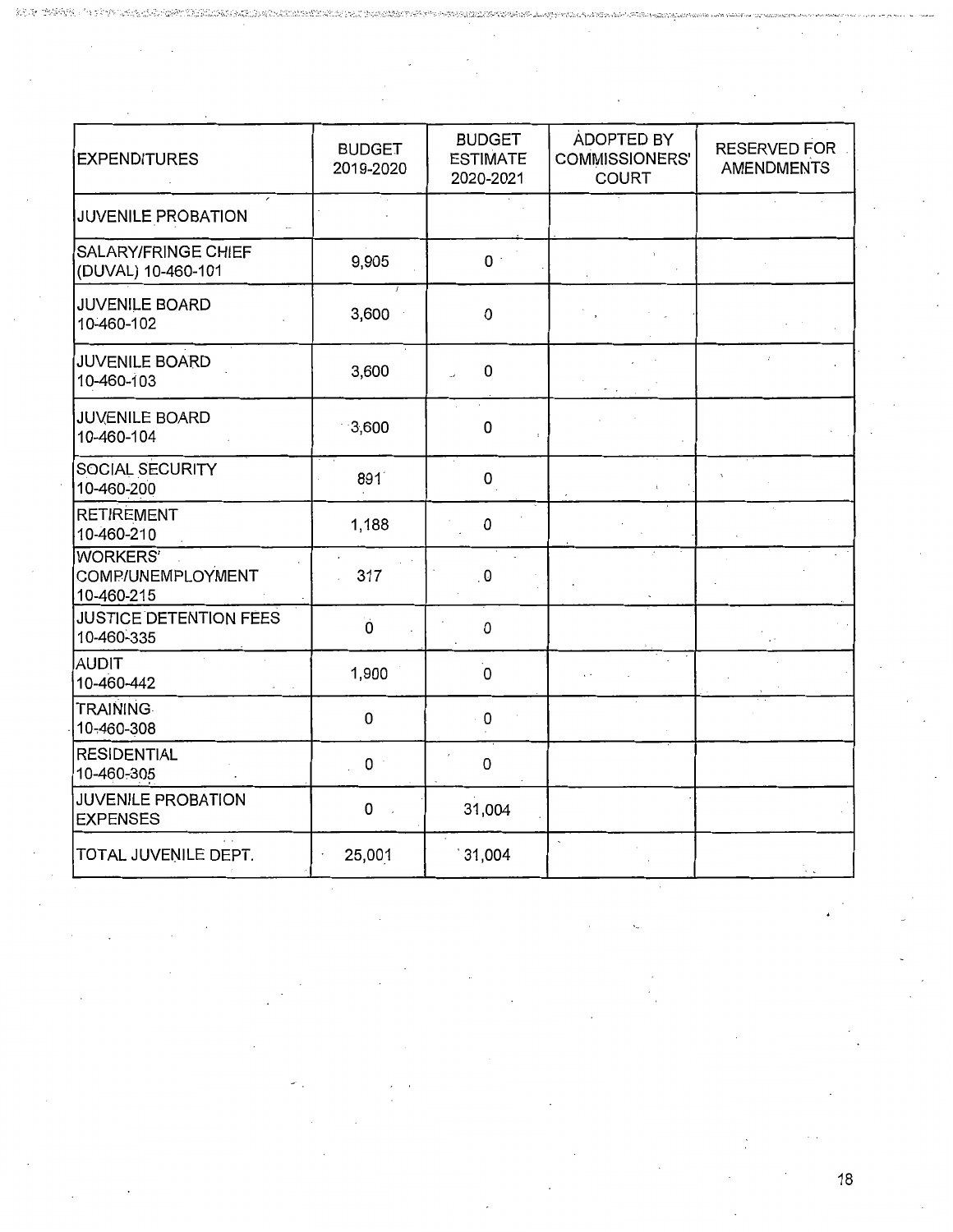| <b>EXPENDITURES</b>                          | <b>BUDGET</b><br>2019-2020 | <b>BUDGET</b><br><b>ESTIMATE</b><br>2020-2021 | <b>ADOPTED BY</b><br>COMMISSIONERS'<br><b>COURT</b> | <b>RESERVED FOR</b><br><b>AMENDMENTS</b> |
|----------------------------------------------|----------------------------|-----------------------------------------------|-----------------------------------------------------|------------------------------------------|
| COMMUNITY SUPERVISION                        |                            |                                               |                                                     |                                          |
| SALARY, CASE ASSISTANT.<br>10-461-100        | 2,675                      | 2,675                                         |                                                     |                                          |
| <b>SOCIAL SECURITY</b><br>10-461-200         | 204                        | 204                                           |                                                     |                                          |
| RETIREMENT<br>10-461-210                     | 66                         | 66                                            |                                                     |                                          |
| COMMUNITY SUPERVISION<br>10-461-900          | 3,084                      | 3,084                                         |                                                     |                                          |
| <b>TOTAL COMMUNITY</b><br><b>SUPERVISION</b> | 6,029                      | 6,029                                         |                                                     |                                          |

.. ,·;· •.•.• :,, .• \_::,.·";\_\_ . *·,·;:.-.. -:vi.-•... ,,-.;::•.,;,: \_\_ :.·.,,,;: ..* \_,., .... , . .,\_ *•• ......... · ..* :i • .\_\_,,,, •.• ~.;.-.,\_;,..;,.~, ·-··· ~-. ,.:.,. .,. .... ,·, .. ,,.,,., .. , .......... ··-- ..\_ •.•• , .• ••~ ""•'•••'« • "' '0 -•• '•• • ~-'"" "'-• • •o -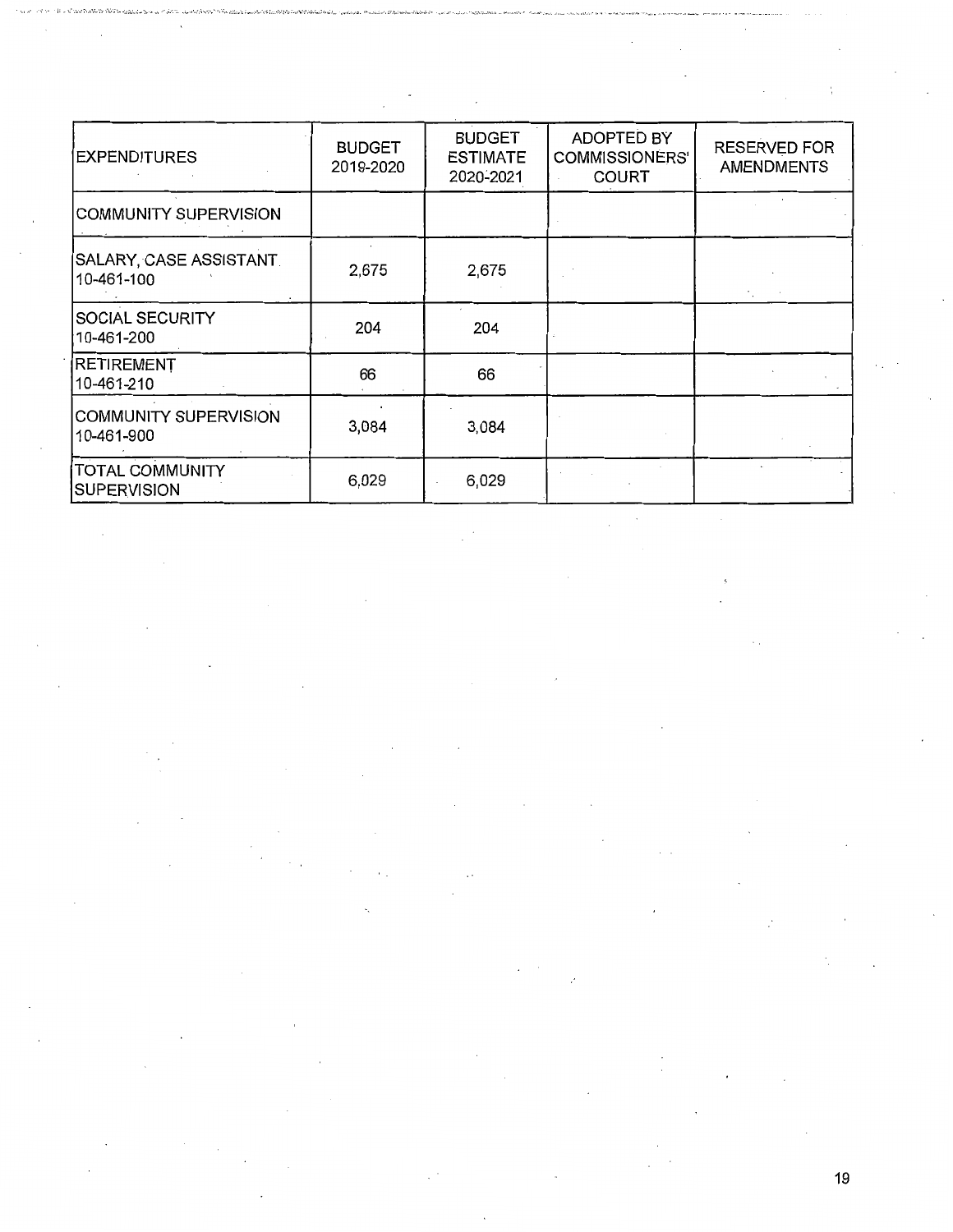| <b>EXPENDITURES</b>                                            | <b>BUDGET</b><br>2019-2020 | <b>BUDGET</b><br><b>ESTIMATE</b><br>2020-2021 | ADOPTED BY<br>COMMISSIONERS'<br><b>COURT</b> | <b>RESERVED FOR</b><br><b>AMENDMENTS</b> |
|----------------------------------------------------------------|----------------------------|-----------------------------------------------|----------------------------------------------|------------------------------------------|
| JUSTICE OF THE PEACE                                           |                            |                                               |                                              |                                          |
| SALARY, JP PCT #4<br>10-470-100                                | 22,838                     | 22,838                                        |                                              |                                          |
| SALARY, CLERK<br>10-470-101                                    | 21,400                     | 22,750                                        |                                              | ◡                                        |
| SALARY, JP PCT #3.<br>10-470-103                               | 22,838                     | 22,838                                        |                                              |                                          |
| SALARY, JP PCT #1<br>10-470-104                                | 22,838                     | 22,838                                        |                                              |                                          |
| SALARY, JP PCT #2<br>10-470-105                                | 22,838                     | 22,838                                        | $\sim$ 10 $^{-1}$ .                          |                                          |
| SALARY, FULL TIME CLERK<br>10-470-107                          | 9,737                      | 20,020                                        |                                              |                                          |
| SOCIAL SECURITY<br>10-470-200                                  | 9,370                      | 10,261                                        |                                              |                                          |
| RETIREMENT<br>10-470-210                                       | 2,850                      | 3,259                                         |                                              |                                          |
| OFFICE SUPPLIES<br>10-470-310                                  | 2,897                      | 1,000                                         |                                              |                                          |
| JP PCT#1 CONFERENCE<br>10-470-327                              | 1,000                      | 1,000                                         |                                              |                                          |
| JP PCT#2 CONFERENCE<br>10-470-328                              | 1,000                      | 1,000                                         |                                              |                                          |
| JP PCT#3 CONFERENCE<br>10-470-329                              | 1,000                      | 1,000                                         |                                              |                                          |
| JP PCT#4 CONFERENCE<br>10-470-330                              | 1,000                      | 1,000                                         |                                              |                                          |
| <b>JP'S CLERK CONFERENCE</b><br>10-470-331                     | 1,000                      | 1,000                                         |                                              |                                          |
| MAINTENANCE ON<br><b>COMPUTER &amp; TRAINING</b><br>10-470-440 | 5,980                      | 5,980                                         |                                              |                                          |
| TOTAL JUSTICE OF THE<br><b>PEACE</b>                           | 146,736                    | 159,622                                       |                                              |                                          |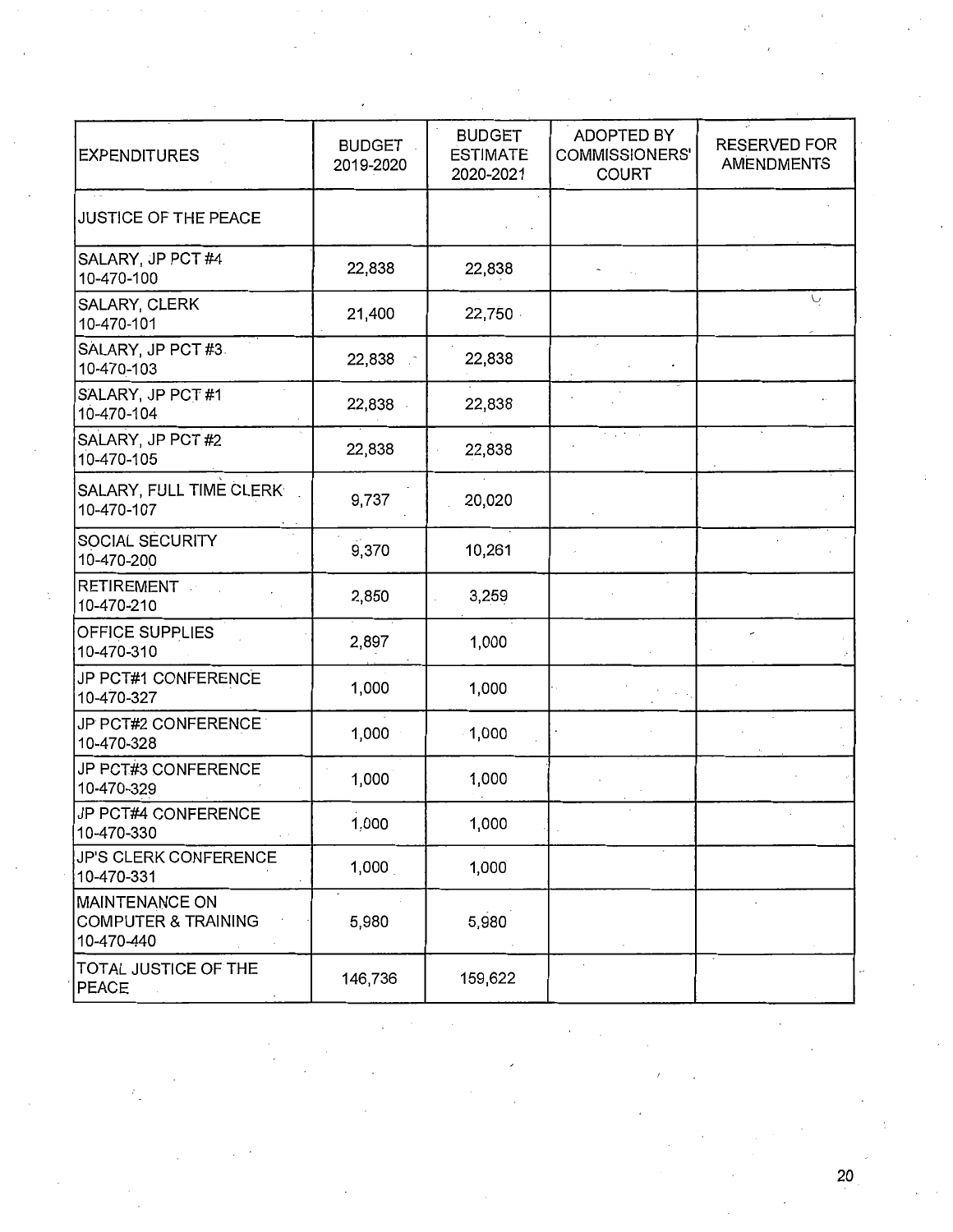| <b>EXPENDITURES</b>                     | <b>BUDGET</b><br>2019-2020 | <b>BUDGET</b><br><b>ESTIMATE</b><br>2020-2021 | <b>ADOPTED BY</b><br><b>COMMISSIONERS'</b><br><b>COURT</b> | RESERVED FOR<br><b>AMENDMENTS</b> |
|-----------------------------------------|----------------------------|-----------------------------------------------|------------------------------------------------------------|-----------------------------------|
| COUNTY ATTORNEY                         |                            |                                               |                                                            |                                   |
| SALARY, CO ATTORNEY<br>10-480-100       | 30,534                     | 30,534                                        |                                                            |                                   |
| SALARY, INVESTIGATOR<br>10-480-101      | 35,121                     | 35,121                                        |                                                            |                                   |
| SALARY, LEGAL SECRETARY<br>10-480-102   | 20,565                     | 22,295                                        |                                                            |                                   |
| SALARY, CLERK<br>10-480-103             | 19,338                     | 20,475                                        |                                                            |                                   |
| <b>STATE SALARY</b><br>10-480-104       | 25,733                     | 25,733                                        |                                                            |                                   |
| SOCIAL SECURITY<br>10-480-200           | 10,044                     | 10,264                                        |                                                            |                                   |
| <b>RETIREMENT</b><br>10-480-210         | 3,106                      | 3,260                                         |                                                            |                                   |
| <b>EQUIPMENT</b><br>10-480-335          | 500                        | 500                                           |                                                            |                                   |
| OFFICE SUPPLIES<br>10-480-310           | 1,000                      | 1,000                                         | $\ddot{\phantom{a}}$                                       |                                   |
| TELEPHONE EXPENSE<br>10-480-315         | 1,100                      | 1,100                                         |                                                            |                                   |
| LEGAL LIBRARY/INTERNET<br>10-480-320    | 800                        | .800                                          |                                                            |                                   |
| <b>REPAIRS</b><br>10-480-330            | 1,000                      | 1,000                                         |                                                            |                                   |
| <b>CONFEENCE EXPENSE</b><br>10-480-340  | 1,500                      | 1,500                                         |                                                            | $\mathcal{N}_{\rm{max}}$          |
| <b>FUEL</b><br>10-480-375               | 1,500                      | 1,500                                         |                                                            |                                   |
| <b>COMPUTER EQUIPMENT</b><br>10-480-445 | 1,400                      | 1,400                                         |                                                            |                                   |
| <b>LAW LIBRARY</b><br>10-480-451        | 3,000                      | 3,000                                         |                                                            |                                   |
| <b>TOTAL LEGAL</b>                      | 156,241                    | 159,482                                       |                                                            |                                   |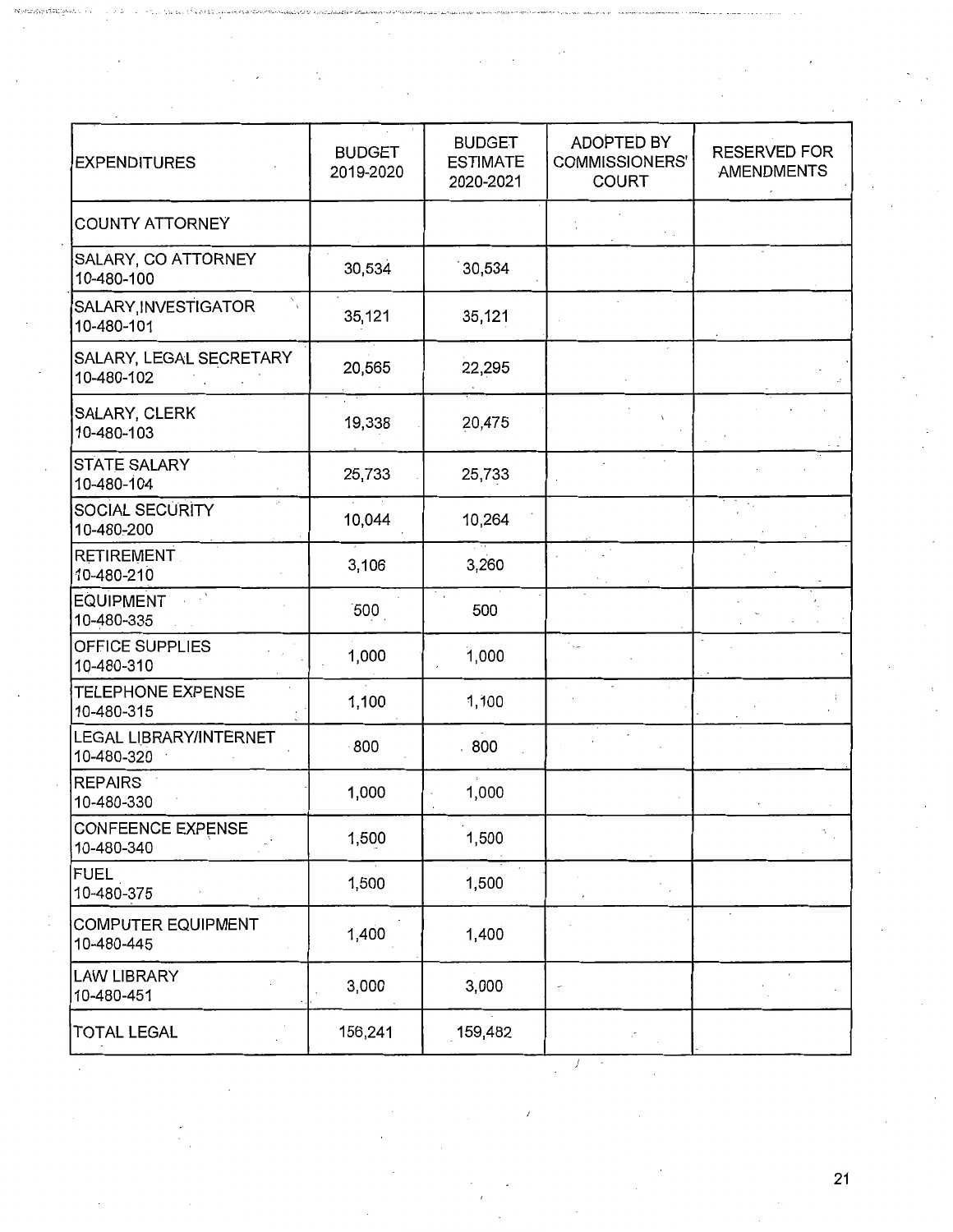| <b>EXPENDITURES</b>                               | <b>BUDGET</b><br>2019-2020 | <b>BUDGET</b><br><b>ESTIMATE</b><br>2020-2021 | ADOPTED BY<br><b>COMMISSIONERS'</b><br><b>COURT</b> | <b>RESERVED FOR</b><br><b>AMENDMENTS</b> |
|---------------------------------------------------|----------------------------|-----------------------------------------------|-----------------------------------------------------|------------------------------------------|
| <b>COUNTY AUDITOR</b>                             |                            |                                               |                                                     |                                          |
| SALARY, COUNTY AUDITOR<br>10-490-100              | 42,000                     | 42,000                                        |                                                     |                                          |
| SALARY, ASSISTANT<br><b>AUDITOR</b><br>10-490-101 | 27,000                     | 28,356                                        |                                                     |                                          |
| SALARY, ADM. ASSISTANT<br>10-490-102              | 22,277                     | 24,115                                        |                                                     |                                          |
| SALARY, ADM. ASSISTANT<br>10-490-103              | 19,356                     | 21,356                                        |                                                     |                                          |
| SOCIAL SECURITY<br>10-490-200                     | 8,463                      | 8,860                                         |                                                     |                                          |
| RETIREMENT<br>10-490-210                          | 2,664                      | $-2,815$                                      |                                                     |                                          |
| <b>OFFICE SUPPLIES</b><br>10-490-310              | 900                        | 900                                           |                                                     |                                          |
| <b>CONFERENCE EXPENSE</b><br>10-490-325           | 2,000                      | 2,000                                         |                                                     |                                          |
| <b>RCI INVENTORY</b><br>10-490-335                | $\mathsf 0$                | 5,000                                         |                                                     |                                          |
| <b>COMPUTER MAINTENANCE</b><br>10-490-440         | 11,000                     | 11,000                                        |                                                     |                                          |
| CONSULTANT<br>10-490-450                          | 2,500                      | 2,500                                         |                                                     |                                          |
| <b>TOTAL COUNTY AUDITOR</b>                       | 138,160                    | 148,902                                       |                                                     |                                          |

 $\bar{z}$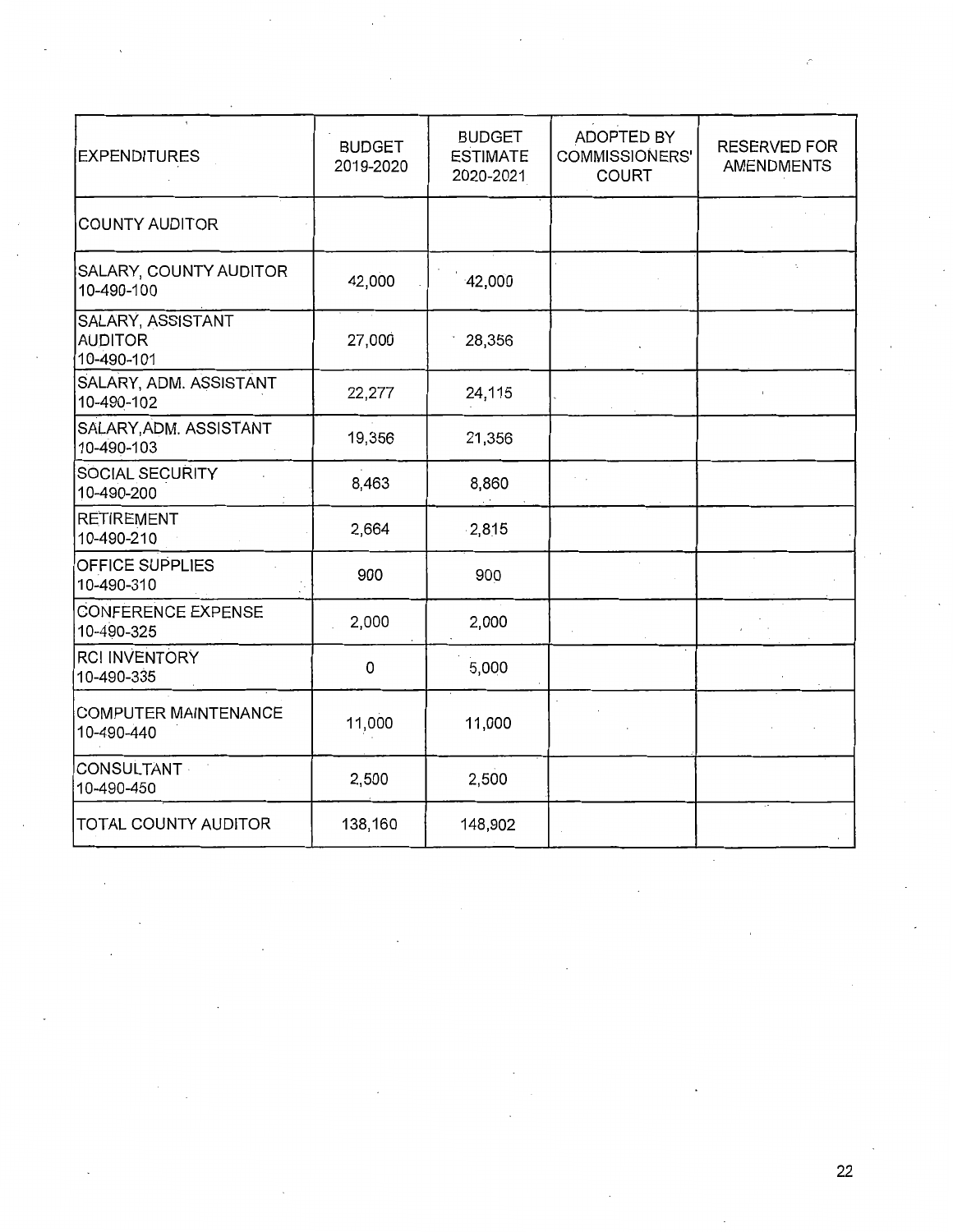| <b>EXPENDITURES</b>                                           | <b>BUDGET</b><br>2019-2020 | <b>BUDGET</b><br><b>ESTIMATE</b><br>2020-2021 | ADOPTED BY<br><b>COMMISSIONERS'</b><br><b>COURT</b> | <b>RESERVED FOR</b><br><b>AMENDMENTS</b> |
|---------------------------------------------------------------|----------------------------|-----------------------------------------------|-----------------------------------------------------|------------------------------------------|
| <b>COUNTY TREASURER</b>                                       |                            | $\cdot$                                       |                                                     |                                          |
| SALARY, COUNTY<br><b>TREASURER</b><br>10-500-100              | 30,534                     | 30,534                                        | $\prime$                                            |                                          |
| SALARY, ASSISTANT<br>10-500-101                               | 22,200                     | 22,295                                        |                                                     |                                          |
| SALARY, ASSISTANT PAYROLL<br><b>CLERK</b><br>10-500-102       | 22,084                     | 22,084                                        |                                                     |                                          |
| <b>SALARY, PAYABLES CLERK</b><br>10-500-103                   | 21,227                     | 21,227                                        | ×.,                                                 |                                          |
| SOCIAL SECURITY<br>10-500-200                                 | 7,347                      | 7,363                                         |                                                     | $\mathcal{L}$<br>$\mathbf{r}$            |
| <b>RETIREMENT</b><br>10-500-210                               | 2,267                      | 2,339                                         |                                                     |                                          |
| <b>OFFICE SUPPLIES &amp;</b><br><b>COMPUTER</b><br>10-500-310 | 1,420                      | 1,420                                         |                                                     |                                          |
| <b>COMPUTER REPAIR</b><br>10-500-312                          | 300                        | $\cdot$<br>300                                |                                                     |                                          |
| OPERATING EXPENSE<br>10-500-315                               | 3,300                      | 3,300                                         |                                                     |                                          |
| <b>CONFERENCE EXPENSE</b><br>10-500-325                       | 1,500                      | $1,500 -$                                     |                                                     |                                          |
| COMPUTER MAINTENANCE<br>10-500-440                            | 11,000                     | 11,000                                        |                                                     |                                          |
| <b>CONSULTANT</b><br>10-500-450                               | 2,500                      | 2,500                                         | $\ddot{\phantom{1}}$                                |                                          |
| TOTAL COUNTY<br><b>TREASURER</b>                              | 125,679                    | 125,862                                       |                                                     |                                          |

'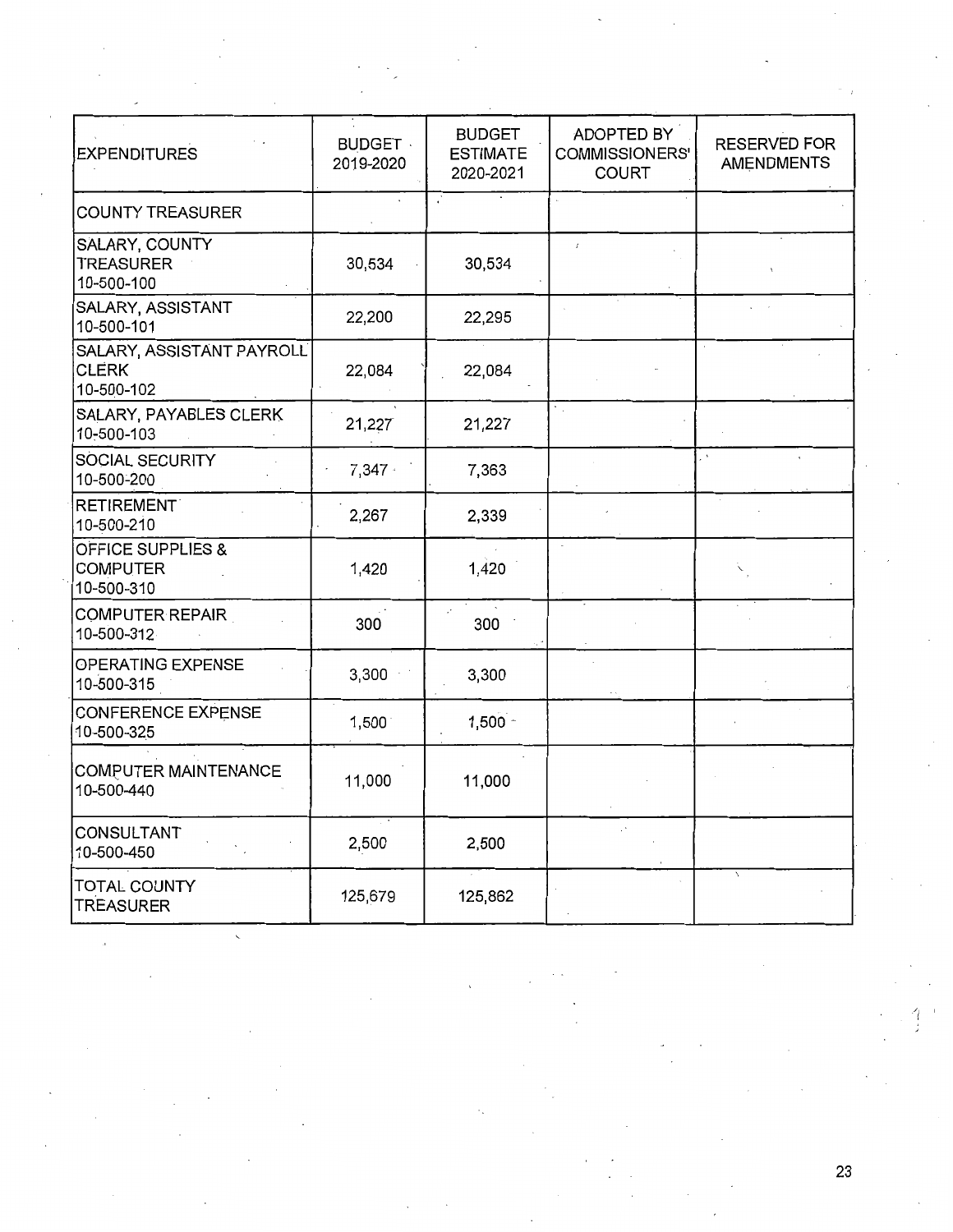| <b>EXPENDITURES</b>                            | <b>BUDGET</b><br>2019-2020 | <b>BUDGET</b><br><b>ESTIMATE</b><br>2020-2021 | ADOPTED BY<br>COMMISSIONERS'<br><b>COURT</b> | <b>RESERVED FOR</b><br><b>AMENDMENTS</b> |
|------------------------------------------------|----------------------------|-----------------------------------------------|----------------------------------------------|------------------------------------------|
| TAX ASSESSOR/COLLECTOR                         |                            |                                               |                                              |                                          |
| SALARY, TAX ASSESSOR<br>10-510-100             | 30,534                     | 30,534                                        |                                              |                                          |
| <b>SALARY CLERK</b><br>10-510-101              | 21,792                     | 21,792                                        |                                              |                                          |
| SALARY ADMIN ASST.<br>10-510-102               | 22,863                     | 22,863                                        | $\cdot$                                      |                                          |
| SALARY CLERK<br>10-510-103                     | 19,338                     | 20,020                                        |                                              |                                          |
| <b>ELECTION STIPEND</b><br>10-510-105          | $-3,000$                   | 3,000                                         |                                              |                                          |
| SOCIAL SECURITY<br>10-510-200                  | 7,461.                     | 7,513                                         |                                              |                                          |
| <b>RETIREMENT</b><br>10-510-210                | 2,309                      | 2,386                                         |                                              |                                          |
| <b>OFFICE SUPPLIES</b><br>10-510-310           | 1,500                      | 1,500                                         |                                              |                                          |
| <b>CONFERENCE EXPENSE</b><br>10-510-325        | 4,000                      | 4,000                                         |                                              |                                          |
| <b>VOTER REGISTRATION</b><br>10-510-345        | 4,000                      | 4,000                                         |                                              |                                          |
| COMP/ MAINT/PRITCHARD &<br>ABBOT<br>10-510-440 | 18,500                     | 18,500                                        |                                              |                                          |
| PRITCHARD & ABBOT ONLINE<br>10-510-442         | 5,000                      | 5,000                                         |                                              |                                          |
| <b>TOTAL TAX ASSESSOR</b>                      | 140,297                    | 141,108                                       |                                              |                                          |

- . ~ -· ' ~ ·=.:~·. ·.~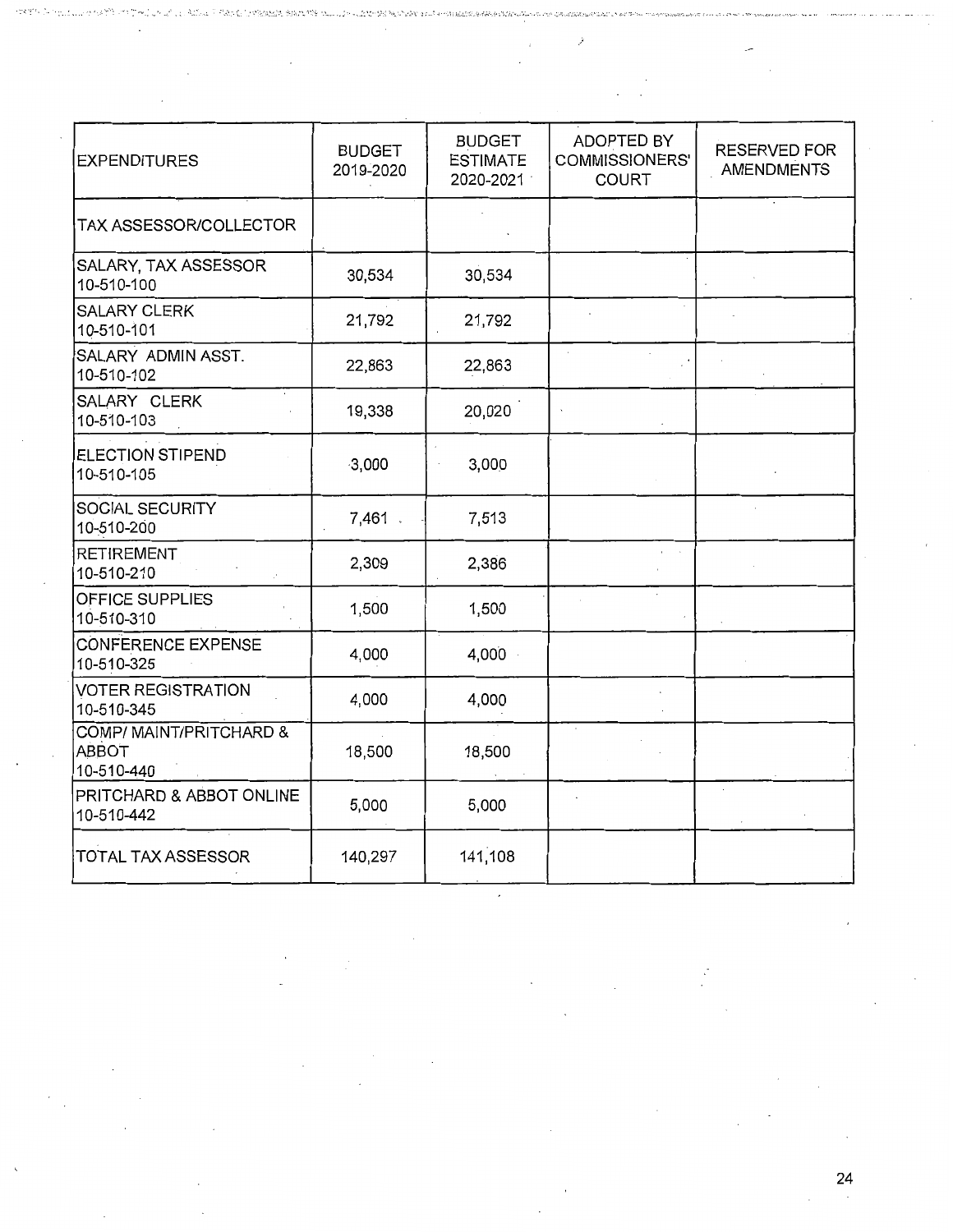| <b>EXPENDITURES</b>                                     | <b>BUDGET</b><br>2019-2020 | <b>BUDGET</b><br><b>ESTIMATE</b><br>2020-2021 | ADOPTED BY<br><b>COMMISSIONERS'</b><br><b>COURT</b> | <b>RESERVED FOR</b><br><b>AMENDMENTS</b> |
|---------------------------------------------------------|----------------------------|-----------------------------------------------|-----------------------------------------------------|------------------------------------------|
| <b>PUBLIC BUILDINGS</b>                                 |                            |                                               |                                                     |                                          |
| <b>INTERNET SERVICES</b><br>10-520-315                  | 12,600                     | 12,600                                        |                                                     |                                          |
| <b>KONE ELEVATOR</b><br>10-520-320                      | 7,200                      | 7,600                                         |                                                     |                                          |
| <b>TELEPHONES</b><br>10-520-325                         | 15,000                     | 15,000                                        |                                                     |                                          |
| PLUMBING/ELECTRICAL/<br><b>AC REPAIRS</b><br>10-520-331 | 6,500                      | 6,500                                         |                                                     |                                          |
| <b>JANITORIAL SUPPLIES</b><br>10-520-350                | 3,000                      | 3,000                                         |                                                     |                                          |
| UTILITIES<br>10-520-355                                 | 60,000                     | 60,000                                        |                                                     |                                          |
| TOTAL PUBLIC BUILDINGS                                  | 104,300                    | 104,700                                       |                                                     |                                          |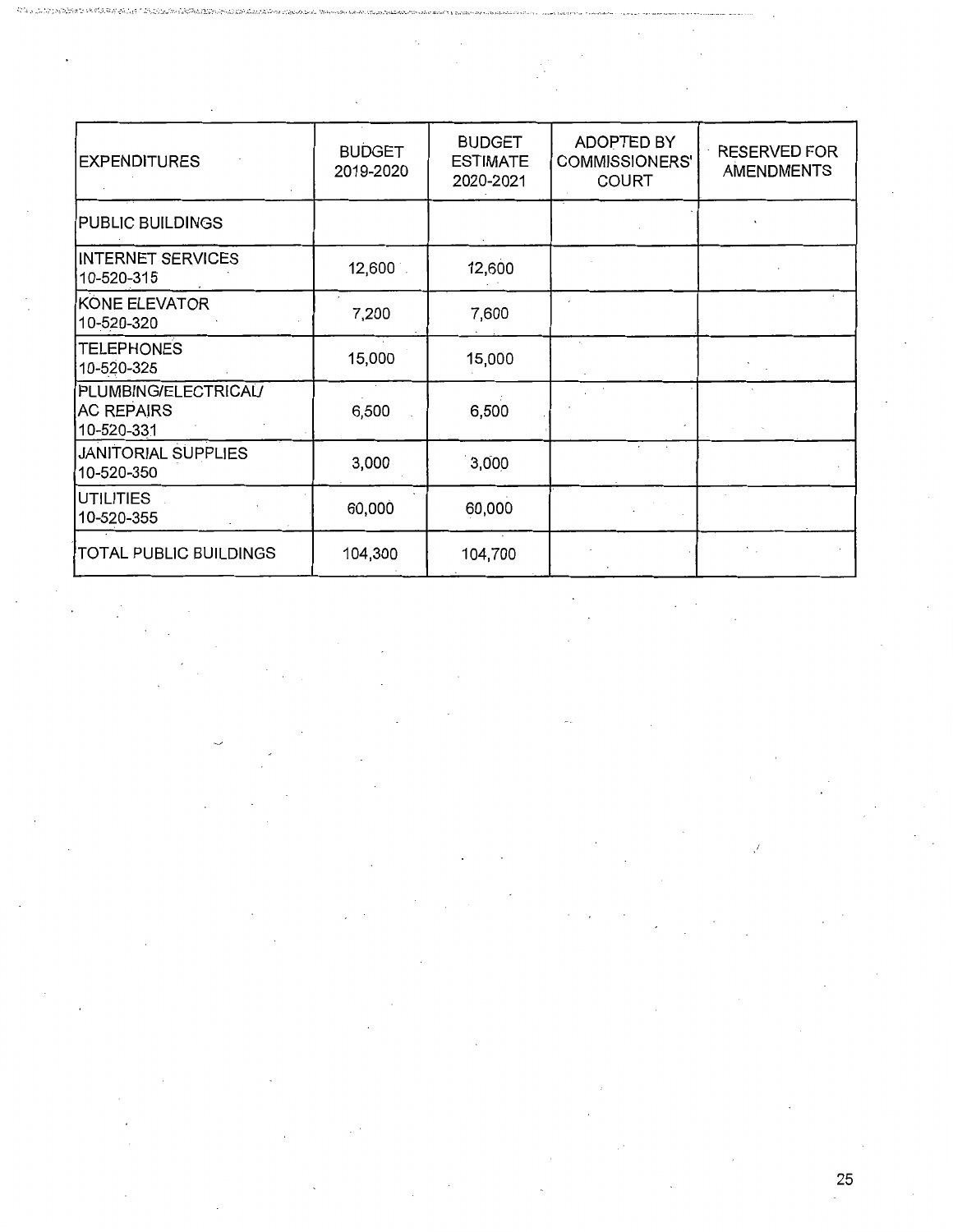| <b>EXPENDITURES</b>                      | <b>BUDGET</b><br>2019-2020 | <b>BUDGET</b><br><b>ESTIMATE</b><br>2020-2021 | ADOPTED BY<br>COMMISSIONERS'<br><b>COURT</b> | <b>RESERVED FOR</b><br><b>AMENDMENTS</b> |
|------------------------------------------|----------------------------|-----------------------------------------------|----------------------------------------------|------------------------------------------|
| <b>CONSTABLES</b>                        |                            |                                               |                                              |                                          |
| SALARY, CONSTABLE PCT#1<br>10-530-100    | 18,039                     | 18,039                                        |                                              |                                          |
| SALARY, CONSTABLE<br>PCT#4<br>10-530-101 | 18,039                     | 18,039                                        |                                              |                                          |
| SALARY, CONSTABLE<br>PCT#2<br>10-530-102 | 18,039                     | 18,039                                        |                                              |                                          |
| SALARY, CONSTABLE<br>PCT#3<br>10-530-103 | 18,039                     | 18,039                                        |                                              |                                          |
| SOCIAL SECURITY<br>10-530-200            | 5,520                      | 5,520                                         |                                              |                                          |
| <b>RETIREMENT</b><br>10-530-210          | 1,707                      | 1,707                                         |                                              |                                          |
| REPAIR, SUPPLY&FUEL PCT#1<br>10-530-330  | 3,000.                     | 3,000                                         |                                              |                                          |
| REPAIR, SUPPLY&FUEL PCT#2<br>10-530-331  | 3,000                      | 3,000                                         |                                              |                                          |
| REPAIR, SUPPLY&FUEL PCT#3<br>10-530-332  | 3,000                      | 3,000                                         |                                              |                                          |
| REPAIR, SUPPLY&FUEL PCT#4<br>10-530-333  | 3,000                      | 3,000                                         |                                              |                                          |
| <b>EQUIPMENT</b><br>10-530-600           | 20,000                     | 20,000                                        |                                              |                                          |
| TOTAL CONSTABLES                         | 111,383                    | 111,383                                       |                                              |                                          |

ţ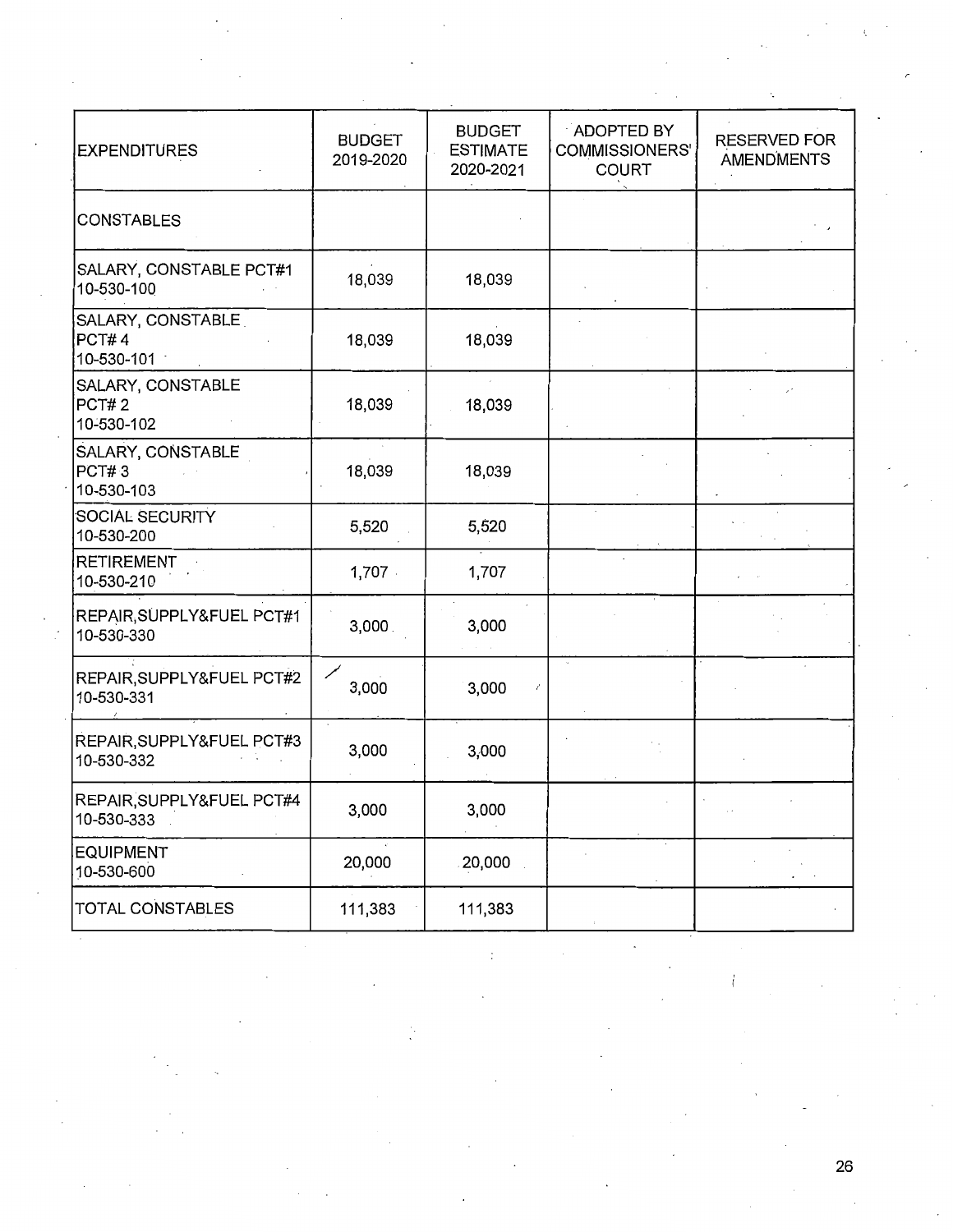| <b>EXPENDITURES</b>                     | <b>BUDGET</b><br>2019-2020 | <b>BUDGET</b><br><b>ESTIMATE</b><br>2020-2021 | ADOPTED BY<br><b>COMMISSIONERS'</b><br><b>COURT</b> | <b>RESERVED FOR</b><br><b>AMENDMENTS</b> |
|-----------------------------------------|----------------------------|-----------------------------------------------|-----------------------------------------------------|------------------------------------------|
| <b>COUNTY SHERIFF</b>                   |                            |                                               |                                                     |                                          |
| SALARY, SHERIFF<br>10-540-100           | 35,770                     | 35,770                                        |                                                     |                                          |
| SALARY, CHIEF DEPUTY<br>10-540-105      | 35,860                     | 35,860                                        |                                                     |                                          |
| SALARY, DEPUTY<br>10-540-107            | 29,400                     | 31,720                                        |                                                     |                                          |
| SALARY, CAPTAIN<br>10-540-110           | 34,473                     | 34,473                                        |                                                     |                                          |
| SALARY, DEPUTY<br>10-540-111            | 29,400                     | 30,680                                        |                                                     |                                          |
| SALARY, DEPUTY<br>10-540-112            | 29,400                     | 29,640                                        |                                                     |                                          |
| SALARY, DEPUTY<br>10-540-113            | 30,669                     | 29,640                                        |                                                     |                                          |
| SALARY, SERGEANT<br>10-540-115          | 31,900                     | 31,900                                        |                                                     |                                          |
| SALARY, DEPUTY<br>10-540-117            | 29,400                     | '29,640                                       | $\mathcal{L}_{\rm{max}}$                            |                                          |
| SALARY, DEPUTY<br>10-540-118            | 29,400                     | 29,640                                        |                                                     |                                          |
| SALARY, DEPUTY<br>10-540-119            | 29,400                     | 29,640                                        |                                                     |                                          |
| SALARY, INVESTIGATOR<br>10-540-122      | 33,173                     | 33,173                                        |                                                     |                                          |
| SALARY, DEPUTY<br>10-540-123            | 29,400                     | 29,640                                        |                                                     |                                          |
| SALARY, SERGEANT<br>10-540-125          | 31,900                     | 31,900                                        |                                                     |                                          |
| SALARY, DISPATCHER<br>10-540-130        | 21,922                     | 22,880                                        |                                                     |                                          |
| <b>SALARY, DISPATCHER</b><br>10-540-131 | 21,922                     | 23,400                                        | t.                                                  |                                          |
| SALARY, DISPATCHER<br>10-540-132        | 25,122                     | 26,520                                        |                                                     |                                          |
| SALARY, DISPATCHER<br>10-540-133        | 21,922                     | 23,400                                        |                                                     |                                          |

(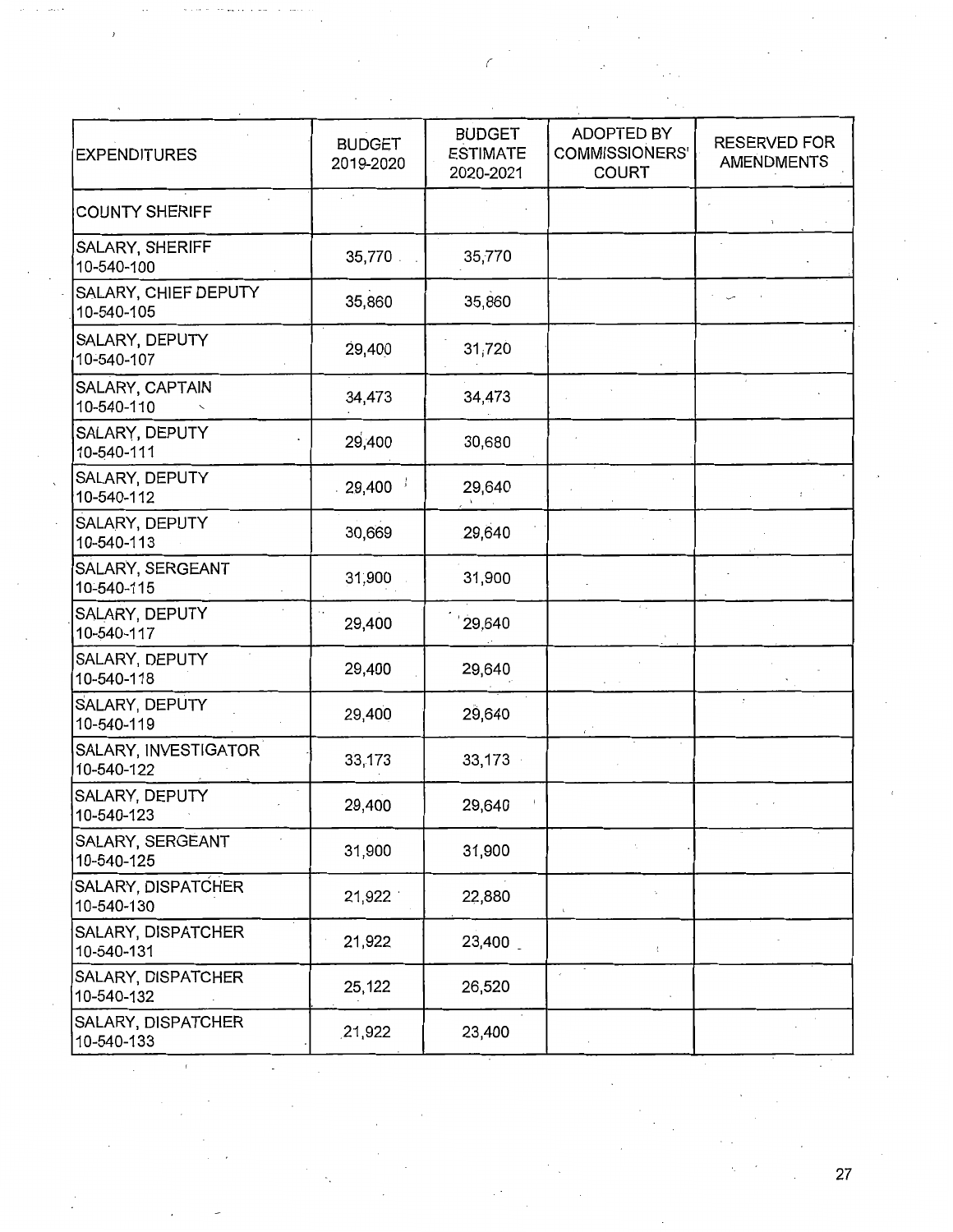| <b>EXPENDITURES</b>                   | <b>BUDGET</b><br>2019-2020 | <b>BUDGET</b><br><b>ESTIMATE</b><br>2020-2021 | ADOPTED BY<br>COMMISSIONERS'<br><b>COURT</b> | <b>RESERVED FOR</b><br>AMENDMENTS |
|---------------------------------------|----------------------------|-----------------------------------------------|----------------------------------------------|-----------------------------------|
| SALARY, DISPATCHER<br>10-540-134      | 21,922                     | 24,960                                        |                                              |                                   |
| SALARY, DISPATCHER<br>10-540-135      | 21,922                     | 23,400                                        |                                              |                                   |
| <b>OVERTIME WAGES</b><br>10-540-136.  | 18,190                     | 18,190                                        |                                              |                                   |
| SALARY, JAILER<br>10-540-138          | 21,922                     | 22,880                                        |                                              |                                   |
| SALARY, JAILER<br>10-540-139          | 21,922                     | 23,400                                        |                                              |                                   |
| SALARY, JAILER<br>10-540-140          | 21,922                     | 22,880                                        |                                              |                                   |
| SALARY, JAILER<br>10-540-141          | 21,922                     | 22,880                                        |                                              |                                   |
| SALARY, JAILER<br>10-540-142          | 21,922                     | 23,400                                        |                                              |                                   |
| SALARY, JAILER<br>10-540-143          | 21,922                     | $-22,880$                                     |                                              |                                   |
| SALARY, JAILER<br>10-540-144          | 21,922                     | 22,880                                        |                                              |                                   |
| SALARY, JAILER<br>10-540-145          | 21,922                     | 23,920                                        |                                              |                                   |
| SALARY, JAILER<br>10-540-147          | 21,922                     | 22,880                                        |                                              |                                   |
| SALARY, JAILER<br>10-540-148          | 25,122                     | 25,122                                        |                                              |                                   |
| SALARY, JAILER<br>10-540-149          | 21,922                     | 22,880                                        |                                              |                                   |
| SALARY, ADM. ASSISTANT<br>10-540-150  | 22,863                     | 23,205                                        |                                              |                                   |
| SALARY, CLERK<br>10-540-151           | 19,338                     | 21,385                                        |                                              | $\mathcal{L}$                     |
| SALARY, CLERK<br>10-540-152           | 19,338                     | 21,385                                        |                                              |                                   |
| SALARY, MECHANIC/JAILER<br>10-540-154 | 27,020                     | 29,120                                        |                                              |                                   |

/

 $\cdot$ 

 $\bar{z}$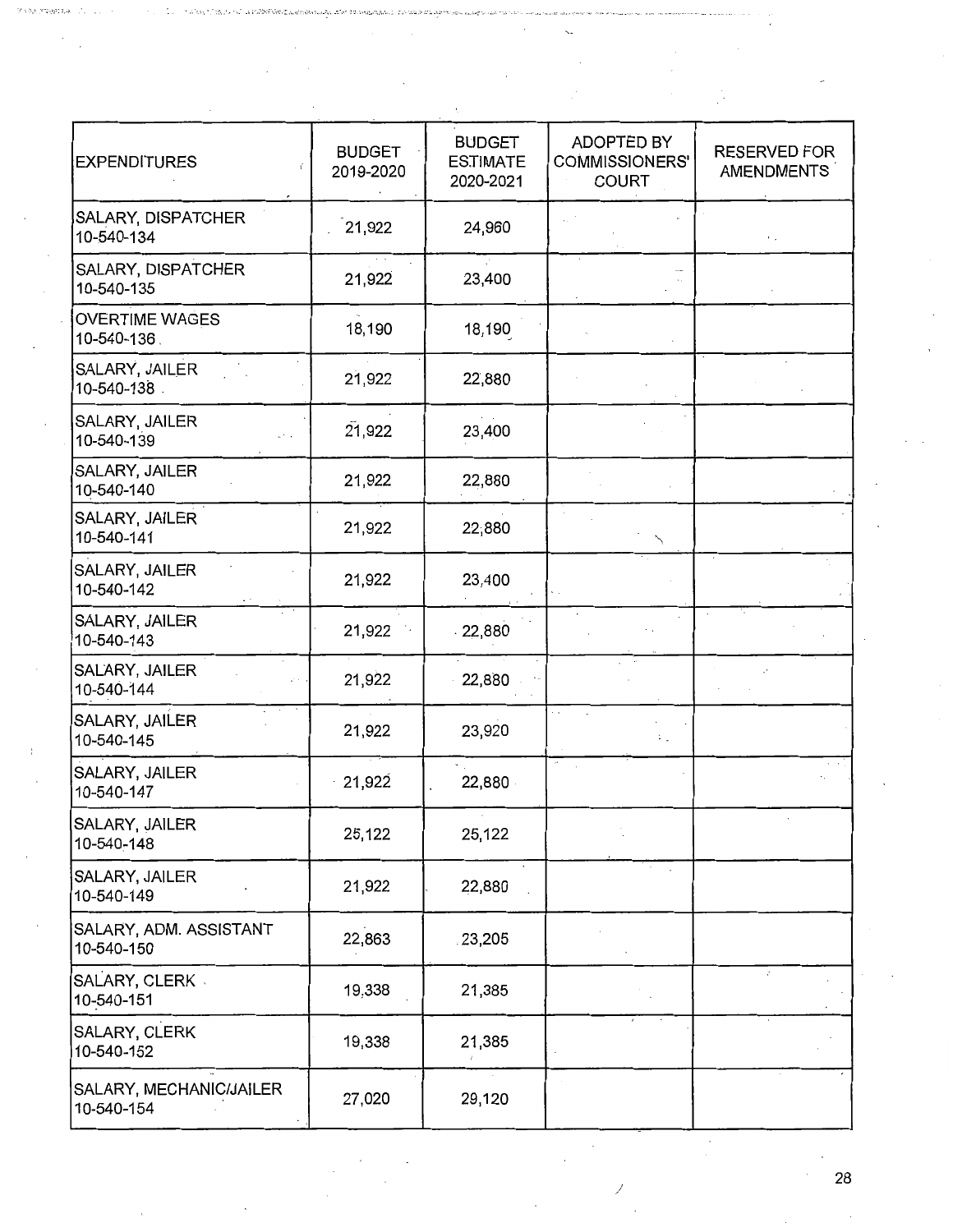| <b>EXPENDITURES</b>                                              | <b>BUDGET</b><br>2019-2020 | <b>BUDGET</b><br><b>ESTIMATE</b><br>2020-2021 | ADOPTED BY,<br><b>COMMISSIONERS'</b><br><b>COURT</b> | <b>RESERVED FOR</b><br><b>AMENDMENTS</b> |
|------------------------------------------------------------------|----------------------------|-----------------------------------------------|------------------------------------------------------|------------------------------------------|
| SALARY, CLERK<br>10-540-161                                      | 19,338                     | 20,930                                        |                                                      |                                          |
| SALARY, COOK<br>10-540-162                                       | 19,338                     | 20,020                                        |                                                      |                                          |
| SALARY, COOK<br>10-540-163                                       | 19,338                     | 20,020                                        |                                                      |                                          |
| SALARY, MCU<br>10-540-164                                        | 10,334                     | 10,334                                        |                                                      |                                          |
| SOCIAL SECURITY<br>10-540-200                                    | 87,523                     | 81,236                                        |                                                      |                                          |
| <b>RETIREMENT</b><br>10-540-210                                  | 23,523                     | 25,773                                        |                                                      |                                          |
| OFFICE SUPPLIES<br>10-540-310                                    | 3,500                      | 3,500                                         |                                                      |                                          |
| HILL COUNTRY MAINTENANCE<br>10-540-315                           | 7,910                      | 7,910                                         |                                                      |                                          |
| <b>AT&amp;T AIR CARDS</b><br>/CELLPHONES<br>10-540-317           | 12,000                     | 12,000                                        |                                                      |                                          |
| <b>CONFERENCE</b><br>10-540-325                                  | $-1,500$                   | 1,500                                         |                                                      |                                          |
| PARTS & REPAIRS<br>10-540-330                                    | 20,000                     | 20,000                                        |                                                      |                                          |
| <b>DEPUTIES / JAILERS TRAVEL</b><br><b>EXPENSE</b><br>10-540-340 | 1,700                      | 1,700                                         |                                                      |                                          |
| JANITORIAL SUPPLIES<br>10-540-350                                | 12,000                     | 12,000                                        |                                                      |                                          |
| <b>UNIFORMS</b><br>10-540-365                                    | 2,820                      | 5,000                                         |                                                      |                                          |
| <b>CIVIL PROCESS</b><br>10-540-366                               | 2,000                      | 2,000                                         |                                                      | $\sim$                                   |
| RADIO MAINTENANCE<br>10-540-370                                  | 1,500                      | 1,500                                         |                                                      |                                          |

I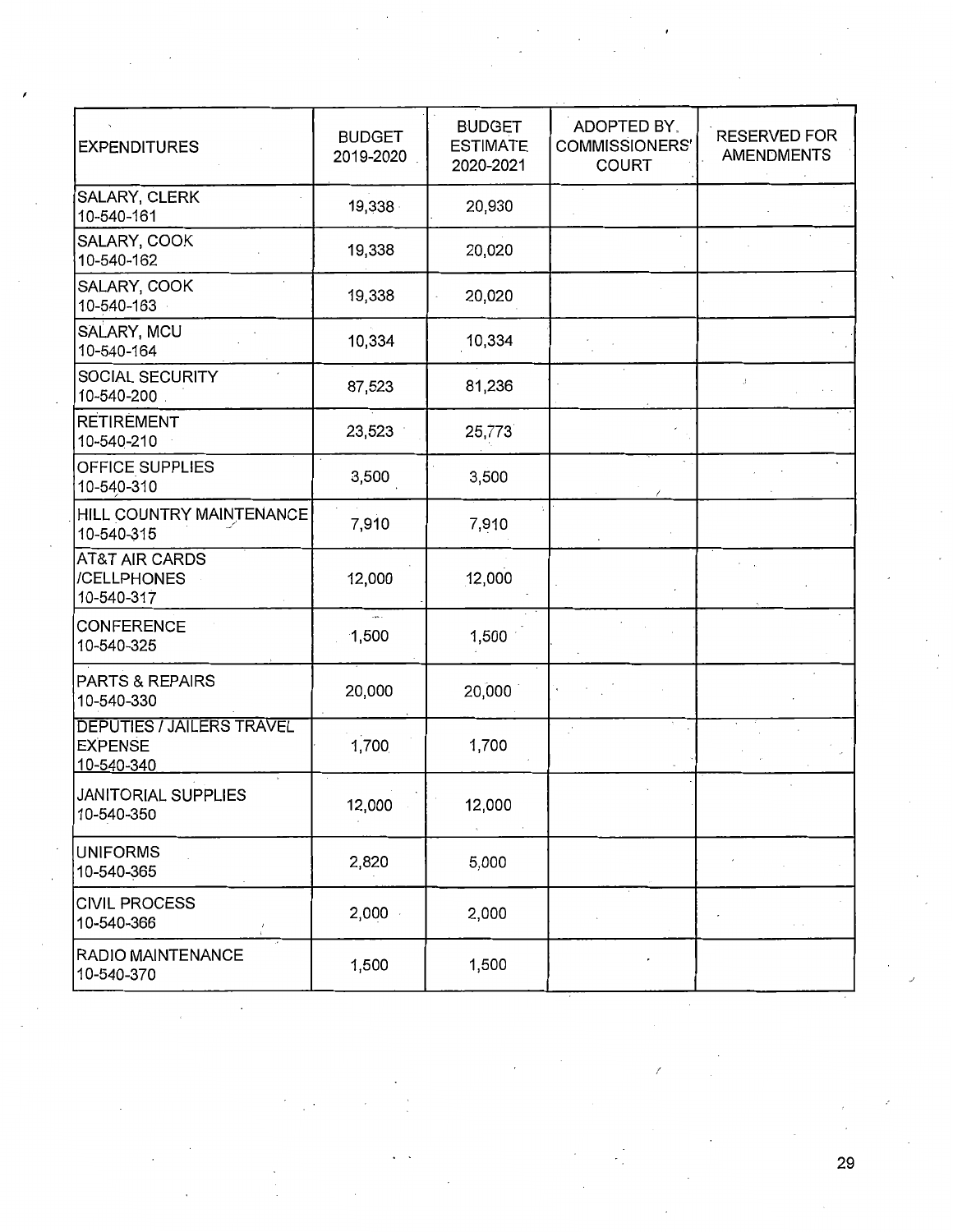| <b>EXPENDITURES</b>                                                   | <b>BUDGET</b><br>2019-2020 | <b>BUDGET</b><br><b>ESTIMATE</b><br>2020-2021 | ADOPTED BY<br><b>COMMISSIONERS'</b><br><b>COURT</b> | <b>RESERVED FOR</b><br><b>AMENDMENTS</b> |
|-----------------------------------------------------------------------|----------------------------|-----------------------------------------------|-----------------------------------------------------|------------------------------------------|
| FUEL, OIL, & TIRES<br>10-540-375                                      | 60,000                     | 40,000                                        |                                                     |                                          |
| <b>JAIL EXPENSE/REPAIRS</b><br>10-540-380                             | 23,900                     | 25,000                                        |                                                     |                                          |
| <b>FIREARM TRAINING &amp;</b><br><b>DEPUTY TRAINING</b><br>10-540-390 | 2,350                      | 2,350                                         |                                                     |                                          |
| PRISONERS MEDICAL<br>10-540-395                                       | 3,000                      | 3,000                                         |                                                     |                                          |
| <b>FEEDING PRISONERS</b><br>10-540-396                                | 55,000                     | 55,000                                        |                                                     |                                          |
| DIRECTV (JAIL)<br>10-540-381                                          | $4,100$ .                  | 4,300                                         |                                                     |                                          |
| <b>MEDICAL EXPENSE/ NEW</b><br><b>HIRE</b><br>10-540-394              | 3,000                      | 3,000                                         |                                                     |                                          |
| CAPITAL OUTLAY (1 UNIT)<br>10-540-440                                 | 20,701                     | 20,701                                        |                                                     |                                          |
| IN-CAR CAMERA SYSTEM<br>10-540-441                                    | $\cdot$ 0                  | 20,374                                        |                                                     |                                          |
| <b>DELL/SERVER</b><br>10-540-442                                      | 0                          | 6,700                                         |                                                     |                                          |
| COPSYNC SOFTWARE<br><b>LICENCES</b><br>10-540-444                     | 2,700                      | 6,772                                         | $\overline{\phantom{a}}$                            |                                          |
| COPSYNC HARDWARE<br><b>PRINCIPAL</b><br>10-540-447                    | 20,144                     | O.                                            |                                                     |                                          |
| COP SYNC HARDWARE<br><b>INTEREST</b><br>10-540-448                    | 899                        | $\cdot$ 0                                     | $\langle$                                           |                                          |
| PRINCIPAL-MOTOROLA<br><b>EQUIPTMENT</b><br>10-540-500                 | 47,984                     | 49,645                                        |                                                     |                                          |
| INTEREST-MOTOROLA<br><b>EQUIPTMENT</b><br>10-540-501                  | 3,379                      | 1,719                                         |                                                     |                                          |
| <b>CONST RADIOS &amp; SHERIFF</b><br><b>BODY CAMERA</b><br>10-540-701 | 0                          | 12,080                                        |                                                     |                                          |
| <b>HOLIDAY PAY</b><br>10-540-155                                      | $\pmb{0}$                  | 35,000                                        | $\cdot$                                             | ∕                                        |
| <b>TOTAL SHERIFF</b>                                                  | 1,416,849                  | 1,488,227                                     |                                                     |                                          |

 $\bar{z}$ 

 $\bar{z}$ 

 $\overline{\phantom{a}}$ l,

 $\epsilon$  $\bar{z}$ 

 $30<sub>1</sub>$ 

 $\chi$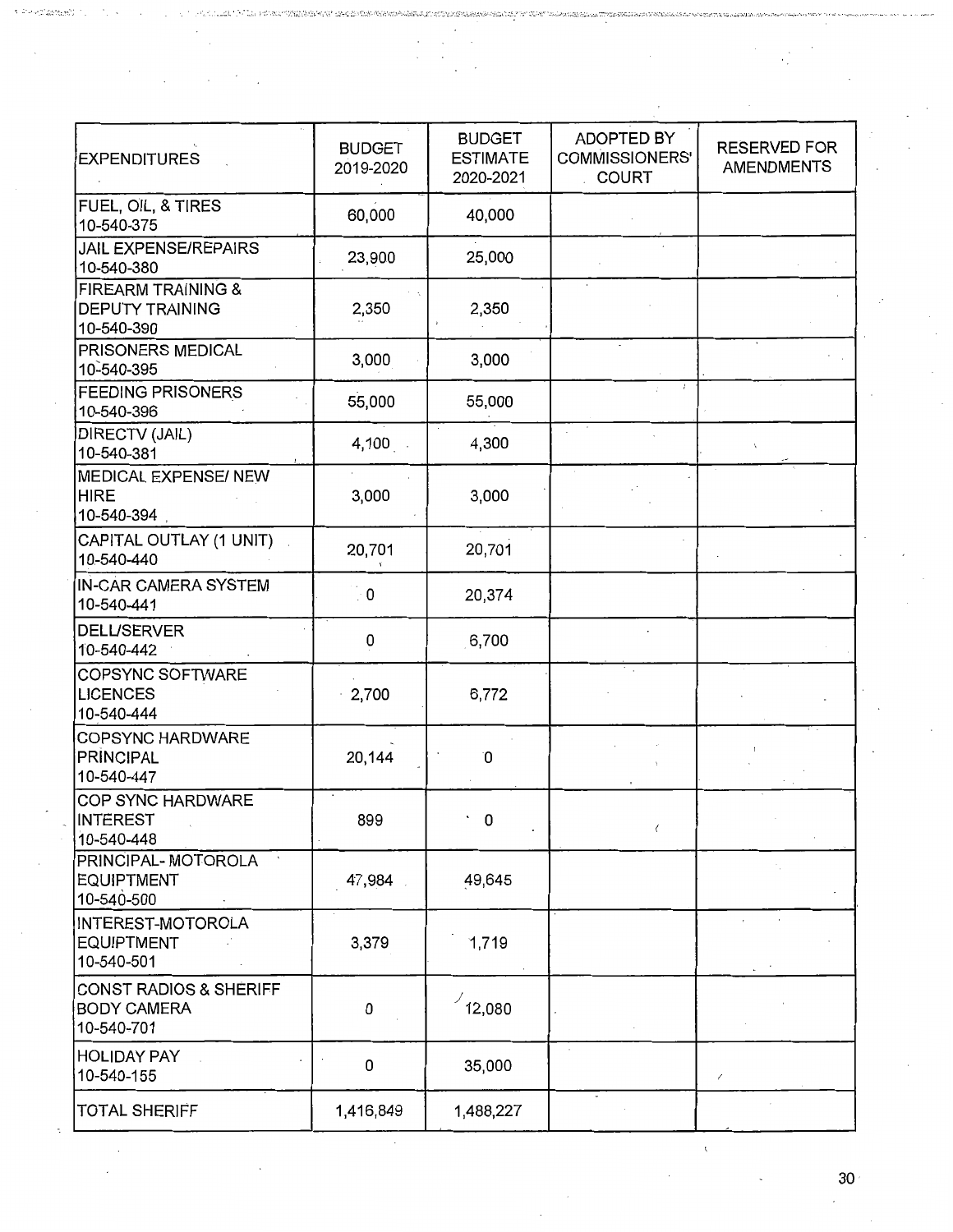| <b>EXPENDITURES</b>                         | <b>BUDGET</b><br>2019-2020 | <b>BUDGET</b><br><b>ESTIMATE</b><br>2020-2021 | ADOPTED BY<br><b>COMMISSIONERS'</b><br><b>COURT</b> | <b>RESERVED FOR</b><br><b>AMENDMENTS</b> |
|---------------------------------------------|----------------------------|-----------------------------------------------|-----------------------------------------------------|------------------------------------------|
| SHERIFF'S ABANDONED<br><b>VEHICLE</b>       |                            |                                               |                                                     |                                          |
| SALARY, PART TIME<br>10-541-103             | 9,100                      | 9,100                                         |                                                     |                                          |
| <b>BONUS PLAN (DEPUTIES)</b><br>10-541-105  | 0                          | 0                                             |                                                     |                                          |
| SOCIAL SECURITY<br>10-541-200               | 4,139                      | 4,139                                         |                                                     |                                          |
| <b>RETIREMENT</b><br>10-541-210             | 1,285                      | 1,285                                         |                                                     |                                          |
| DRUG ABUSE SVS/AD<br>10-541-305             | 5,000                      | 5,000                                         |                                                     |                                          |
| <b>SUPPLIES</b><br>10-541-310               | 3,500                      | 3,500                                         |                                                     |                                          |
| <b>TELEPHONE</b><br>10-541-315              | 10,000                     | 10,000                                        |                                                     |                                          |
| <b>PARTS &amp; REPAIRS</b><br>10-541-330    | 3,500                      | 3,500                                         |                                                     |                                          |
| <b>TRAVEL EXPENSE</b><br>10-541-340         | 5,000                      | 5,000                                         |                                                     |                                          |
| <b>UNIFORMS</b><br>10-541-365               | 5,000                      | 5,000                                         |                                                     |                                          |
| EQUIPMENT/TECHNOLOGY<br>10-541-372          | 8,000                      | 8,000                                         |                                                     | ٠.                                       |
| <b>FUEL/OIL/TIRES</b><br>10-541-375         | 4,000                      | 4,000                                         |                                                     |                                          |
| SALARIES<br>10-541-385                      | 36,000                     | 36,000                                        |                                                     |                                          |
| MISCELLANEOUS<br>10-541-407                 | 23,476                     | 23,476                                        |                                                     |                                          |
| <b>CAPITAL OUTLAY</b><br>10-541-440         | 13,000                     | 13,000                                        |                                                     |                                          |
| <b>CRIMINAL INVESTIGATION</b><br>10-541-740 | 5,000                      | 5,000                                         |                                                     |                                          |
| <b>CLOTHING ALLOWANCE</b><br>10-541-750     | 9,000                      | 9,000                                         |                                                     |                                          |
| <b>WELLNESS PROGRAM</b><br>10-541-762       | 5,000                      | 5,000                                         |                                                     |                                          |
| <b>TOTAL ABANDONED VEHICLE</b>              | 150,000                    | 150,000                                       |                                                     |                                          |

 $\overline{\phantom{a}}$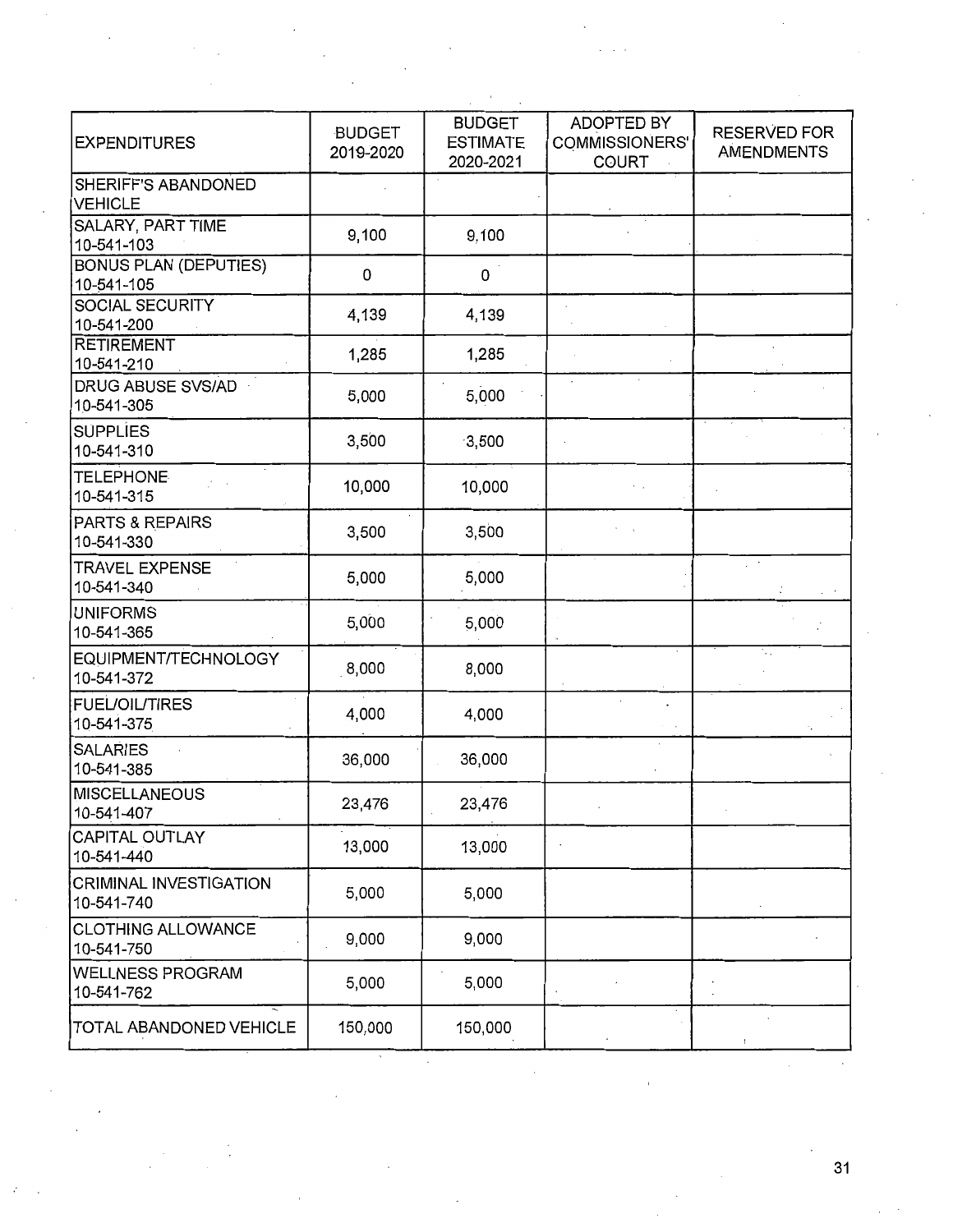| <b>EXPENDITURES</b>                                   | <b>BUDGET</b><br>2019-2020 | <b>BUDGET</b><br><b>ESTIMATE</b><br>2020-2021 | <b>ADOPTED BY</b><br>COMMISSIONERS'<br><b>COURT</b> | <b>RESERVED FOR</b><br><b>AMENDMENTS</b> |
|-------------------------------------------------------|----------------------------|-----------------------------------------------|-----------------------------------------------------|------------------------------------------|
| COUNTY WELFARE                                        |                            |                                               |                                                     |                                          |
| SALARY, DIRECTOR<br>10-565-104                        | 22,900                     | 24,570                                        |                                                     |                                          |
| <b>SALARY DRIVER</b><br>10-565-105                    | 9,100                      | 9,100                                         |                                                     |                                          |
| SALARY VAN DRIVER<br>10-565-106                       | 4,869                      | 4,869.                                        |                                                     |                                          |
| <b>SALARY SECRETARY</b><br>10-565-114                 | 19,338                     | 21,385                                        |                                                     |                                          |
| NUTRI CENTER PART TIME<br>10-565-115                  | 9,737                      | 9,737                                         |                                                     |                                          |
| SOCIAL SECURITY<br>10-565-200                         | 5,045                      | 5,329                                         |                                                     |                                          |
| <b>RETIREMENT</b><br>10-565-210                       | 1,575                      | 1,693                                         |                                                     |                                          |
| OFFICE SUPPLIES<br>10-565-311                         | 310                        | 310                                           |                                                     |                                          |
| TRAVEL /MEALS/WORKSHOPS<br>10-565-312                 | 1,200                      | 1,200                                         |                                                     |                                          |
| <b>REPAIRS</b><br>10-565-330                          | 500                        | 500                                           |                                                     |                                          |
| UTILITIES & TELEPHONE<br>10-565-355                   | 4,500                      | 4,500                                         |                                                     |                                          |
| FUEL, OIL, & TIRES<br>10-565-375                      | 2,500                      | 2,500                                         |                                                     |                                          |
| <b>INDIGENT HEALTH</b><br>10-565-416                  | 25,000                     | 25,000                                        |                                                     |                                          |
| FOOD ASSISTANCE (GRANT)<br>10-565-422                 | 5,000                      | 5,000                                         |                                                     |                                          |
| COUNTY ASSISTANCE<br>10-565-423                       | 3,000                      | $3,000 -$                                     |                                                     |                                          |
| NUTRI CENTER DONATION<br><b>EXPENSE</b><br>10-565-425 | 200                        | 200                                           |                                                     |                                          |
| NUTRI CENTER EXPENSE<br>10-565-483                    | 2,500                      | 2,500                                         |                                                     |                                          |
| TOTAL COUNTY WELFARE                                  | 117,274                    | 121,393                                       |                                                     |                                          |

 $\frac{1}{2}$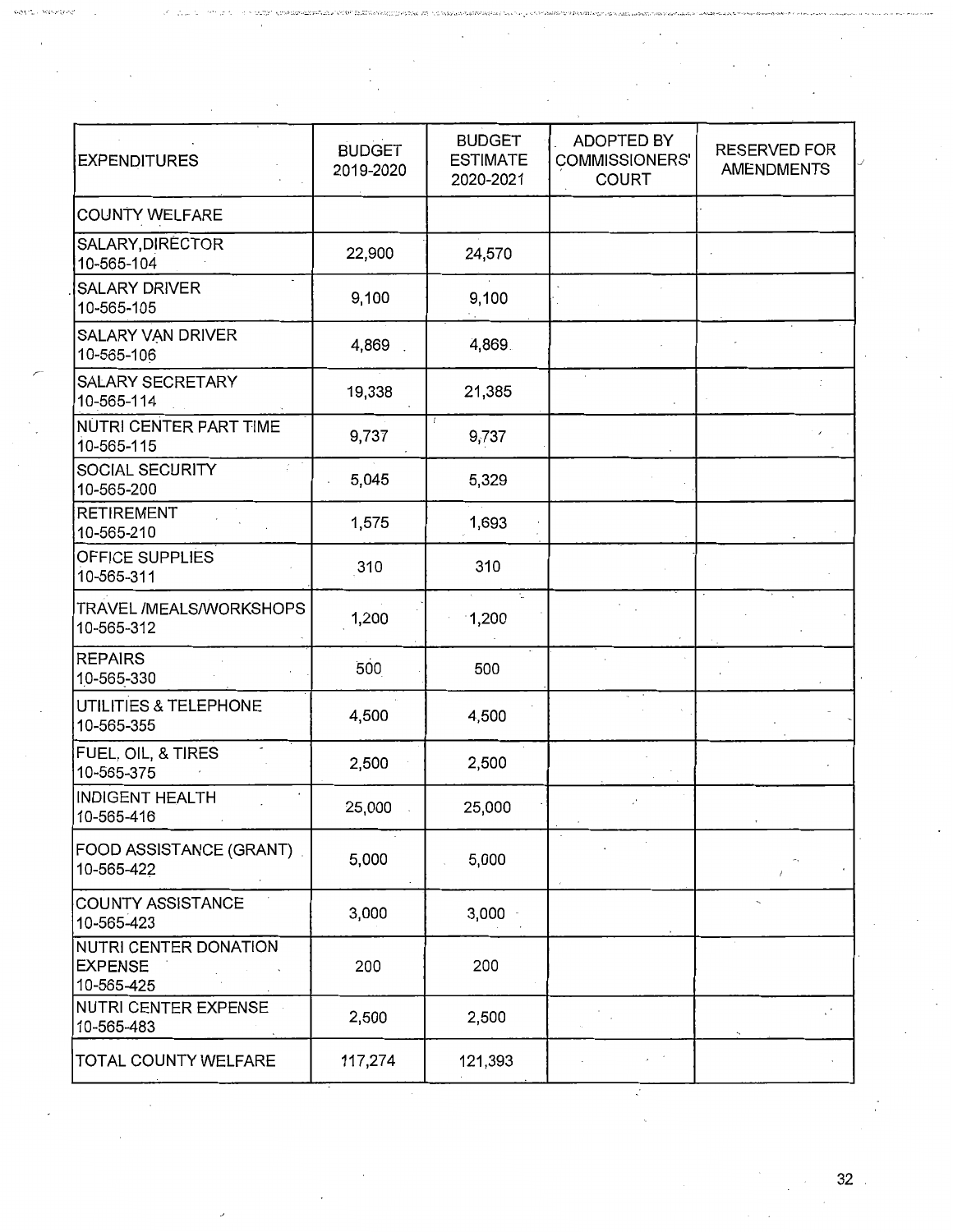| <b>EXPENDITURES</b>                                       | <b>BUDGET</b><br>2019-2020 | <b>BUDGET</b><br><b>ESTIMATE</b><br>2020-2021 | <b>ADOPTED BY</b><br><b>COMMISSIONERS'</b><br><b>COURT</b> | <b>RESERVED FOR</b><br><b>AMENDMENTS</b> |
|-----------------------------------------------------------|----------------------------|-----------------------------------------------|------------------------------------------------------------|------------------------------------------|
| <b>CULTURE</b>                                            |                            |                                               |                                                            |                                          |
| <b>COUNTY LIBRARY</b>                                     |                            |                                               |                                                            |                                          |
| SALARY, LIBRARIAN<br>10-570-100                           | 0                          | $\mathbf 0$                                   |                                                            |                                          |
| <b>SALARY, PART TIME</b><br>10-570-101                    | 9,737                      | 9,737                                         |                                                            |                                          |
| <b>SALARY, PART TIME</b><br>10-570-102                    | 9,737                      | 9,737                                         |                                                            |                                          |
| SOCIAL SECURITY<br>10-570-200                             | 1,490                      | 1,490                                         |                                                            |                                          |
| <b>RETIREMENT</b><br>10-570-210                           | 461                        | 461                                           |                                                            |                                          |
| <b>OFFICE SUPPLIES</b><br>10-570-310                      | 500                        | 500                                           |                                                            |                                          |
| <b>BOOKS &amp; SUBSCRIPTION</b><br>10-570-425             | 1,000                      | 1,000                                         |                                                            |                                          |
| <b>LIBRARY DONATIONS</b><br><b>EXPENSES</b><br>10-570-427 | 500                        | 500                                           |                                                            |                                          |
| TOTAL CULTURE                                             | 23,425                     | 23,425                                        |                                                            |                                          |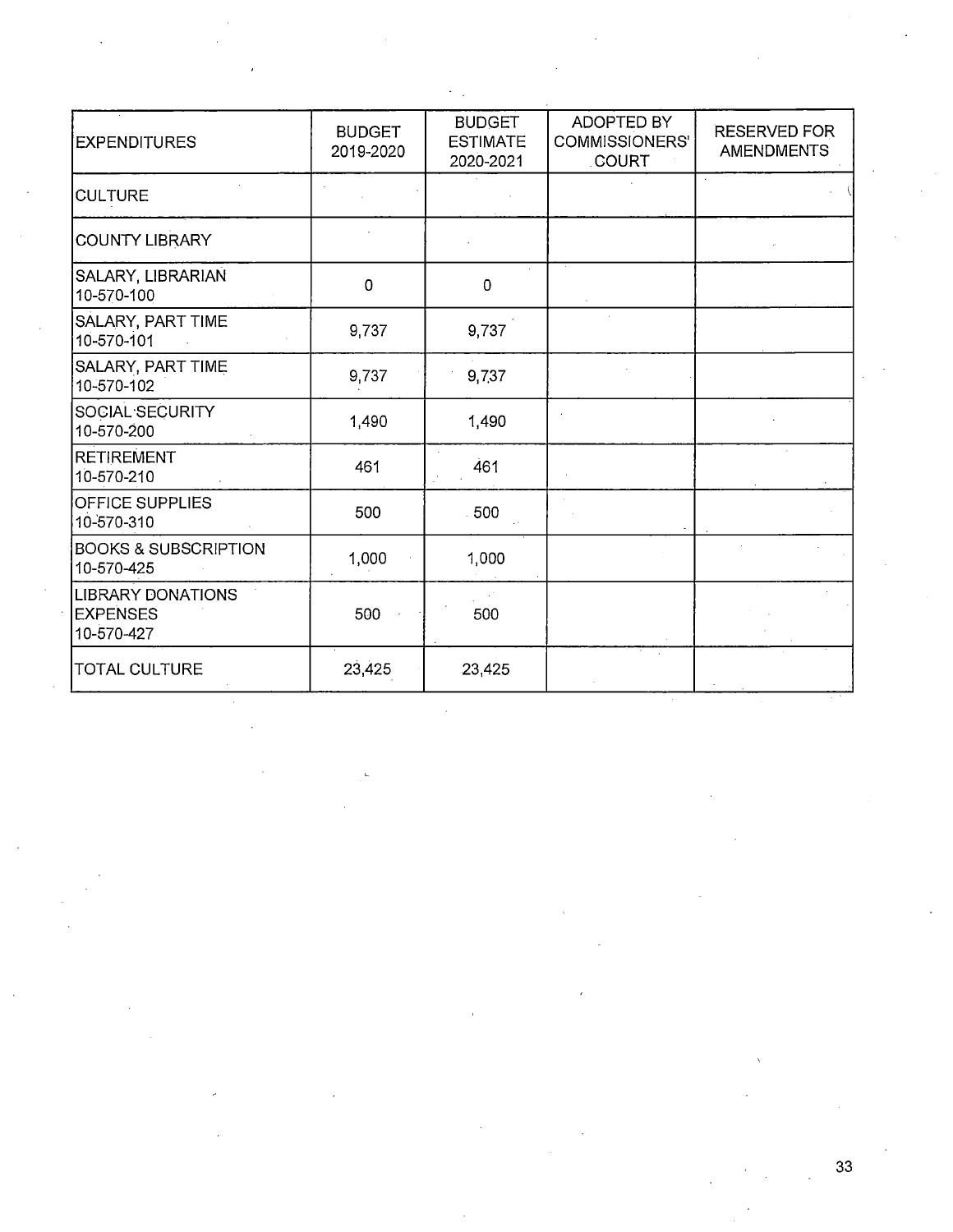| <b>EXPENDITURES</b>                           | <b>BUDGET</b><br>2019-2020 | <b>BUDGET</b><br><b>ESTIMATE</b><br>2020-2021 | ADOPTED BY<br>COMMISSIONERS'<br>COURT | <b>RESERVED FOR</b><br><b>AMENDMENTS</b> |
|-----------------------------------------------|----------------------------|-----------------------------------------------|---------------------------------------|------------------------------------------|
| <b>FRANCHISE FEE EXPENSE</b>                  |                            |                                               |                                       |                                          |
| <b>FRANCHISE FEE EXPENSE</b><br>10-595-345    | 0                          | 0                                             |                                       |                                          |
|                                               |                            |                                               |                                       |                                          |
| <b>TOTAL FRANCHISE FEE</b><br><b>EXPENSE</b>  | 0                          | 0                                             |                                       |                                          |
|                                               |                            |                                               |                                       |                                          |
|                                               |                            |                                               |                                       |                                          |
| HEALTH INSURANCE<br><b>BENEFITS</b>           |                            |                                               |                                       |                                          |
| <b>GROUP HEALTH INS BENEFIT</b><br>10-600-606 | 481,000                    | 481,000                                       |                                       |                                          |
| TOTAL HEALTH INS BENEFIT                      | 481,000                    | 481,000                                       |                                       |                                          |
|                                               |                            |                                               |                                       |                                          |
|                                               |                            |                                               |                                       |                                          |
| TOTAL GENERAL FUND<br><b>EXPENDITURES</b>     | 3,752,389                  | 3,863,017                                     |                                       |                                          |

 $\bar{z}$ 

÷,

 $\hat{\mathcal{E}}$ 

٠,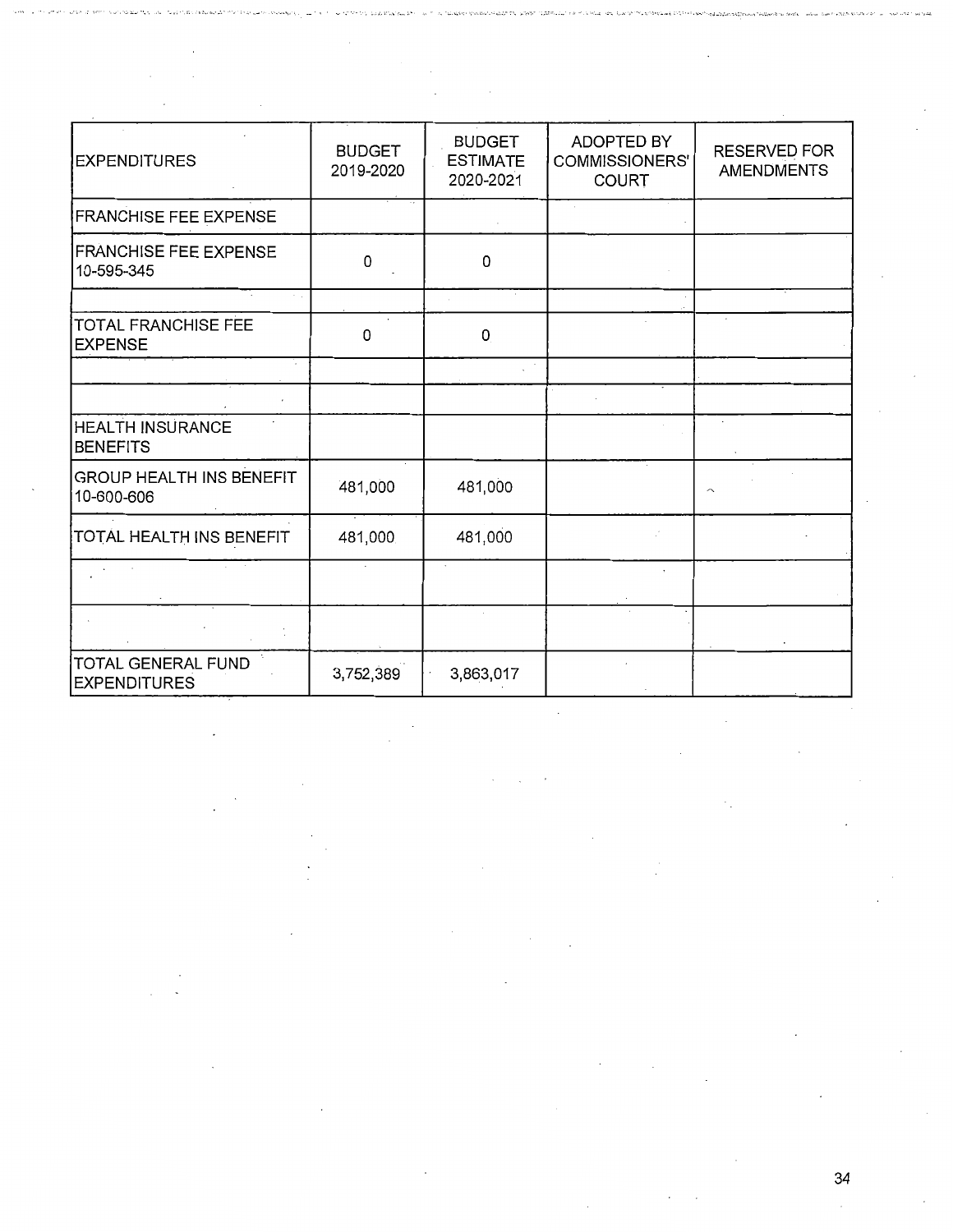| <b>EXPENDITURES</b>                                           | <b>BUDGET</b><br>2019-2020 | <b>BUDGET</b><br><b>ESTIMATE</b><br>2020-2021 | <b>ADOPTED BY</b><br>COMMISSIONERS'<br><b>COURT</b> | <b>RESERVED FOR</b><br><b>AMENDMENTS</b> |
|---------------------------------------------------------------|----------------------------|-----------------------------------------------|-----------------------------------------------------|------------------------------------------|
| <b>JHC ASSISTANT DISTRICT TAX</b>                             |                            |                                               |                                                     |                                          |
| <b>PART TIME CUSTODIAN</b><br><b>COURTHOUSE</b><br>67-400-100 | 9,737                      | 9,737                                         |                                                     |                                          |
| PART TIME CUSTODIAN<br>SHERIFF'S DEPARTMENT<br>67-400-101     | 9,737                      | 9,737                                         |                                                     |                                          |
| <b>SOCIAL SECURITY</b><br>67-400-200                          | 1,490                      | 1,490                                         |                                                     |                                          |
| <b>RETIREMENT</b><br>67-400-210                               | 461                        | 461                                           |                                                     |                                          |
| UNFORSEEN CONTINGENCIES<br>67-400-408                         | 65,978                     | 61,241                                        |                                                     |                                          |
| ECONOMIC DEVELOPMENT/<br><b>GRANT WRITER</b><br>67-400-412    | 0                          | 0                                             |                                                     |                                          |
| FEDERAL MATCH<br>67-400-413                                   | 15,000                     | 20,000                                        |                                                     |                                          |
| <b>TEXAS ASSOCIATION DUES</b><br>67-400-414                   | 750                        | 750                                           |                                                     |                                          |
| <b>STDC DUES</b><br>67-400-415                                | 2,050                      | 2,050                                         |                                                     |                                          |
| ADMINISTRATIVE JUDGE -<br>67-400-422                          | 1,000                      | 1,000                                         |                                                     |                                          |
| AMBULANCE CONTRACT<br>67-400-416                              | 20,000                     | 0                                             |                                                     |                                          |
| TELEPHONE /PRINCIPAL<br>67-400-425                            | 0                          | 0                                             |                                                     |                                          |
| TELEPHONE/INTEREST<br>67-400-426                              | 0                          | 0                                             |                                                     |                                          |
| <b>COMPUTER LEASE</b><br>(911/LAPTOP)<br>67-400-310           | 1,000                      | 0                                             |                                                     | $\mathcal{E}=\mathcal{E}$                |
| CIRA E-MAIL<br>67-400-442                                     | 2,500                      | 0                                             |                                                     |                                          |
| LEGAL FEES<br>67-400-481                                      | 25,000                     | 25,000                                        |                                                     |                                          |

,-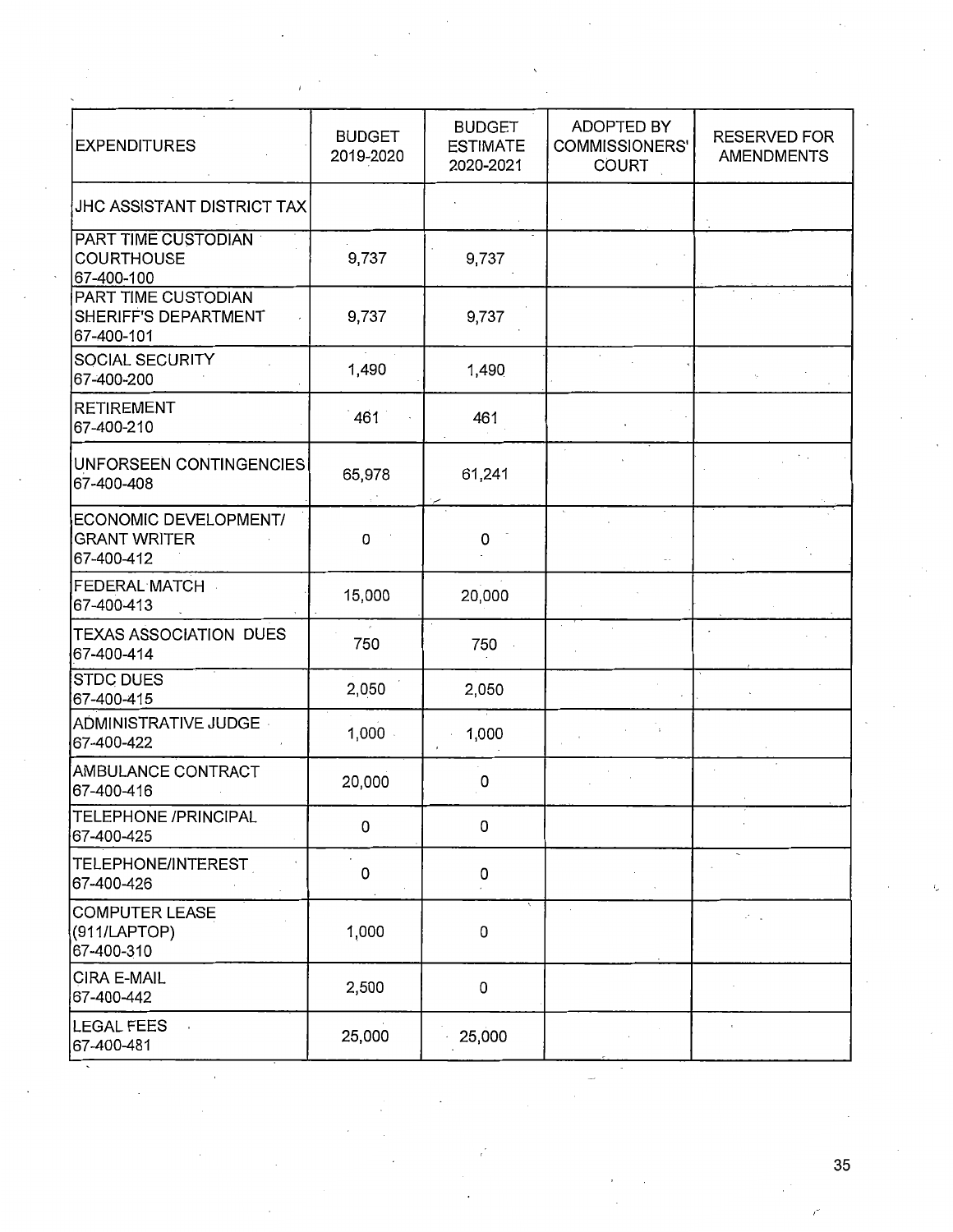| <b>EXPENDITURES</b>                                    | <b>BUDGET</b><br>2019-2020 | <b>BUDGET</b><br><b>ESTIMATE</b><br>2020-2021 | ADOPTED BY<br><b>COMMISSIONERS'</b><br><b>COURT</b> | <b>RESERVED FOR</b><br><b>AMENDMENTS</b> |
|--------------------------------------------------------|----------------------------|-----------------------------------------------|-----------------------------------------------------|------------------------------------------|
| COMPUTER TECHNICIAN<br>67-400-480                      | 50,000                     | 50,000                                        |                                                     |                                          |
| <b>GREAT AMERICA</b><br>67-400-483                     | 22,034                     | 22,034                                        |                                                     |                                          |
| <b>ADVERTISEMENT</b><br>67-400-650                     | 3,500                      | 3,500                                         |                                                     |                                          |
| <b>COURTHOUSE REPAIRS</b><br>67-400-670                | 25,000                     | 25,000                                        |                                                     |                                          |
| PLUMBING, ELECTRIAL, AC<br><b>REPAIR</b><br>67-400-675 | 6,000                      | 6,000                                         |                                                     |                                          |
| <b>MEDICAL EXAMINER</b><br>67-400-686                  | 12,000.                    | 12,000                                        |                                                     |                                          |
| ADMINISTRATIVE<br><b>JUDGE/TRAVEL</b><br>67-400-427    | 1,000                      | 1,000                                         |                                                     |                                          |
| <b>INDIGENT HEALTH</b><br>67-400-687                   | 40,000                     | 40,000                                        |                                                     |                                          |
| <b>REAL ESTATE</b><br>NOTE/ZAMBRANO<br>67-400-700      | .5,000                     | 5,000                                         |                                                     |                                          |
| <b>ENDING BALANCE</b>                                  | 0                          | $\mathbf 0$<br>$\mathbf{r}$                   |                                                     |                                          |
| TOTAL JHC ASSISTANT<br><b>DISTRICT TAX</b>             | 319,237                    | 296,000                                       |                                                     |                                          |

 $\epsilon$ 

l,

 $\mathbb{R}_{\geq 0}$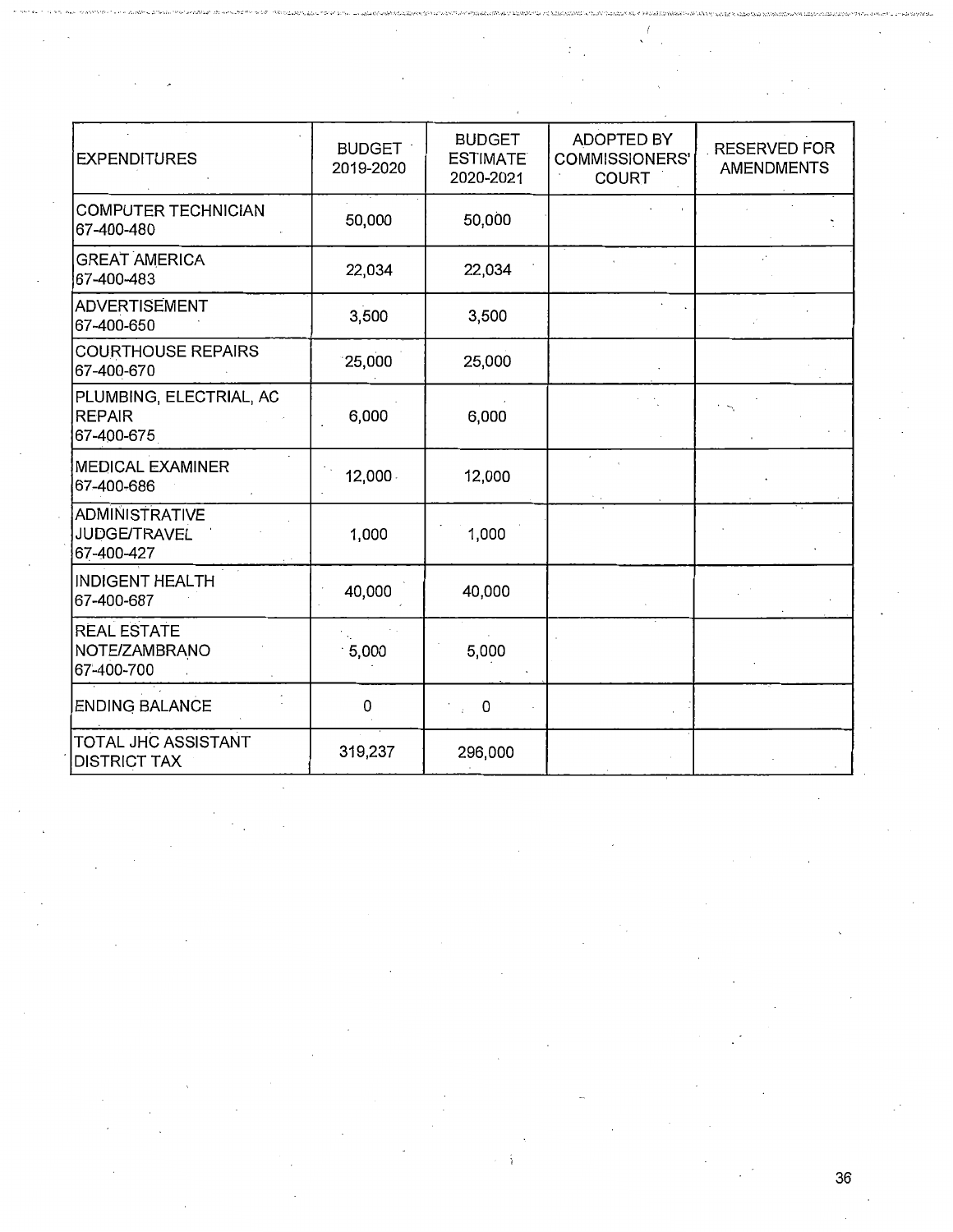| <b>EXPENDITURES</b>                                | <b>BUDGET</b><br>2019-2020 | <b>BUDGET</b><br><b>ESTIMATE</b><br>2020-2021 | ADOPTED BY<br><b>COMMISSIONERS'</b><br><b>COURT</b> | <b>RESERVED FOR</b><br><b>AMENDMENTS</b> |
|----------------------------------------------------|----------------------------|-----------------------------------------------|-----------------------------------------------------|------------------------------------------|
| <b>JHC TAX RELIEF</b>                              |                            |                                               |                                                     |                                          |
| <b>SALARIES</b><br>66-400-100                      | 25,000                     | 50,000                                        |                                                     |                                          |
| <b>SOCIAL SECURITY</b><br>66-400-200               | 2,241                      | 3,825                                         |                                                     |                                          |
| RETIREMENT<br>66-400-210                           | 680                        | 1,215                                         |                                                     |                                          |
| COUNTY MEMBERSHIP DUES<br>66-400-227               | 4,000                      | 4,000                                         |                                                     |                                          |
| <b>CDW SMART PROTECTION</b><br>66-400-228          | 0                          | 0                                             |                                                     |                                          |
| <b>TELEPHONE</b><br>66-400-325                     | 15,000                     | 10,000                                        |                                                     |                                          |
| <b>PUBLIC BLDGS REPAIRS</b><br>66-400-330          | 40,000                     | 20,000                                        |                                                     |                                          |
| UTILITIES<br>66-400-355                            | 80,000                     | 55,000                                        |                                                     |                                          |
| <b>WORKERS'</b><br>COMP/UNEMPLOYMENT<br>66-400-400 | 35,000                     | 25,000                                        |                                                     |                                          |
| INSURANCE SUPPLEMENT-<br>MEDICARE<br>66-400-402    | 12,000                     | 12,000                                        |                                                     |                                          |
| <b>POSTAGE</b><br>66-400-404                       | 18,000                     | 18,000                                        |                                                     |                                          |
| <b>ELECTION EXPENSE</b><br>66-400-405              | 40,000                     | 40,000                                        |                                                     |                                          |
| <b>APPRAISAL DISTRICT</b><br>66-400-406            | 170,000                    | 160,000                                       |                                                     |                                          |
| <b>EMERGENCY USE</b><br>66-400-407                 | 42,653                     | 24,284                                        |                                                     |                                          |
| INSURANCE OFFICAL BONDS<br>66-400-411              | 5,000                      | 5,000                                         |                                                     |                                          |
| AMBULANCE CONTRACT<br>66-400-416                   | 20,000                     | $\mathbf 0$                                   |                                                     |                                          |
| MHMR CONTRIBUTION<br>66-400-418                    | 7,763                      | 7,763                                         |                                                     |                                          |
| COPIER MACHINE-TOSHIBA<br>66-400-420               | 24,000                     | 24,000                                        |                                                     |                                          |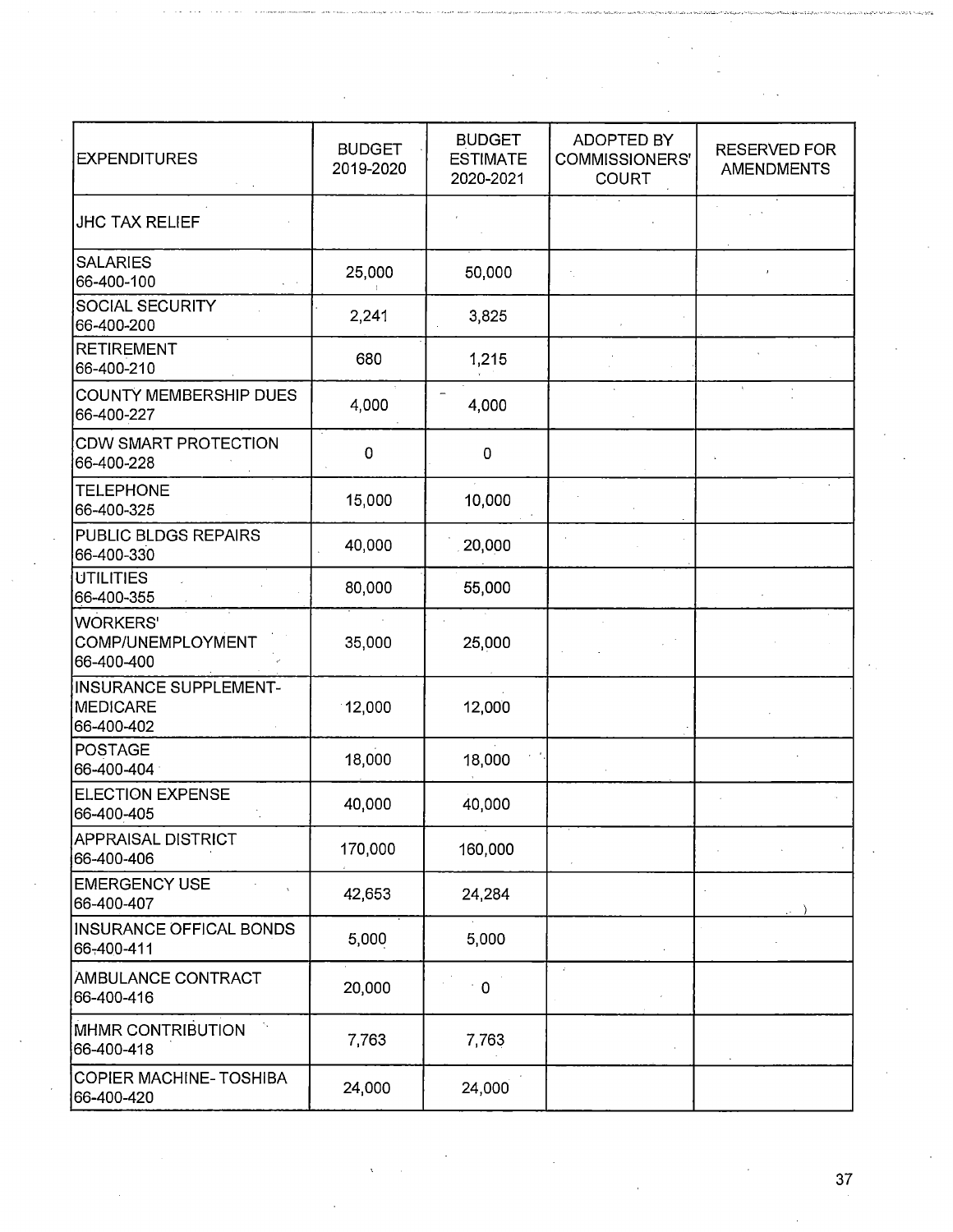| <b>EXPENDITURES</b>                                         | <b>BUDGET</b><br>2019-2020 | <b>BUDGET</b><br><b>ESTIMATE</b><br>2020-2021 | ADOPTED BY<br><b>COMMISSIONERS'</b><br><b>COURT</b> | <b>RESERVED FOR</b><br><b>AMENDMENTS</b> |
|-------------------------------------------------------------|----------------------------|-----------------------------------------------|-----------------------------------------------------|------------------------------------------|
| <b>COMPREHENSIVE</b><br><b>EQUIPTMENT TAC</b><br>66-400-452 | 4,776                      | 4,988                                         |                                                     |                                          |
| LAW ENFORCEMENT TAC<br>66-400-453                           | 15,466                     | 15,247                                        | $\mathbf{r}$                                        |                                          |
| PUBLIC OFFICIAL TAC<br>66-400-454                           | 9,745                      | 10,178                                        |                                                     |                                          |
| <b>REGIONAL PUBLIC DEFENDER</b><br>66-400-457               | 1,000                      | $-1,000$                                      |                                                     |                                          |
| PEST CONTROL<br>66-400-459                                  | .6,000                     | 6,000                                         |                                                     |                                          |
| TIME CLOCK RENEWAL<br>66-400-460                            | 0                          | $\overline{0}$                                |                                                     |                                          |
| <b>HOLIDAY PAY</b><br>66-400-485                            | 35,000                     | 0                                             |                                                     |                                          |
| TOTAL TAX RELIEF                                            | 613,324                    | 497,500                                       |                                                     |                                          |

 $\overline{)}$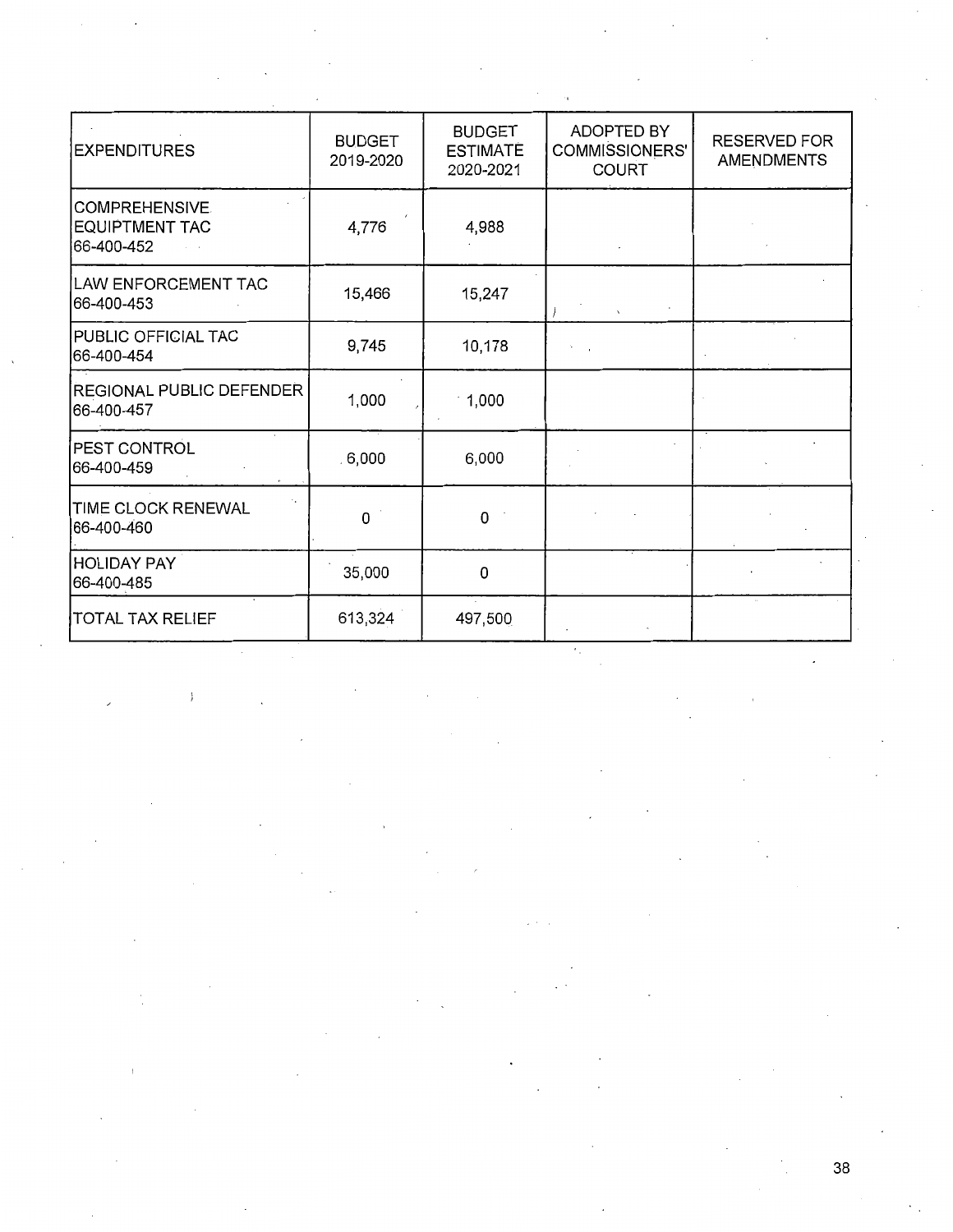| <b>EXPENDITURES</b>                            | <b>BUDGET</b><br>2019-2020 | <b>BUDGET</b><br><b>ESTIMATE</b><br>2020-2021 | ADOPTED BY<br>COMMISSIONERS'<br><b>COURT</b> | RESERVED FOR<br>AMENDMENTS |
|------------------------------------------------|----------------------------|-----------------------------------------------|----------------------------------------------|----------------------------|
| JHC HEALTH SERVICES TAX                        |                            |                                               |                                              |                            |
| <b>EMERGENCY USE</b><br>31-400-407             | 22,232                     | 39,850                                        | $\lambda$                                    |                            |
| AMBULANCE CONTRACT<br>31-400-416               | 200,000                    | 200,000                                       |                                              |                            |
| MHMR CONTRIBUTION<br>31-400-419                | 0                          | $\overline{0}$                                |                                              |                            |
| INDIGENT HEALTH PROGRAM<br>31-400-424          | 0                          | 0                                             |                                              |                            |
| <b>MEDICAL EXAMINER</b><br>31-400-427          | 0                          | 0                                             |                                              |                            |
| SALES TAX OVERPYMNT FEES<br>(2%)<br>31-400-215 | 0                          | 0                                             |                                              |                            |
| <b>ENDING BALANCE</b>                          |                            |                                               |                                              |                            |
| <b>TOTAL JHC HEALTH</b><br><b>SERVICE TAX</b>  | 222,232                    | 239,850                                       |                                              |                            |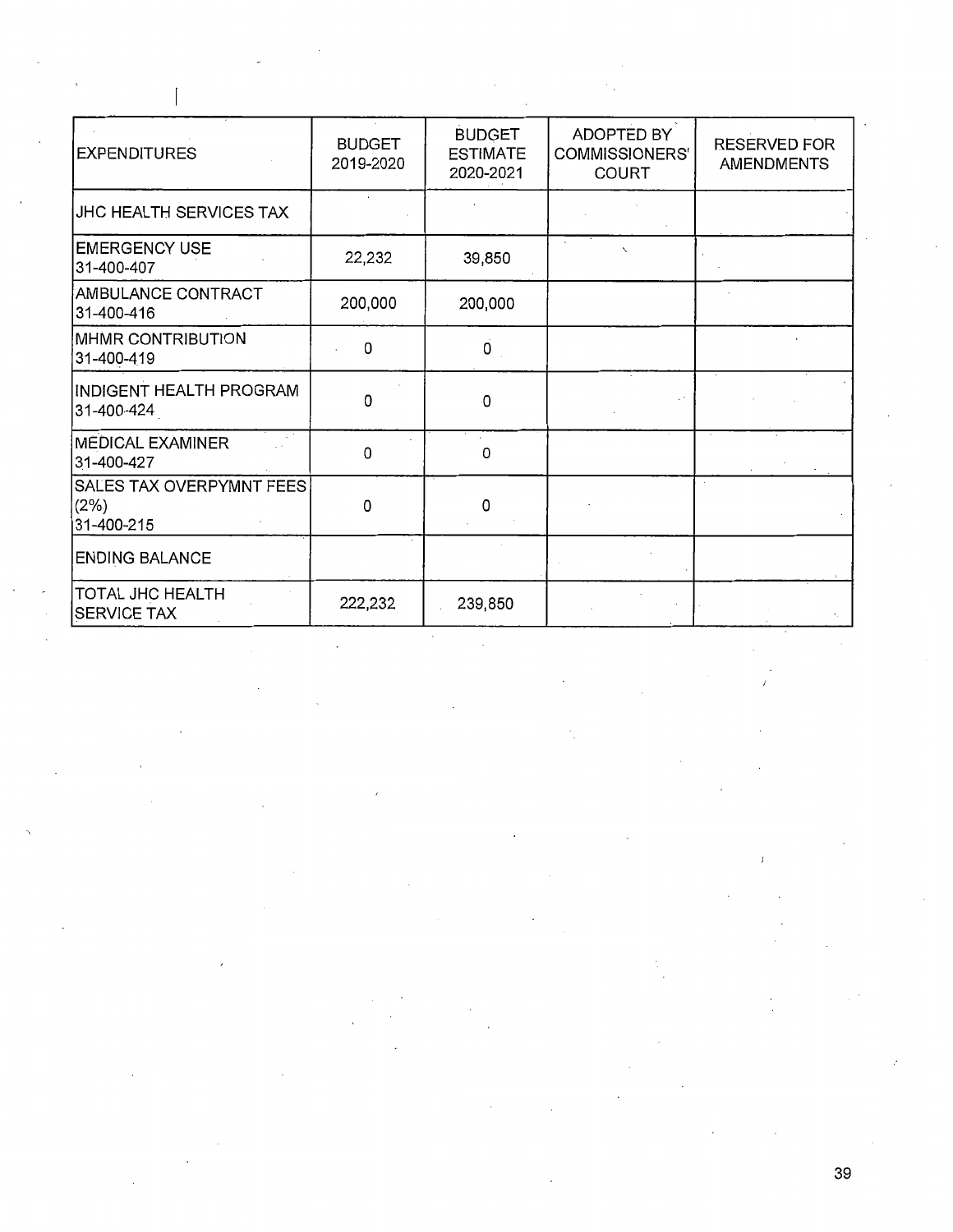| <b>EXPENDITURES</b>                                       | <b>BUDGET</b><br>2019-2020 | <b>BUDGET</b><br><b>ESTIMATE</b><br>2020-2021 | ADOPTED BY<br>COMMISSIONERS'<br><b>COURT</b> | <b>RESERVED FOR</b><br><b>AMENDMENTS</b> |
|-----------------------------------------------------------|----------------------------|-----------------------------------------------|----------------------------------------------|------------------------------------------|
| <b>JHC HOTEL/MOTEL TAX</b>                                |                            |                                               |                                              |                                          |
| <b>JHC VAQUERO ASSOCIATION</b><br>52-400-300              | 2,500                      | 2,500                                         |                                              |                                          |
| <b>JHC MUSEUM FOUNDATION</b><br>52-400-302                | 2,500                      | 5,000                                         |                                              |                                          |
| JHC FAIR ASSOCIATION<br>52-400-303                        | 2,500.                     | 2,500                                         |                                              |                                          |
| JHC HEBBRONVILLE 4-H<br>52-400-304                        | 2,500                      | 2,500                                         |                                              |                                          |
| ECONOMIC DEVELOPMENT<br>52-400-306                        | 10,000                     | $-10,000$                                     |                                              |                                          |
| <b>SWBIP PAYMENT</b><br>52-400-406                        | 20,000                     | 20,000                                        |                                              |                                          |
| <b>EMERGENCY USE</b><br>52-400-407                        | 33,029                     | 10,240                                        |                                              |                                          |
| ECONOMIC DEVELOPMENT<br><b>GRANT WRITER</b><br>52-400-412 | 25,000                     | 25,000                                        |                                              |                                          |
| <b>WEBSITE (TAC)</b><br>52-400-413                        | 3,360                      | 3,360                                         |                                              |                                          |
| <b>HISTORIAL COMMISSION</b><br>52-400-415                 | $\cdot$ 2,500              | 5,000                                         |                                              |                                          |
| <b>ENDING BALANCE</b>                                     | 0                          | 0                                             |                                              |                                          |
| <b>TOTAL HOTEL/MOTEL TAX</b>                              | 103,889                    | 86,100                                        |                                              |                                          |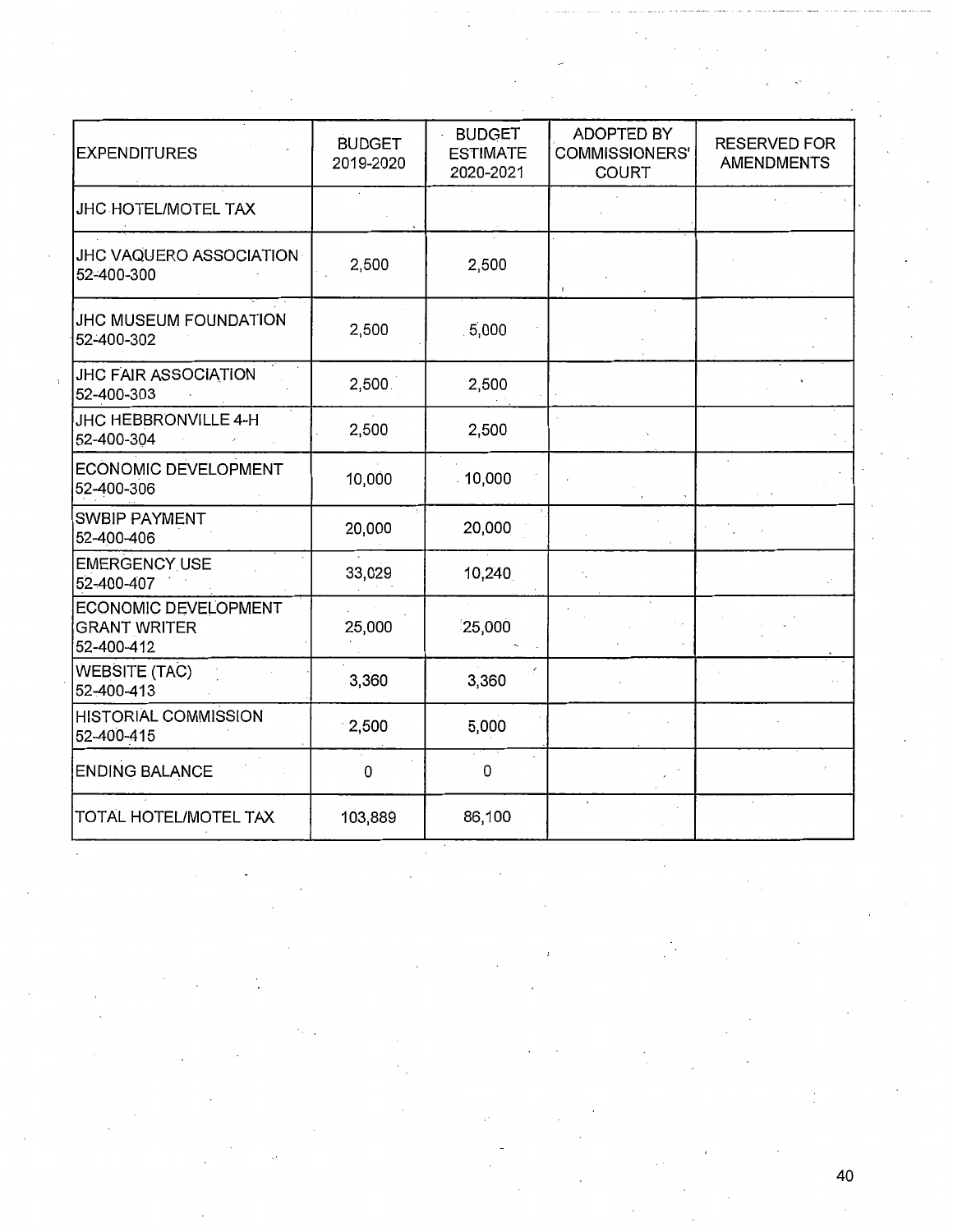| <b>EXPENDITURES</b>                                         | <b>BUDGET</b><br>2019-2020 | <b>BUDGET</b><br><b>ESTIMATE</b><br>2020-2021 | <b>ADOPTED BY</b><br><b>COMMISSIONERS'</b><br><b>COURT</b> | RESERVED FOR<br><b>AMENDMENTS</b> |
|-------------------------------------------------------------|----------------------------|-----------------------------------------------|------------------------------------------------------------|-----------------------------------|
| TOTAL GENERAL FUND<br><b>EXPENDITURES</b>                   | 3,752,389                  | 3,863,017                                     |                                                            |                                   |
| TOTAL SALES TAX<br><b>EXPENDITURES</b>                      | 1,258,682                  | 1,119,450                                     |                                                            |                                   |
|                                                             |                            |                                               |                                                            |                                   |
| TOTAL GENERAL REVENUE                                       | 5,199,745                  | 5,470,717                                     |                                                            |                                   |
| TOTAL SALES TAX REVENUE                                     | 1,258,682                  | 1,119,450                                     |                                                            |                                   |
|                                                             |                            |                                               |                                                            |                                   |
| <b>GENERAL FUND BALANCE</b>                                 | 1,447,356                  | 1,607,700                                     |                                                            |                                   |
| <b>SALES TAX BALANCE</b>                                    | 0                          | $\mathbf{0}$ .                                |                                                            |                                   |
|                                                             |                            |                                               |                                                            |                                   |
| TOTAL GENERAL FUND &<br>SALES TAX ENDING<br><b>BALANCES</b> | 1,447,356                  | 1,607,700                                     |                                                            |                                   |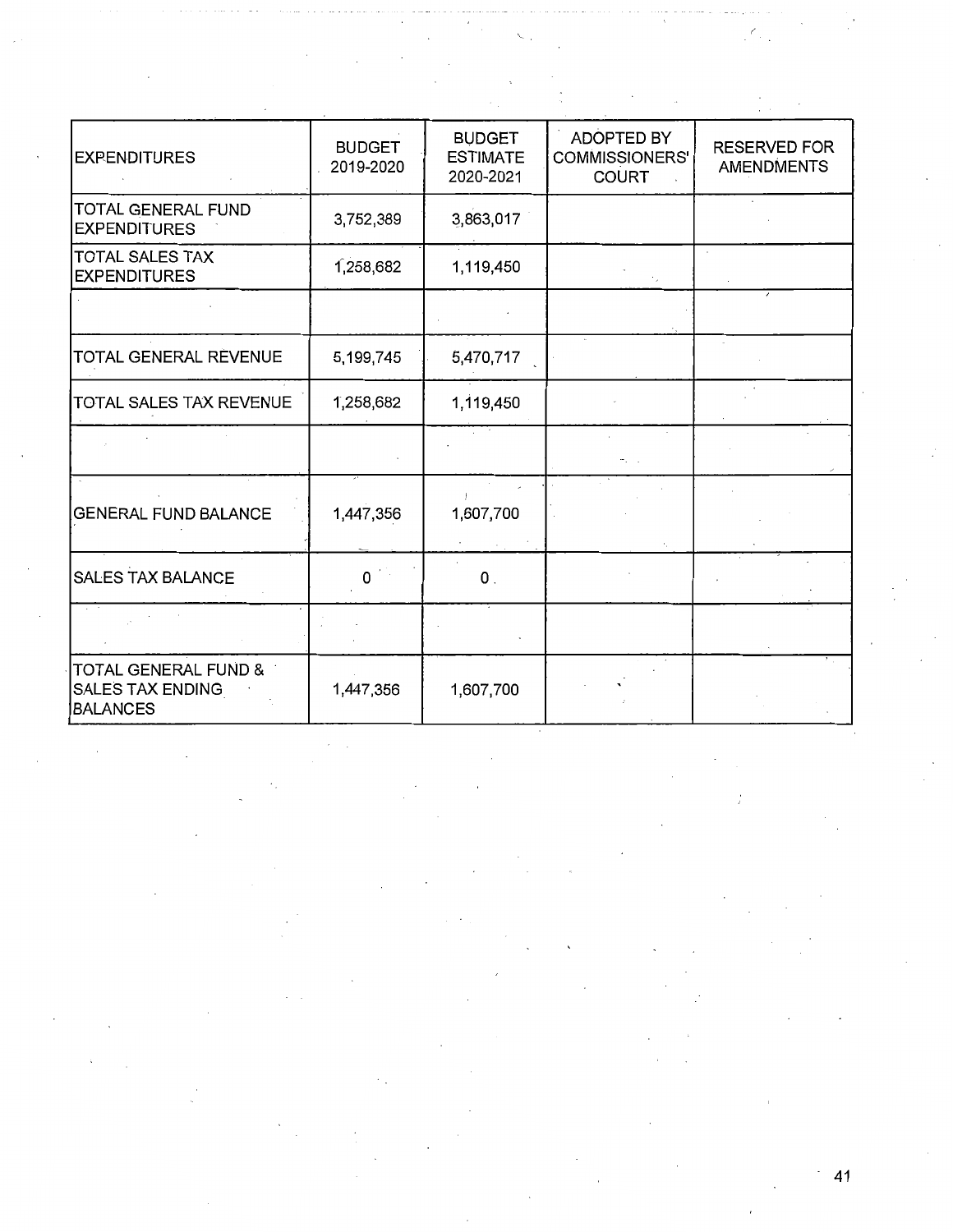| <b>EXPENDITURES</b>                                                   | <b>BUDGET</b><br>2019-2020 | <b>BUDGET</b><br><b>ESTIMATE</b><br>2020-2021 | ADOPTED BY<br><b>COMMISSIONERS'</b><br><b>COURT</b> | <b>RESERVED FOR</b><br>. AMENDMENTS |
|-----------------------------------------------------------------------|----------------------------|-----------------------------------------------|-----------------------------------------------------|-------------------------------------|
| <b>DEBT SERVICE FUND</b>                                              |                            |                                               |                                                     |                                     |
| <b>AD VALOREM TAXES</b><br>45-300-300                                 | 114,180                    | 113,322                                       |                                                     |                                     |
| INCOME DELINQUENT AD<br>VALOREM TAXES<br>45-300-310                   | 3,000                      | 4,000                                         |                                                     |                                     |
| PENALTIES & INTEREST<br>45-300-320                                    | 1,000                      | 2,000                                         |                                                     |                                     |
| <b>INTEREST INCOME</b><br>45-300-500                                  | 0                          | $\mathbf{O}^{\top}$                           |                                                     |                                     |
| <b>TOTAL RECEIPTS</b>                                                 | 118,180                    | 119,322                                       |                                                     |                                     |
| CASH BALANCE OCT 1,                                                   | 92,469                     | 65,000                                        |                                                     |                                     |
| <b>TOTAL AVAILABLE</b><br>RESOURCES                                   | 210,649                    | 184,322                                       |                                                     |                                     |
|                                                                       |                            |                                               |                                                     | $\overline{1}$                      |
|                                                                       |                            |                                               |                                                     |                                     |
| <b>DEBT SERVICE</b><br><b>EXPENDITURES</b>                            |                            |                                               |                                                     |                                     |
| LIMITED TAX REFUNDING<br><b>BONDS SERIES 2019</b><br><b>PRINCIPAL</b> | 0                          | 79,000                                        |                                                     |                                     |
| LIMITED TAX REFUNDING<br><b>BONDS SERIES 2019</b><br><b>INTEREST</b>  | 0                          | 34,322                                        |                                                     |                                     |
| INTEREST, 2005 SERIES<br>45-400-496                                   | 3,750                      | ۰0                                            |                                                     |                                     |
| INTEREST, 2009 SERIES<br>45-400-497                                   | $\cdot$ 900                | 0                                             | $\bar{I}$ .                                         |                                     |
| <b>INTEREST, JAIL</b><br>45-400-498                                   | 52,785                     | 0                                             |                                                     |                                     |
| INTEREST, FURNITURE<br>45-400-499                                     | 0                          | 0                                             |                                                     |                                     |
| PRINCIPAL, 2005 SERIES<br>45-400-503                                  | 10,000                     | 0                                             |                                                     |                                     |
| PRINCIPAL, 2009 SERIES<br>45-400-504                                  | 36,000                     | 0                                             |                                                     |                                     |

Ì,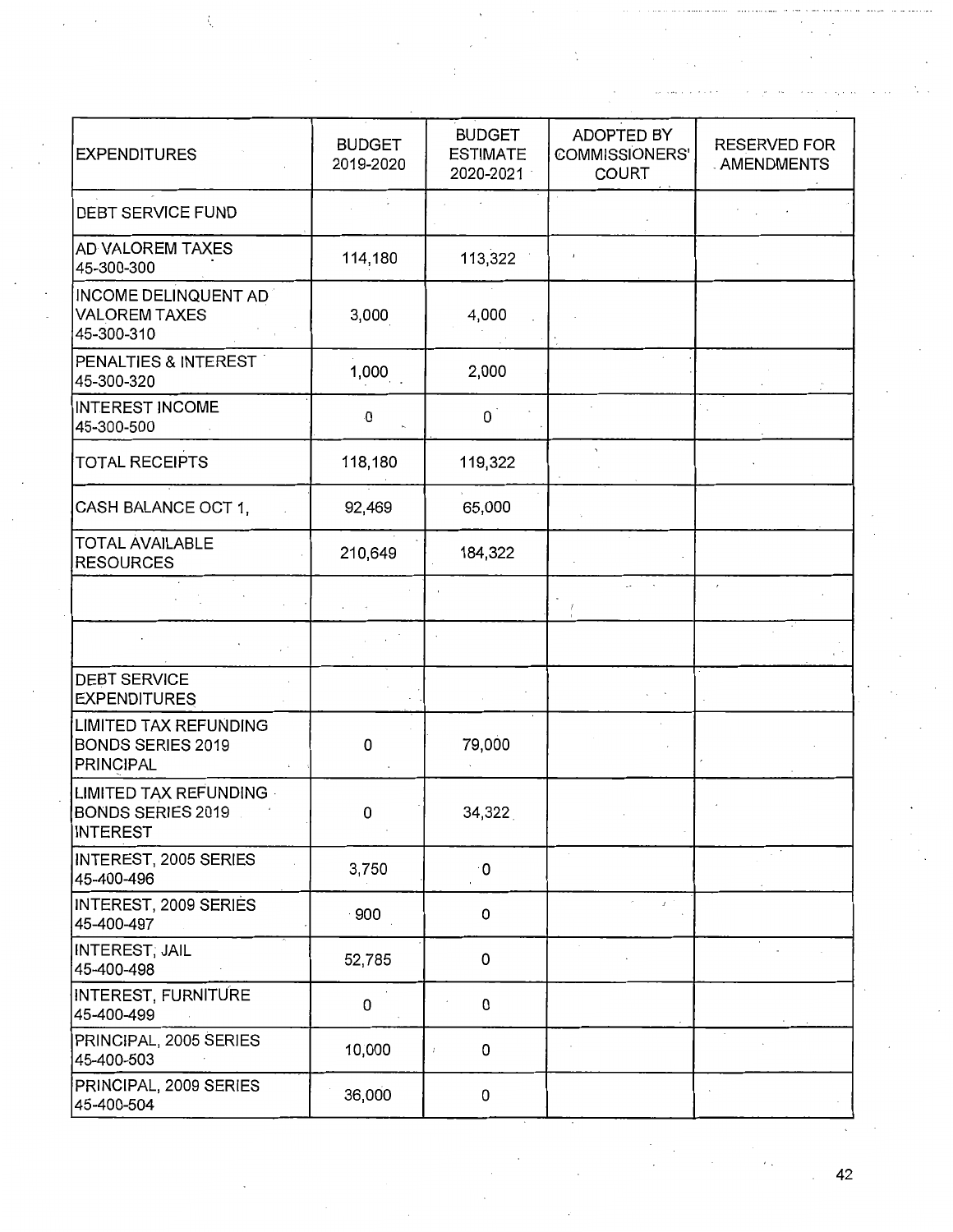| <b>EXPENDITURES</b>                        | <b>BUDGET</b><br>2019-2020 | <b>BUDGET</b><br><b>ESTIMATE</b><br>2020-2021 | <b>ADOPTED BY</b><br><b>COMMISSIONERS'</b><br><b>COURT</b> | <b>RESERVED FOR</b><br><b>AMENDMENTS</b> |
|--------------------------------------------|----------------------------|-----------------------------------------------|------------------------------------------------------------|------------------------------------------|
| PRINCIPAL, JAIL<br>45-400-505              | 10,000                     | 0                                             |                                                            |                                          |
| <b>PRINCIPAL, FURNITURE</b><br>45-400-506  | 0                          | 0                                             |                                                            |                                          |
| <b>PRINCIPAL, ADVANCE</b><br>45-400-600    | 0                          | 0                                             |                                                            |                                          |
| <b>TOTAL EXPENDITURES</b>                  | 113,435                    | 113,322                                       |                                                            |                                          |
|                                            |                            |                                               |                                                            |                                          |
| <b>ENDING BALANCE</b>                      | 97,214                     | 71,000                                        |                                                            |                                          |
| <b>TOTAL EXPENDITURES &amp;</b><br>BALANCE | 210,649                    | 184,322                                       |                                                            |                                          |

 $\mathcal{P}^{(k)}$  $\hat{\mathcal{L}}$ 

 $\frac{1}{\sqrt{2}}$ 

' 43

 $\hat{\mathcal{L}}$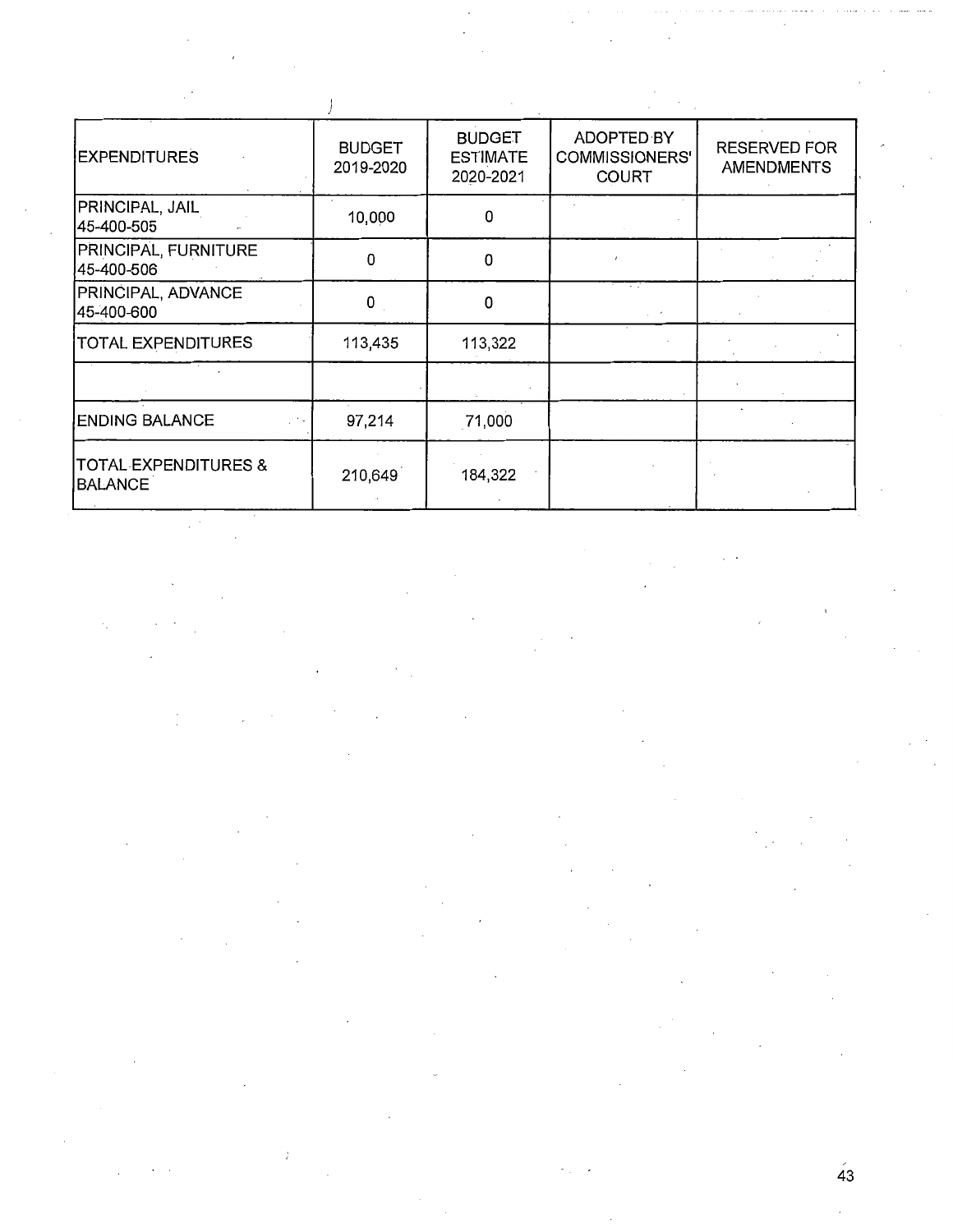| <b>ROAD &amp; BRIDGE FUND</b><br><b>REVENUE</b><br>÷. | <b>BUDGET</b><br>2019-2020 | <b>BUDGET</b><br><b>ESTIMATE</b><br>2020-2021 | <b>ADOPTED BY</b><br>COMMISSIONERS'<br><b>COURT</b> | <b>RESERVED FOR</b><br><b>AMENDMENTS</b> |
|-------------------------------------------------------|----------------------------|-----------------------------------------------|-----------------------------------------------------|------------------------------------------|
| <b>AD VALOREM TAXES</b><br>11-300-300                 | 1,217,642                  | 1,252,086                                     |                                                     |                                          |
| <b>DELINQUET AD VAL TAXES</b><br>11-300-310           | 50,000                     | 50,000                                        |                                                     |                                          |
| PENALTY & INTEREST<br>11-300-320                      | 35,000                     | 35,000                                        |                                                     |                                          |
| <b>FEES VEHICLE REGISTRATION</b><br>11-300-330        | 245,000                    | 245,000                                       |                                                     |                                          |
| <b>REFUND</b><br>11-300-331                           | 5,000                      | 5,000                                         |                                                     |                                          |
| <b>REIMB/ REPUBLIC CONTRACT</b><br>11-300-339         | 37,284                     | 37,284                                        |                                                     |                                          |
| <b>SANITATION REVENUE</b><br>11-300-340               | 340,000                    | 340,000                                       |                                                     |                                          |
| <b>WEIGHT FEES</b><br>11-300-350                      | 18,500                     | 18,500                                        |                                                     |                                          |
| <b>BRUSH/DEBRIS FEES</b><br>11-300-360                | 35,000                     | 35,000                                        |                                                     |                                          |
| <b>MISC INCOME</b><br>11-300-420                      | 6,000                      | 6,000                                         |                                                     |                                          |
| DEPOSIT SOFTBALL PARK<br>11-300-452                   | 400                        | 200                                           | $\overline{a}$                                      |                                          |
| <b>INTEREST INCOME</b><br>11-300-500                  | 25,000                     | 25,000                                        |                                                     |                                          |
| <b>AIRPORT PARKING</b><br>11-300-510                  | 3,000                      | 3,500                                         |                                                     |                                          |
| <b>AIRPORT FUEL</b><br>11-300-515                     | 2,500                      | 2,500                                         |                                                     |                                          |
| SWIMMING POOL FEES<br>11-300-600                      | 2,000                      | 0                                             |                                                     |                                          |
| CO AGENT DONATIONS<br>11-300-650                      | 0                          | 0                                             |                                                     |                                          |
| <b>ANIMAL CONTROL FEES</b><br>11-300-657              | 3,000                      | 2,000                                         |                                                     |                                          |
| AIRPORT HANGER                                        | 600                        | 600                                           |                                                     |                                          |
| <b>TOTAL RECEIPTS</b>                                 | 2,025,926                  | 2,057,670                                     |                                                     |                                          |
| <b>OPENING BALANCES</b><br>OCTOBER 1,                 | 1,154,871                  | 1,327,248                                     |                                                     |                                          |
| <b>TRANSFER FROM GENERAL</b><br>FUND                  | $0$ .                      | 100,000                                       |                                                     |                                          |
| <b>TOTAL RESOURCES</b>                                | 3,180,797                  | 3,484,918                                     |                                                     |                                          |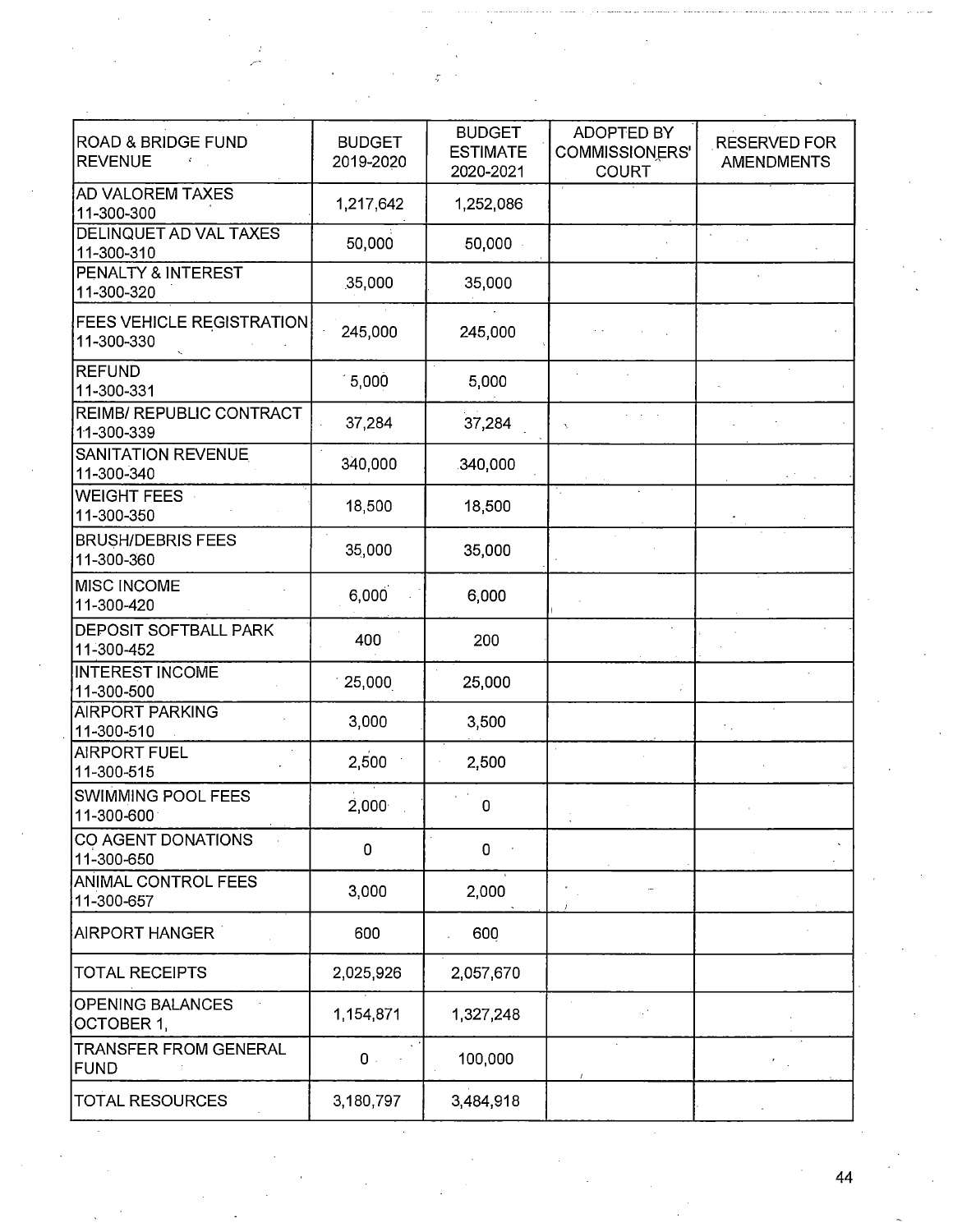| <b>ROAD &amp; BRIDGE</b><br><b>EXPENDITURES</b>        | <b>BUDGET</b><br>2019-2020 | <b>BUDGET</b><br><b>ESTIMATE</b><br>2020-2021 | <b>ADOPTED BY</b><br>COMMISSIONERS'<br><b>COURT</b> | <b>RESERVED FOR</b><br><b>AMENDMENTS</b> |
|--------------------------------------------------------|----------------------------|-----------------------------------------------|-----------------------------------------------------|------------------------------------------|
| <b>COUNTY WIDE</b><br><b>EXPENDITURES</b>              |                            |                                               |                                                     |                                          |
| SALARY, COMM PCT #1<br>11-410-100                      | 30,534                     | 30,534                                        |                                                     |                                          |
| SALARY, COUNTY JUDGE<br>11-410-101                     | 22,313                     | 22,313                                        |                                                     |                                          |
| <b>SALARY SECRETARY</b><br>11-410-102                  | 19,338                     | 20,020                                        |                                                     |                                          |
| SALARY, COMM PCT #2<br>11-410-103                      | 30,534                     | 30,534                                        |                                                     |                                          |
| SALARY, COMM PCT #3<br>11-410-104                      | 30,534                     | 30,534                                        |                                                     |                                          |
| SALARY, COMM PCT #4<br>11-410-105                      | 30,534                     | 30,534                                        |                                                     |                                          |
| SOCIAL SECURITY<br>11-410-200                          | 12,530                     | 12,582                                        |                                                     |                                          |
| RETIREMENT<br>11-410-210                               | 3,889                      | 3,997                                         |                                                     |                                          |
| <b>OFFICE SUPPLIES</b><br>11-410-310                   | 940                        | 740                                           |                                                     |                                          |
| SECRETARY TRAVEL<br>11-410-324                         | 700                        | 700                                           |                                                     |                                          |
| CONFERENCE CO. JUDGE<br>11-410-325                     | 3,400                      | 3,400                                         |                                                     |                                          |
| CONFERENCE COMM<br>PCT#1<br>11-410-326                 | 1,800                      | 1,800                                         |                                                     |                                          |
| CONFERENCE COMM<br>PCT #2<br>11-410-327                | 1,800                      | 1,800                                         |                                                     |                                          |
| CONFERENCE COMM<br>PCT #3<br>11-410-328                | 1,800                      | 1,800                                         |                                                     |                                          |
| CONFERENCE COMM<br>PCT#4<br>11-410-329                 | 1,800                      | 1,800                                         |                                                     |                                          |
| <b>COMPUTER LEASE</b><br>PCT #1 & PCT #4<br>11-410-331 | 200                        | 200                                           |                                                     |                                          |
| <b>TOTAL COUNTY WIDE</b>                               | 192,646                    | 193,288                                       |                                                     |                                          |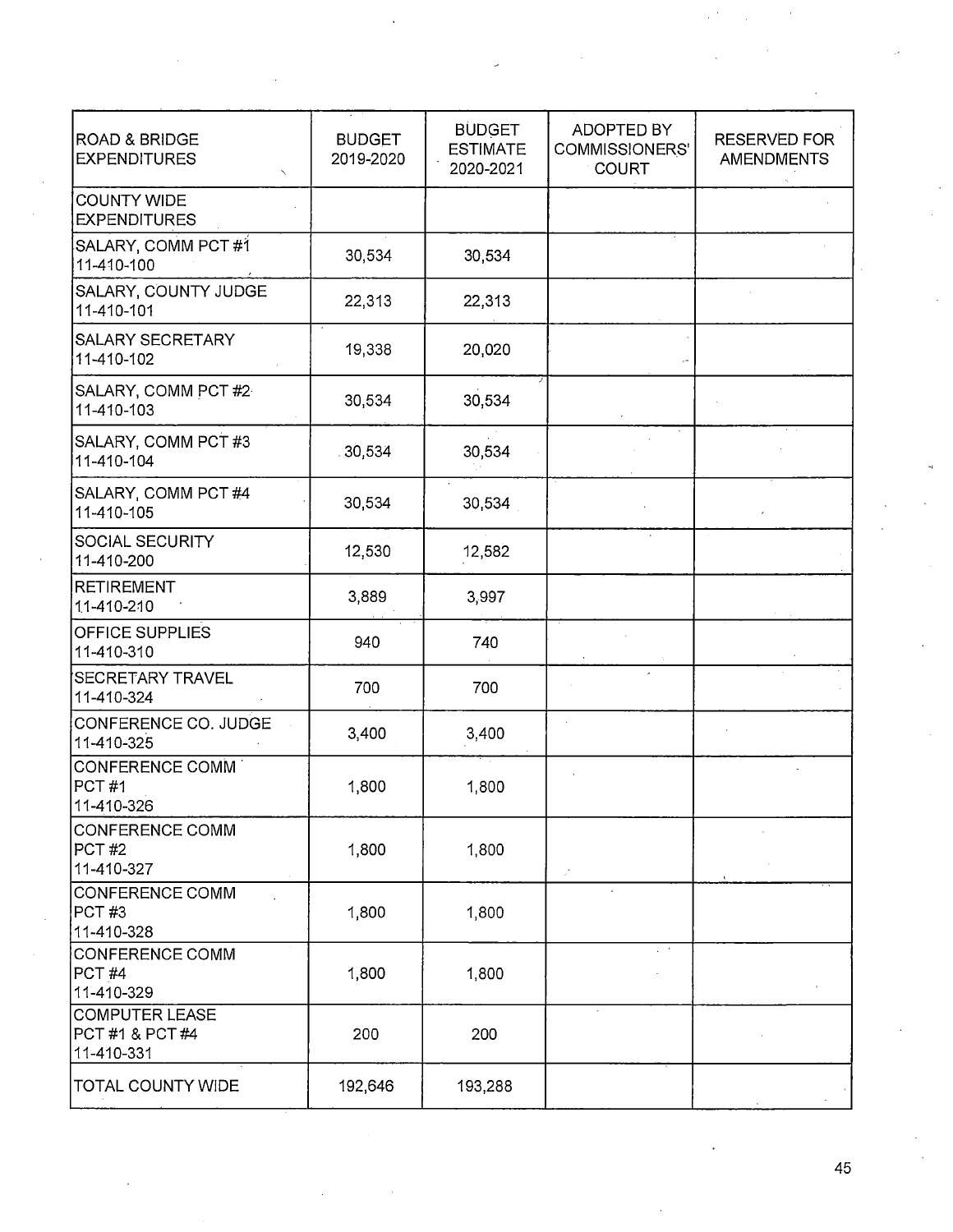| <b>ROAD &amp; BRIDGE</b><br><b>EXPENDITURES</b>          | <b>BUDGET</b><br>2019-2020 | <b>BUDGET</b><br><b>ESTIMATE</b><br>2020-2021 | ADOPTED BY<br><b>COMMISSIONERS'</b><br><b>COURT</b> | <b>RESERVED FOR</b><br><b>AMENDMENTS</b> |
|----------------------------------------------------------|----------------------------|-----------------------------------------------|-----------------------------------------------------|------------------------------------------|
| PRECINT EXPENDITURES                                     |                            |                                               |                                                     |                                          |
| SALARY, COUNTY FOREMAN<br>11-420-100                     | 30,906                     | 30,906                                        |                                                     |                                          |
| SALARY, FOOD PANTRY<br><b>CLERK</b><br>11-420-110        | 9,737                      | 9,737                                         |                                                     |                                          |
| SALARY, UTILITY PCT #3<br>11-420-111                     | 19,338                     | 20,930                                        |                                                     |                                          |
| PART TIME MAIL CLERK<br>11-420-112                       | 9,737                      | 9,737                                         |                                                     |                                          |
| SALARY, MECHANIC<br>11-420-113                           | 28,550                     | 28,550                                        |                                                     |                                          |
| SALARY, ASST MECHANIC /<br><b>UTILITY</b><br>11-420-114  | 0                          | 0                                             |                                                     |                                          |
| SALARY, ASST MECHANIC /<br><b>UTILITY</b><br>11-420-115  | 25,998                     | 25,998                                        |                                                     |                                          |
| SALARY, UTILITY PCT #2<br>11-420-119                     | 23,622                     | 20,020                                        |                                                     |                                          |
| SALARY, LOADER OPERATOR<br>(COUNTY WIDE)<br>11-420-121   | 23,622                     | 21,840                                        |                                                     |                                          |
| SALARY, CDL DRIVER<br>11-420-124                         | 19,338                     | 23,660                                        |                                                     |                                          |
| SALARY, OPERATOR /<br><b>MOWER/BACKHOE</b><br>11-420-125 | 19,338                     | 20,020.                                       |                                                     |                                          |
| SALARY, UTILITY PCT #4<br>11-420-137                     | 19,338                     | 20,930                                        |                                                     |                                          |
| SALARY, UTILITY PCT #1<br>11-420-144                     | 19,338                     | 20,475                                        |                                                     |                                          |
| SALARY, SECRETARY<br>11-420-149                          | 19,338                     | 20,475                                        |                                                     |                                          |
| SALARY, HEAVY EQUIPT<br><b>OPERATOR</b><br>11-420-163    | 23,953                     | 26,845                                        |                                                     |                                          |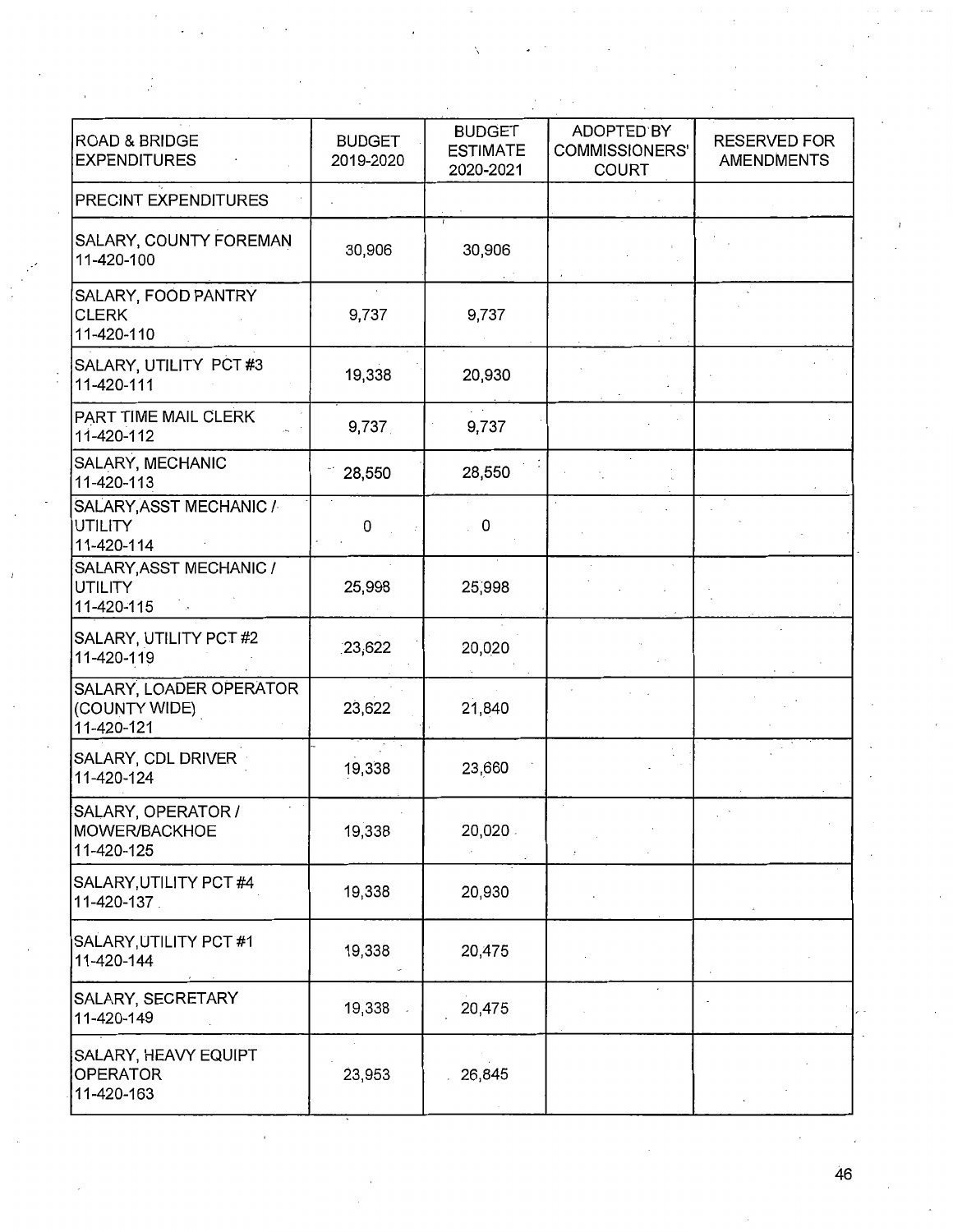| ROAD & BRIDGE<br><b>EXPENDITURES</b>                  | <b>BUDGET</b><br>2019-2020 | <b>BUDGET</b><br><b>ESTIMATE</b><br>2020-2021 | ADOPTED BY<br>COMMISSIONERS'<br><b>COURT</b> | <b>RESERVED FOR</b><br><b>AMENDMENTS</b> |
|-------------------------------------------------------|----------------------------|-----------------------------------------------|----------------------------------------------|------------------------------------------|
| SALARY, UTILITY PCT #2<br>11-420-165                  | 19,338                     | 20,930                                        |                                              |                                          |
| SALARY, UTILITY PCT #4<br>11-420-166                  | 19,338                     | 20,475                                        |                                              |                                          |
| SALARY, UTILITY/CO WIDE<br>11-420-167                 | 19,338                     | 20,000                                        |                                              |                                          |
| SALARY, RECYCLER (CDL)<br>11-420-170                  | 23,622                     | 23,660                                        |                                              |                                          |
| SALARY, CDL DRIVER Pct #1<br>11-420-171               | 23,622                     | 23,660                                        |                                              |                                          |
| SALARY, UTILITY ( PART TIME)<br>11-420-172            | 9,737                      | 9,737                                         |                                              |                                          |
| SALARY, UTILITY PCT #3<br>11-420-173                  | 19,338                     | 20,475                                        |                                              |                                          |
| SALARY, ROLL-OFF TRUCK<br><b>DRIVER</b><br>11-420-175 | 23,622                     | 23,660                                        |                                              |                                          |
| SALARY, LOADER OPERATOR<br>(CDL)<br>11-420-176        | 23,622                     | 24,570                                        |                                              |                                          |
| SOCIAL SECURITY<br>11-420-200                         | 36,240                     | 37,278                                        |                                              |                                          |
| <b>RETIREMENT</b><br>11-420-210                       | $11,114$ .                 | 11,841                                        |                                              |                                          |
| WC/UNEMPLOYMENT<br>11-420-215                         | 30,000                     | 30,000                                        |                                              |                                          |
| UNEMPLOYMENT DEFICIT<br>11-420-216                    | 5,000                      | 5,000                                         |                                              |                                          |
| <b>DUMPSTER/SUPPLIES</b><br>& COMPUTER<br>11-420-310  | 1,000                      | 1,000                                         |                                              |                                          |
| <b>TRAVEL/TRAINING</b><br>11-420-325                  | 1,000                      | 1,000                                         | $\gamma$                                     |                                          |
| <b>MEALS/ONE DAY TRAVEL</b><br>11-420-326             | 1,500                      | 1,500                                         |                                              |                                          |
| PARTS & REPAIRS<br>A.<br>11-420-330                   | 62,000                     | 62,000                                        |                                              |                                          |
| UTILITIES & TELEPHONE<br>11-420-355                   | 90,000                     | 90,000                                        | ×.                                           |                                          |

÷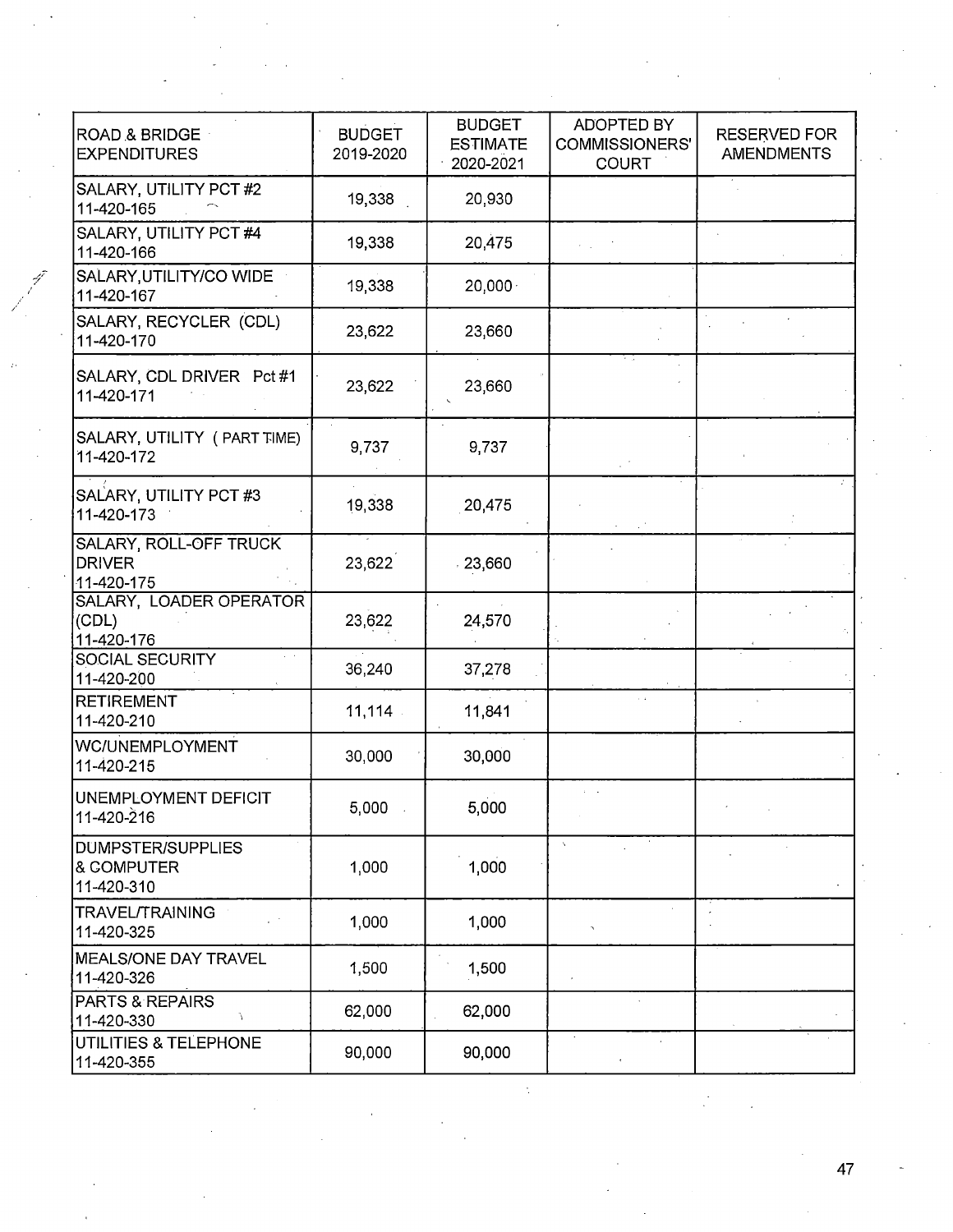| <b>ROAD &amp; BRIDGE</b><br><b>EXPENDITURES</b>                     | <b>BUDGET</b><br>2019-2020 | <b>BUDGET</b><br><b>ESTIMATE</b><br>2020-2021 | ADOPTED BY<br><b>COMMISSIONERS'</b><br><b>COURT</b> | <b>RESERVED FOR</b><br><b>AMENDMENTS</b> |
|---------------------------------------------------------------------|----------------------------|-----------------------------------------------|-----------------------------------------------------|------------------------------------------|
| FUEL, OIL, & TIRES<br>11-420-375                                    | 62,000                     | 62,000                                        |                                                     |                                          |
| <b>UNIFORMS</b><br>11-420-380                                       | 7,000                      | 7,000                                         |                                                     |                                          |
| <b>INSURANCE-PROPERTY</b><br>11-420-400                             | 33,000                     | 40,000                                        |                                                     |                                          |
| <b>LANDFILL FINANCIAL</b><br><b>CLOSURE ASSURANCE</b><br>11-420-402 | 1,250                      | 1,250                                         |                                                     |                                          |
| <b>EMERGENCY USE</b><br>11-420-407                                  | 12,420                     | 12,420                                        |                                                     |                                          |
| CO. VEHICLE INSURANCE<br>11-420-412                                 | 25,000                     | 25,000                                        |                                                     |                                          |
| <b>STREET MATERIALS</b><br>11-420-434                               | 18,000                     | 18,000                                        |                                                     |                                          |
| <b>MULCHER GRINDER</b><br>11-420-438                                | 30,000                     | 30,000                                        |                                                     |                                          |
| PURCHASE EQUIPMENT<br>11-420-501                                    | 20,000                     | 20,000                                        |                                                     |                                          |
| <b>STREET LIGHTS &amp; SIGNS</b><br>PCT#1<br>11-420-671             | 1,700                      | 1,700                                         |                                                     |                                          |
| <b>STREET LIGHTS &amp; SIGNS</b><br>PCT#2<br>11-420-672             | 1,700                      | 1,700                                         |                                                     |                                          |
| <b>STREET LIGHTS &amp; SIGNS</b><br>PCT#3<br>11-420-674             | 1,700                      | 1,700                                         |                                                     |                                          |
| STREET LIGHTS & SIGNS<br>PCT#4<br>11-420-675                        | 1,700                      | 1,700                                         |                                                     | $\epsilon \rightarrow \epsilon$          |
| <b>STREET IMPROVEMENTS</b>                                          | $\mathbf 0$                | 100,000                                       |                                                     |                                          |
| <b>TOTAL MOTOR POOL</b>                                             | 927,054                    | 1,049,379                                     |                                                     |                                          |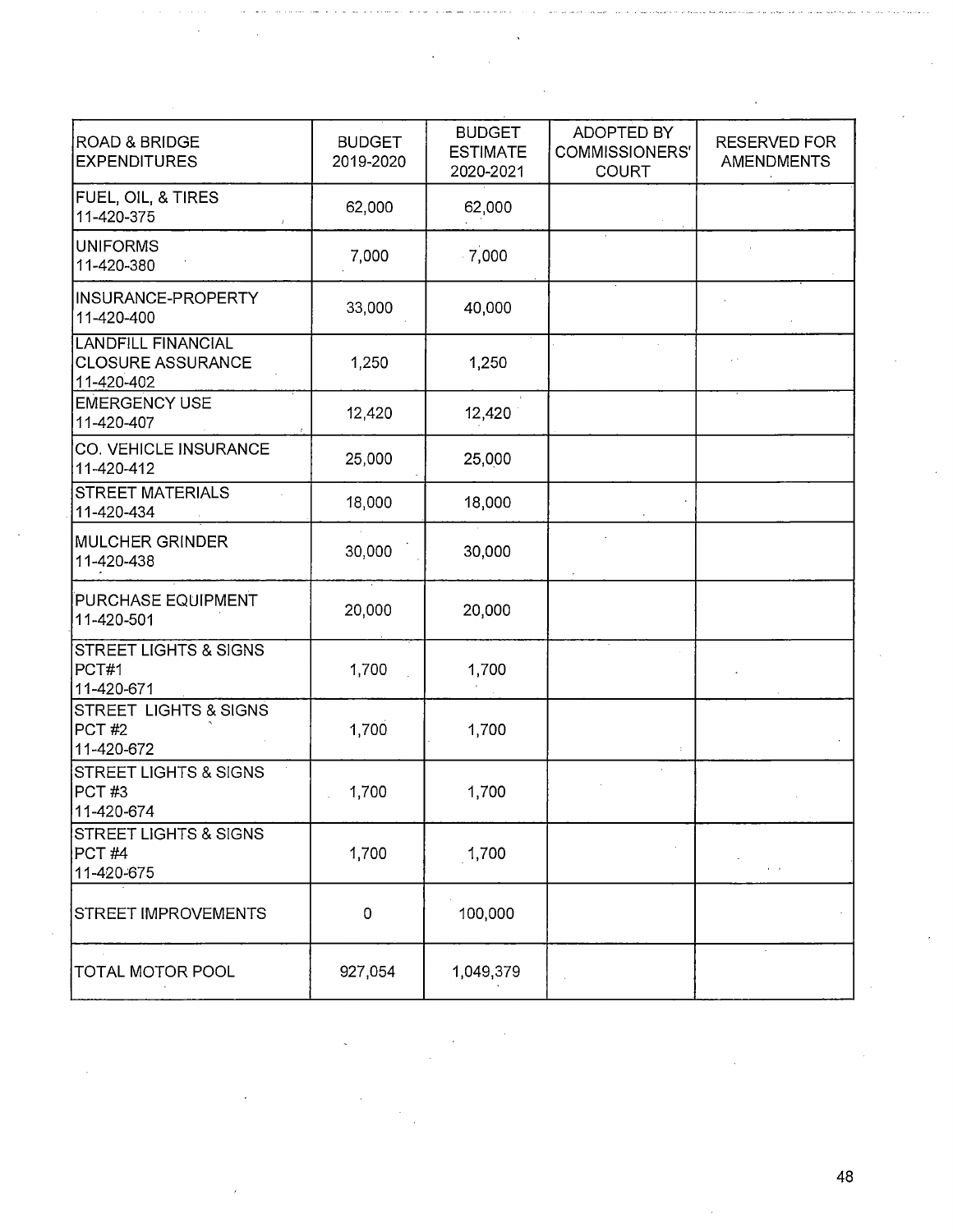| <b>ROAD &amp; BRIDGE</b><br><b>EXPENDITURES</b>                  | <b>BUDGET</b><br>2019-2020 | <b>BUDGET</b><br><b>ESTIMATE</b><br>2020-2021 | ADOPTED BY<br><b>COMMISSIONERS'</b><br><b>COURT</b> | <b>RESERVED FOR</b><br><b>AMENDMENTS</b> |
|------------------------------------------------------------------|----------------------------|-----------------------------------------------|-----------------------------------------------------|------------------------------------------|
| SANITATION DEPARTMENT                                            |                            |                                               |                                                     |                                          |
| <b>SALARY ANIMAL CONTROL</b><br>11-430-100                       | 19,338                     | 24,115                                        |                                                     |                                          |
| <b>SALARY SECRETARY</b><br>11-430-101                            | 19,338                     | 21,385                                        |                                                     |                                          |
| <b>TRAPPER</b><br>11-430-109                                     | 36,900                     | 36,900                                        |                                                     |                                          |
| SOCIAL SECURITY<br>11-430-200                                    | 2,960                      | 3,481                                         |                                                     |                                          |
| <b>RETIREMENT</b><br>11-430-210                                  | 916                        | 1,106                                         |                                                     |                                          |
| DOG POUND EXPENSE<br>11-430-220                                  | 6,000                      | 6,000                                         |                                                     |                                          |
| <b>TRASH PRICE INDEX</b><br><b>EXPENSE</b><br>11-430-230         | 7,500                      | 7,500                                         |                                                     |                                          |
| <b>TRASH TRANSFER EXPENSE</b><br>11-430-240                      | 8,000                      | 8,000                                         |                                                     |                                          |
| <b>BRUSH HAULING</b><br>REPUBLIC (372)<br>11-430-241             | 76,000                     | 76,000                                        |                                                     |                                          |
| <b>BRUSH HAULING</b><br>REPUBLIC (TONAGE)<br>11-430-242          | 66,000                     | 66,000                                        |                                                     |                                          |
| <b>REPUBLIC SERVICES</b><br>11-430-245                           | 330,000                    | 330,000                                       |                                                     |                                          |
| <b>TRASH DEPARTMENT/</b><br><b>OFFICE SUPPLIES</b><br>11-430-310 | 1,000                      | 1,000                                         |                                                     |                                          |
| <b>TRAINING EXPENSE</b><br>11-430-325                            | 1,000                      | 1,000.                                        |                                                     |                                          |
| <b>REPAIRS</b><br>11-430-330                                     | 1,000                      | 1,000                                         |                                                     |                                          |
| COMPUTER & PRINTER LEASE<br>11-430-331                           | 800                        | 800                                           |                                                     |                                          |
| <b>ANIMAL CONTROL</b><br><b>EQUIPTMENT</b><br>11-430-335         | 1,200                      | 1,200                                         |                                                     |                                          |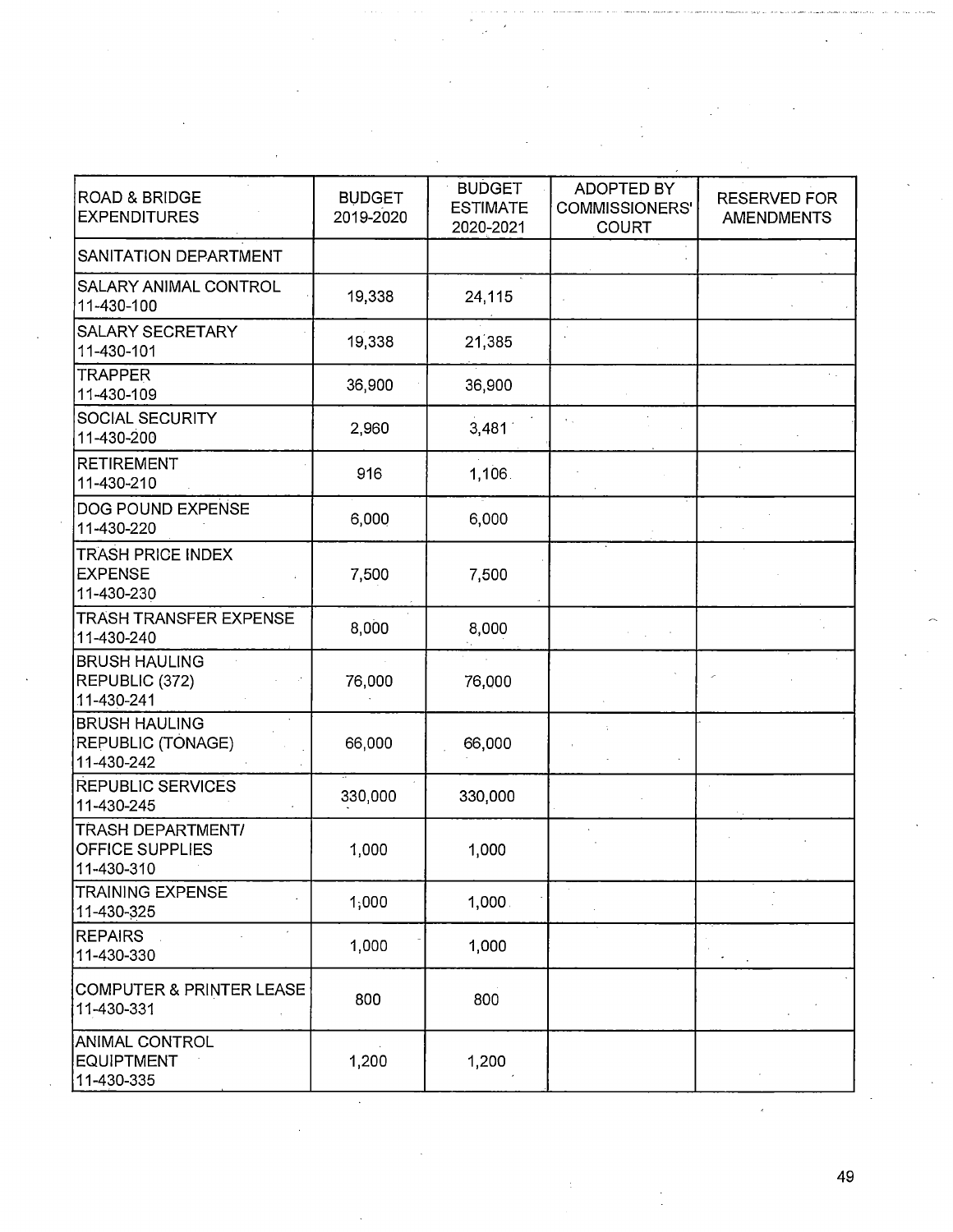| <b>TOTAL SANITATION</b>                                                  | 577,952                    | 585,487                                       |                                              |                                          |
|--------------------------------------------------------------------------|----------------------------|-----------------------------------------------|----------------------------------------------|------------------------------------------|
| <b>ROAD &amp; BRIDGE</b><br><b>EXPENDITURES</b>                          | <b>BUDGET</b><br>2019-2020 | <b>BUDGET</b><br><b>ESTIMATE</b><br>2020-2021 | ADOPTED BY<br>COMMISSIONERS'<br><b>COURT</b> | <b>RESERVED FOR</b><br><b>AMENDMENTS</b> |
| PUBLIC PARKS & BUILDINGS                                                 |                            |                                               |                                              |                                          |
| SALARY, SUPERVISOR<br>11-440-100                                         | 25,998                     | 26,845                                        |                                              |                                          |
| SALARY, REC MAINT.<br>(PART TIME)<br>11-440-102                          | 9,737                      | 9,737                                         |                                              |                                          |
| SALARY, PARK MAINT.<br>11-440-103                                        | 19,338                     | 19,565                                        |                                              |                                          |
| SOCIAL SECURITY<br>11-440-200                                            | 4,213                      | 4,296                                         |                                              |                                          |
| <b>RETIREMENT</b><br>11-440-210                                          | 1,073                      | 1,366                                         |                                              |                                          |
| <b>SUPPLIES</b><br>11-440-310                                            | 1,500.                     | 1,500                                         |                                              |                                          |
| <b>TRAVEL</b><br>11-440-325                                              | 1,500                      | 1,500                                         |                                              |                                          |
| REPAIRS/EQUIPTMENT<br>11-440-330                                         | 7,000                      | 7,000                                         |                                              |                                          |
| CAPITAL OUTLAY / JOHN<br><b>DEERE</b><br>11-440-440                      | 2,675                      | 0                                             |                                              |                                          |
| <b>TOTAL PUBLIC PARKS &amp;</b><br><b>BUILDINGS</b><br>$\sim$ $\epsilon$ | 73,034                     | 71,809                                        |                                              |                                          |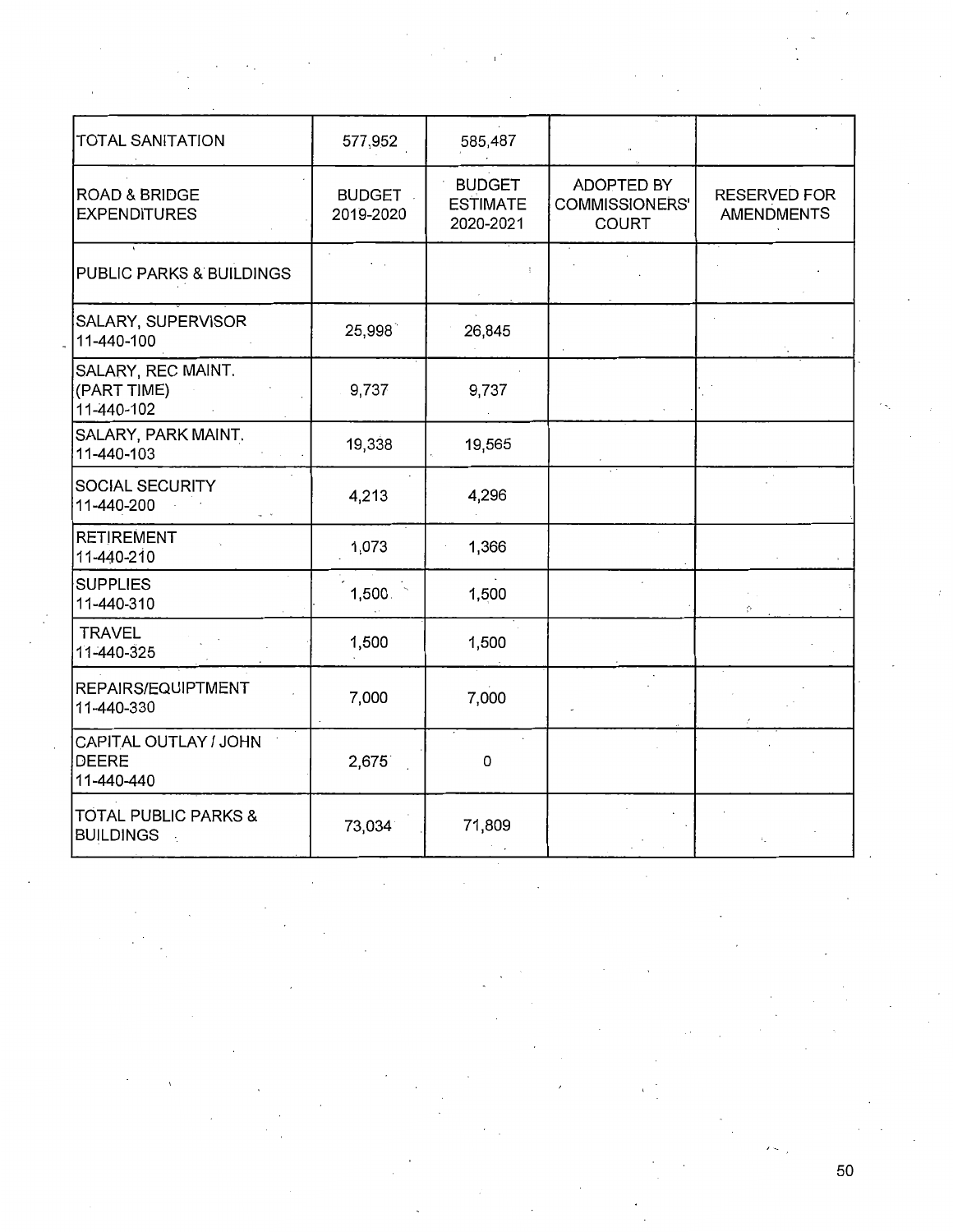| <b>ROAD &amp; BRIDGE</b><br><b>EXPENDITURES</b>         | <b>BUDGET</b><br>2019-2020 | <b>BUDGET</b><br><b>ESTIMATE</b><br>2020-2021 | ADOPTED BY<br><b>COMMISSIONERS'</b><br>COURT | <b>RESERVED FOR</b><br><b>AMENDMENTS</b> |
|---------------------------------------------------------|----------------------------|-----------------------------------------------|----------------------------------------------|------------------------------------------|
| <b>AIRPORT</b>                                          |                            |                                               |                                              |                                          |
| <b>SUPPLIES</b><br>11-450-310                           | 300                        | 300                                           |                                              |                                          |
| <b>AIRPORT INSPECTION</b><br>11-450-356                 | 4,000                      | 4,000                                         |                                              |                                          |
| <b>AIRPORT MAINTENANCE</b><br>11-450-357                | 1,000                      | 1,000                                         |                                              |                                          |
| DATA LINK SERVICE<br>11-450-358                         | 810                        | 810                                           |                                              |                                          |
| <b>AIRPORT MAINTENANCE</b><br>CONTRACT<br>11-450-413    | 1,500                      | 1,500                                         |                                              |                                          |
| <b>REPAIRS</b><br>11-450-330                            | 1,000                      | 1,000                                         |                                              |                                          |
| AIRPORT CONSTRUCTION /<br><b>CO MATCH</b><br>11-450-440 | $\mathbf 0$                | Ò                                             |                                              |                                          |
| TOTAL<br>AIRPORT                                        | 8,610                      | 8,610                                         |                                              |                                          |

 $\ddot{\phantom{a}}$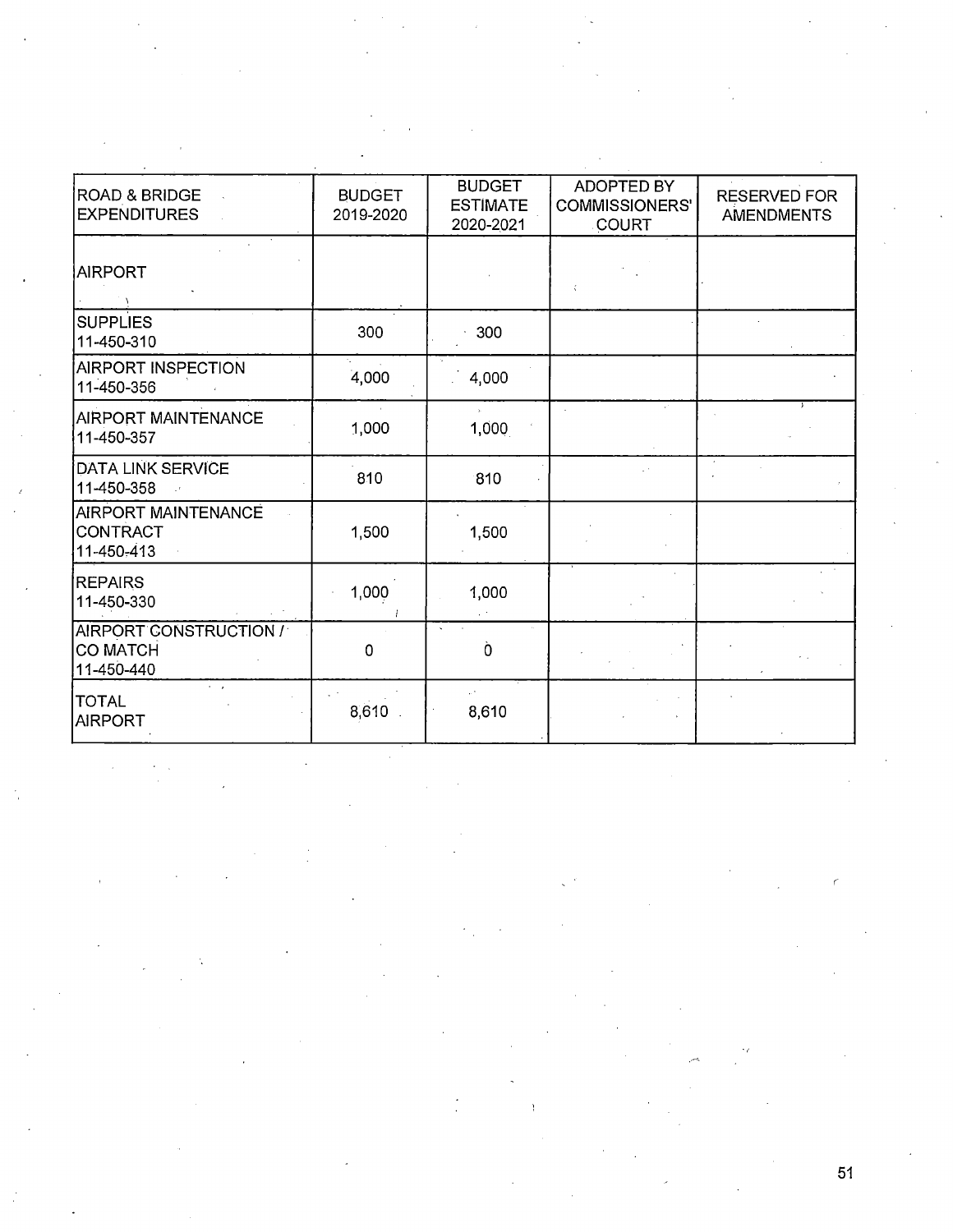| <b>ROAD &amp; BRIDGE</b><br><b>EXPENDITURES</b> | <b>BUDGET</b><br>2019-2020 | <b>BUDGET</b><br><b>ESTIMATE</b><br>2020-2021 | <b>ADOPTED BY</b><br>COMMISSIONERS'<br><b>COURT</b> | <b>RESERVED FOR</b><br><b>AMENDMENTS</b> |
|-------------------------------------------------|----------------------------|-----------------------------------------------|-----------------------------------------------------|------------------------------------------|
| AGRICULTURAL                                    |                            |                                               |                                                     |                                          |
| <b>SALARY</b><br>11-590-100                     | 14,943                     | 14,943                                        |                                                     |                                          |
| <b>SOCIAL SECURITY</b><br>11-590-200            | 1,143                      | 1,143                                         |                                                     |                                          |
| <b>OFFICE SUPPLIES</b><br>11-590-310            | 366                        | 366                                           |                                                     |                                          |
| <b>TRAVEL</b><br>11-590-325                     | 1,500                      | 1,500                                         |                                                     |                                          |
| AGENT DUES<br>11-590-326                        | 140                        | 140                                           |                                                     |                                          |
| TOTAL AGRICULTURAL <sup>®</sup>                 | 18,092                     | 18,092                                        |                                                     |                                          |